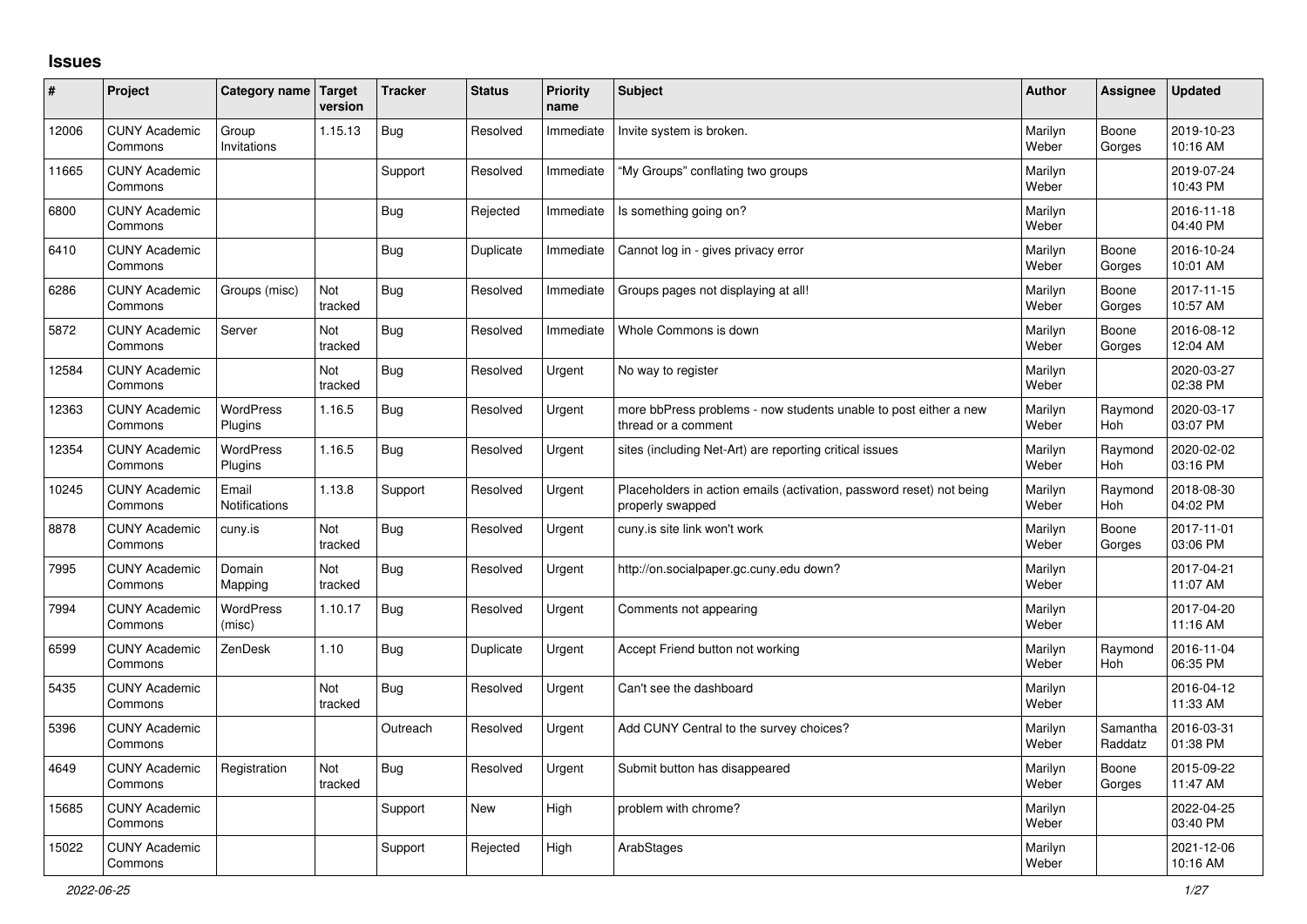| $\sharp$ | Project                         | Category name   Target            | version        | <b>Tracker</b> | <b>Status</b> | <b>Priority</b><br>name | <b>Subject</b>                                                                          | <b>Author</b>    | Assignee              | <b>Updated</b>         |
|----------|---------------------------------|-----------------------------------|----------------|----------------|---------------|-------------------------|-----------------------------------------------------------------------------------------|------------------|-----------------------|------------------------|
| 14799    | <b>CUNY Academic</b><br>Commons |                                   | 1.18.19        | Support        | Resolved      | High                    | install the official Classic Widgets?                                                   | Marilyn<br>Weber |                       | 2021-09-22<br>02:17 PM |
| 14526    | <b>CUNY Academic</b><br>Commons | Registration                      | 1.18.12        | Bug            | Resolved      | High                    | registration interface won't show a space to enter nonCUNY code                         | Marilyn<br>Weber |                       | 2021-06-03<br>04:02 PM |
| 14008    | <b>CUNY Academic</b><br>Commons |                                   |                | Bug            | Resolved      | High                    | invisible user                                                                          | Marilyn<br>Weber |                       | 2021-02-18<br>05:53 PM |
| 13878    | <b>CUNY Academic</b><br>Commons | Group cloning                     | 1.18.4         | Support        | Resolved      | High                    | When creating Group + Site and choosing 'Clone existing', cannot<br>advance to step 2   | Marilyn<br>Weber | Jeremy<br>Felt        | 2021-02-02<br>11:02 AM |
| 13715    | <b>CUNY Academic</b><br>Commons |                                   | Not<br>tracked | Bug            | Resolved      | High                    | https://ulysses.commons.gc.cuny.edu down                                                | Marilyn<br>Weber |                       | 2020-12-22<br>03:02 PM |
| 13675    | <b>CUNY Academic</b><br>Commons | Group Library                     | 1.18.1         | Bug            | Resolved      | High                    | broken Library                                                                          | Marilyn<br>Weber |                       | 2020-12-09<br>05:02 PM |
| 13656    | <b>CUNY Academic</b><br>Commons |                                   |                | Bug            | Resolved      | High                    | site down                                                                               | Marilyn<br>Weber |                       | 2020-12-11<br>12:50 PM |
| 13633    | <b>CUNY Academic</b><br>Commons |                                   | Not<br>tracked | Bug            | Resolved      | High                    | PublicsLab site down                                                                    | Marilyn<br>Weber |                       | 2020-11-30<br>02:01 PM |
| 13227    | <b>CUNY Academic</b><br>Commons | Group Library                     | 1.17.2         | Bug            | Resolved      | High                    | folder not appearing in library                                                         | Marilyn<br>Weber |                       | 2020-08-21<br>04:22 PM |
| 13173    | <b>CUNY Academic</b><br>Commons | Group Library                     | 1.17.1         | Support        | Resolved      | High                    | all uploads to the library are silent                                                   | Marilyn<br>Weber |                       | 2020-08-10<br>04:12 PM |
| 12483    | <b>CUNY Academic</b><br>Commons |                                   | 1.16.7         | <b>Bug</b>     | Resolved      | High                    | post error                                                                              | Marilyn<br>Weber |                       | 2020-02-28<br>02:44 PM |
| 12393    | <b>CUNY Academic</b><br>Commons | <b>WordPress</b><br>(misc)        |                | Support        | Resolved      | High                    | size limit for files                                                                    | Marilyn<br>Weber |                       | 2020-02-18<br>10:13 AM |
| 9828     | <b>CUNY Academic</b><br>Commons | Domain<br>Mapping                 | 1.13.3         | Bug            | Resolved      | High                    | redirecting problem                                                                     | Marilyn<br>Weber | Raymond<br>Hoh        | 2018-05-24<br>02:39 PM |
| 9768     | <b>CUNY Academic</b><br>Commons |                                   | 1.13.2         | Bug            | Resolved      | High                    | search function on the Directory page                                                   | Marilyn<br>Weber | Boone<br>Gorges       | 2018-05-14<br>08:45 PM |
| 9276     | <b>CUNY Academic</b><br>Commons |                                   |                | Bug            | Resolved      | High                    | problem adding a member to a group - wrong username?                                    | Marilyn<br>Weber |                       | 2018-02-25<br>12:47 PM |
| 8934     | <b>CUNY Academic</b><br>Commons | Reply By Email                    | 1.12.4         | Support        | Resolved      | High                    | RBE "could not post" email should have info about attempted From<br>address             | Marilyn<br>Weber | Raymond<br>Hoh        | 2017-12-12<br>11:25 AM |
| 8917     | <b>CUNY Academic</b><br>Commons | <b>Group Files</b>                | 1.12.3         | Bug            | Resolved      | High                    | Files not downloading from Groups properly                                              | Marilyn<br>Weber | Boone<br>Gorges       | 2017-11-29<br>10:04 PM |
| 8620     | <b>CUNY Academic</b><br>Commons | ZenDesk                           | 1.11.11        | Bug            | Resolved      | High                    | 'Send us a message" not working                                                         | Marilyn<br>Weber | Raymond<br><b>Hoh</b> | 2017-08-29<br>04:13 PM |
| 8125     | <b>CUNY Academic</b><br>Commons | <b>WordPress</b><br><b>Themes</b> | 1.10.19        | Bug            | Resolved      | High                    | careerplan admin page failing to load with "currently unable to handle<br>this request" | Marilyn<br>Weber |                       | 2017-07-13<br>12:54 PM |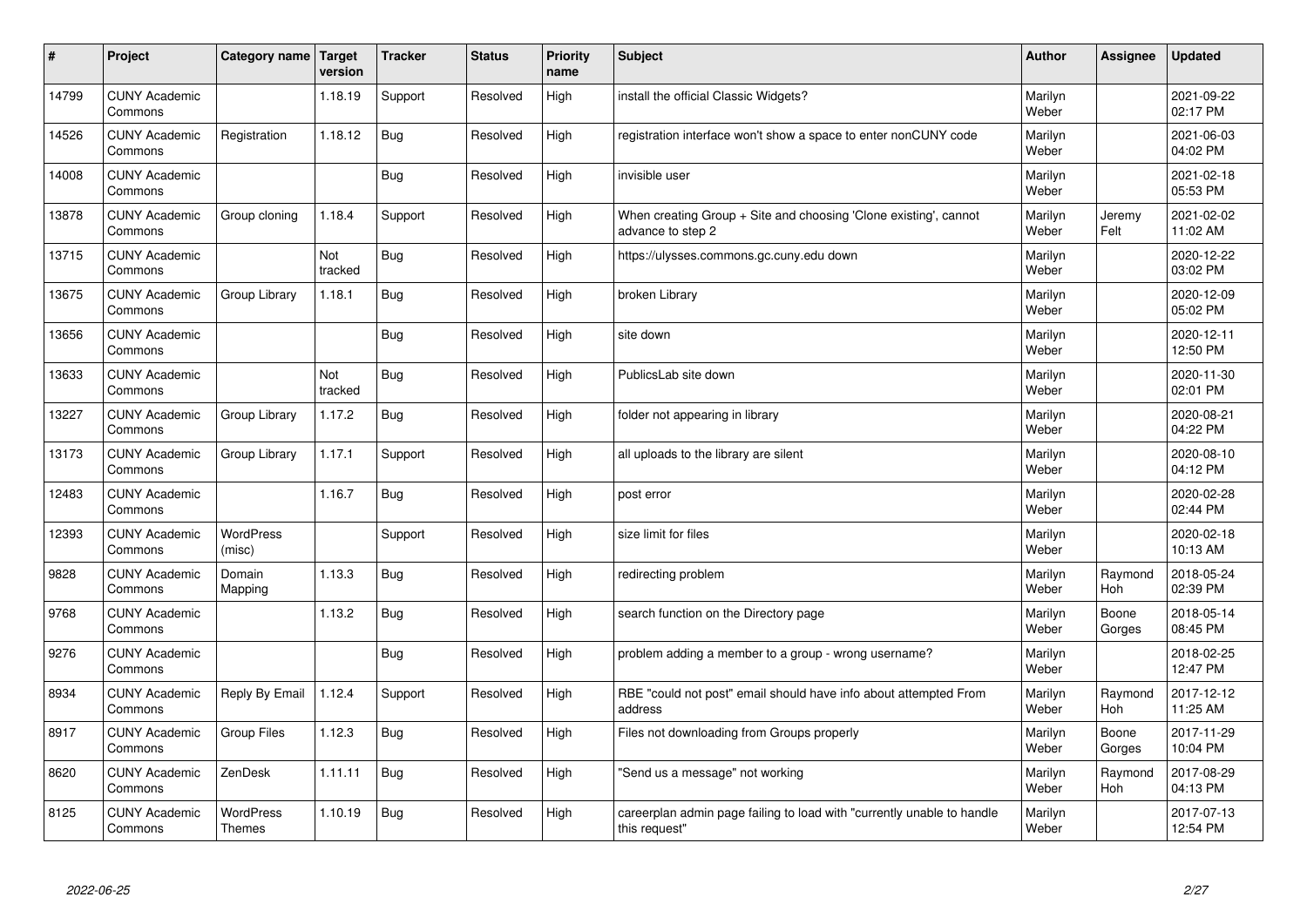| $\vert$ # | Project                         | Category name                     | Target<br>version | <b>Tracker</b> | <b>Status</b>                       | <b>Priority</b><br>name | <b>Subject</b>                                        | <b>Author</b>    | Assignee              | <b>Updated</b>         |
|-----------|---------------------------------|-----------------------------------|-------------------|----------------|-------------------------------------|-------------------------|-------------------------------------------------------|------------------|-----------------------|------------------------|
| 7684      | <b>CUNY Academic</b><br>Commons | Reply By Email                    | 1.10.12           | Bug            | Resolved                            | High                    | trying to post too often error                        | Marilyn<br>Weber | Raymond<br>Hoh        | 2017-02-28<br>12:43 PM |
| 7100      | <b>CUNY Academic</b><br>Commons | <b>WordPress</b><br>Plugins       | 1.10.5            | Bug            | Resolved                            | High                    | Cincopa plugin problem                                | Marilyn<br>Weber | Boone<br>Gorges       | 2016-12-19<br>10:32 AM |
| 6602      | <b>CUNY Academic</b><br>Commons | ZenDesk                           | 1.10              | Bug            | Resolved                            | High                    | Add Friend button not working                         | Marilyn<br>Weber | Raymond<br>Hoh        | 2016-11-04<br>12:14 PM |
| 6107      | <b>CUNY Academic</b><br>Commons |                                   |                   | Bug            | Resolved                            | High                    | site redirect?                                        | Marilyn<br>Weber | Boone<br>Gorges       | 2016-09-29<br>03:45 PM |
| 6101      | <b>CUNY Academic</b><br>Commons | <b>Public Portfolio</b>           |                   | <b>Bug</b>     | Resolved                            | High                    | Profile update problems                               | Marilyn<br>Weber | Boone<br>Gorges       | 2016-12-01<br>03:50 PM |
| 6039      | <b>CUNY Academic</b><br>Commons | Membership                        | 1.9.28            | Bug            | Resolved                            | High                    | User cannot change her email                          | Marilyn<br>Weber |                       | 2016-09-19<br>03:03 PM |
| 5713      | <b>CUNY Academic</b><br>Commons | <b>WordPress</b><br>(misc)        | Not<br>tracked    | Bug            | Abandoned                           | High                    | Site freezing                                         | Marilyn<br>Weber | Boone<br>Gorges       | 2017-11-15<br>10:58 AM |
| 4962      | <b>CUNY Academic</b><br>Commons | Events                            | 1.8.18            | Bug            | Resolved                            | High                    | Problems with text entry field in the Events Calendar | Marilyn<br>Weber | Raymond<br>Hoh        | 2015-12-01<br>06:57 PM |
| 4918      | <b>CUNY Academic</b><br>Commons | ZenDesk                           | Not<br>tracked    | Bug            | Resolved                            | High                    | Re-directing Help Requests                            | Marilyn<br>Weber | Raymond<br>Hoh        | 2015-11-23<br>11:15 AM |
| 4880      | <b>CUNY Academic</b><br>Commons | Password<br>Reset                 | Not<br>tracked    | Support        | Resolved                            | High                    | CUNY Central person having password trouble           | Marilyn<br>Weber |                       | 2015-11-10<br>12:40 PM |
| 4734      | <b>CUNY Academic</b><br>Commons | <b>BuddyPress</b><br><b>Docs</b>  | 1.8.13            | Bug            | Resolved                            | High                    | Problems with "Create New Doc"                        | Marilyn<br>Weber | Boone<br>Gorges       | 2015-10-09<br>07:53 AM |
| 4657      | <b>CUNY Academic</b><br>Commons | Group Forums                      | 1.8.18            | Bug            | Resolved                            | High                    | Submit button disappears in new post mode in forum    | Marilyn<br>Weber | Raymond<br>Hoh        | 2015-12-01<br>11:15 PM |
| 3593      | <b>CUNY Academic</b><br>Commons | Registration                      | 1.7.2             | Bug            | Resolved                            | High                    | registration problems                                 | Marilyn<br>Weber | Boone<br>Gorges       | 2014-11-01<br>02:57 PM |
| 3530      | <b>CUNY Academic</b><br>Commons | Server                            | Not<br>tracked    | Bug            | Resolved                            | High                    | Commons running very slowly/ "connection lost"        | Marilyn<br>Weber | Matt Gold             | 2014-10-08<br>09:34 AM |
| 3417      | <b>CUNY Academic</b><br>Commons | <b>BuddyPress</b><br>(misc)       | Not<br>tracked    | Bug            | Rejected                            | High                    | copying two commons groups                            | Marilyn<br>Weber | Marilyn<br>Weber      | 2014-11-05<br>09:56 AM |
| 3121      | <b>CUNY Academic</b><br>Commons | <b>WordPress</b><br><b>Themes</b> | 1.5.21            | Bug            | Resolved                            | High                    | Add Academica theme?                                  | Marilyn<br>Weber | Boone<br>Gorges       | 2014-03-24<br>11:04 AM |
| 2994      | <b>CUNY Academic</b><br>Commons | <b>BuddyPress</b><br>(misc)       | 1.5.16            | Bug            | Resolved                            | High                    | "My forums" link gives "page not found" error         | Marilyn<br>Weber | Boone<br>Gorges       | 2014-01-29<br>03:44 PM |
| 16291     | <b>CUNY Academic</b><br>Commons | Site cloning                      | 2.0.2             | Support        | Staged for<br>Production<br>Release | Normal                  | Images coming up blank in Media Library               | Marilyn<br>Weber | Raymond<br><b>Hoh</b> | 2022-06-23<br>08:28 PM |
| 16198     | <b>CUNY Academic</b><br>Commons |                                   | 2.0.1             | Bug            | Resolved                            | Normal                  | Change role to                                        | Marilyn<br>Weber | Boone<br>Gorges       | 2022-06-14<br>11:35 AM |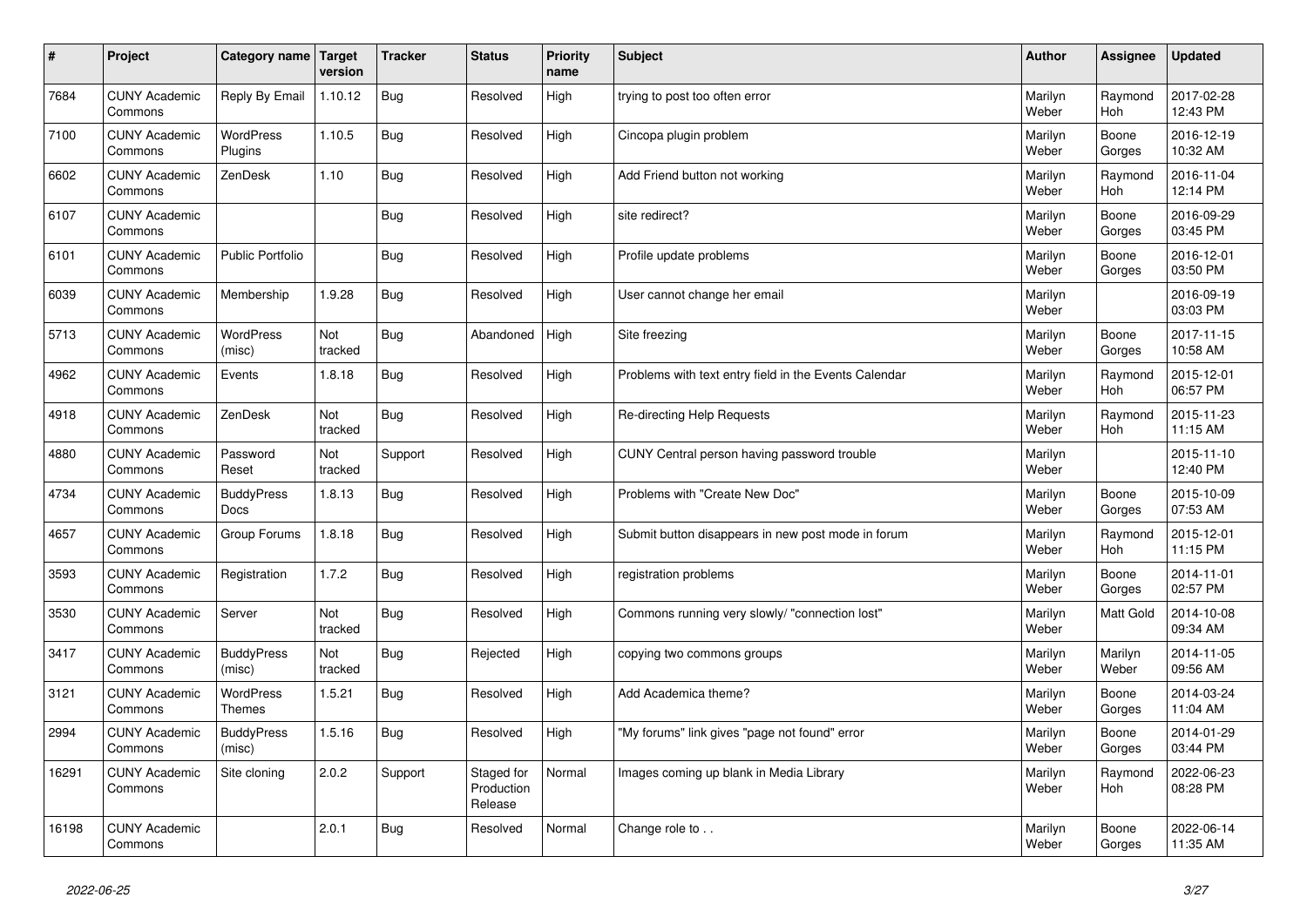| #     | Project                         | Category name               | Target<br>version | <b>Tracker</b> | <b>Status</b>        | <b>Priority</b><br>name | <b>Subject</b>                                                                          | <b>Author</b>    | Assignee              | <b>Updated</b>         |
|-------|---------------------------------|-----------------------------|-------------------|----------------|----------------------|-------------------------|-----------------------------------------------------------------------------------------|------------------|-----------------------|------------------------|
| 16172 | <b>CUNY Academic</b><br>Commons | <b>WordPress</b><br>(misc)  | 2.0.2             | Bug            | Resolved             | Normal                  | 'Lost your password" link not in error messge                                           | Marilyn<br>Weber | Raymond<br>Hoh        | 2022-06-14<br>09:21 PM |
| 16110 | <b>CUNY Academic</b><br>Commons |                             |                   | Support        | Reporter<br>Feedback | Normal                  | remove Creative Commons license from pages?                                             | Marilyn<br>Weber | Raymond<br>Hoh        | 2022-05-17<br>06:11 PM |
| 16099 | <b>CUNY Academic</b><br>Commons |                             |                   | Support        | Reporter<br>Feedback | Normal                  | request for Newsletter Glue                                                             | Marilyn<br>Weber |                       | 2022-05-13<br>12:14 PM |
| 15978 | <b>CUNY Academic</b><br>Commons | WordPress -<br>Media        | 2.0.2             | Support        | Reporter<br>Feedback | Normal                  | tex files?                                                                              | Marilyn<br>Weber | Raymond<br><b>Hoh</b> | 2022-06-14<br>11:36 AM |
| 15816 | <b>CUNY Academic</b><br>Commons |                             | Not<br>tracked    | Support        | <b>New</b>           | Normal                  | slow loading at SPS                                                                     | Marilyn<br>Weber |                       | 2022-04-05<br>01:26 PM |
| 15655 | <b>CUNY Academic</b><br>Commons |                             | 2.0.2             | Support        | Reporter<br>Feedback | Normal                  | Event Aggregator plugin?                                                                | Marilyn<br>Weber |                       | 2022-06-14<br>11:36 AM |
| 15654 | <b>CUNY Academic</b><br>Commons | <b>WordPress</b><br>Plugins | 1.19.6            | Support        | Resolved             | Normal                  | Numerous Copies of Events showing up                                                    | Marilyn<br>Weber | Boone<br>Gorges       | 2022-03-22<br>11:30 AM |
| 15610 | <b>CUNY Academic</b><br>Commons | <b>WordPress</b><br>Plugins | Not<br>tracked    | Support        | Rejected             | Normal                  | Loops & Logic plugin                                                                    | Marilyn<br>Weber | Raymond<br>Hoh        | 2022-03-19<br>11:16 AM |
| 15565 | <b>CUNY Academic</b><br>Commons |                             |                   | Support        | New                  | Normal                  | Events - send updates to an email listserv                                              | Marilyn<br>Weber |                       | 2022-03-10<br>01:06 PM |
| 15545 | <b>CUNY Academic</b><br>Commons | WordPress<br>Plugins        | 1.19.5            | Feature        | Resolved             | Normal                  | 'ZI Hide Featured Image" plugin request                                                 | Marilyn<br>Weber | Boone<br>Gorges       | 2022-03-09<br>10:09 AM |
| 15370 | <b>CUNY Academic</b><br>Commons |                             |                   | Support        | Reporter<br>Feedback | Normal                  | All-in-One Event Calendar?                                                              | Marilyn<br>Weber |                       | 2022-02-17<br>11:03 AM |
| 15279 | <b>CUNY Academic</b><br>Commons |                             |                   | Bug            | Rejected             | Normal                  | big delay - cloning the history site                                                    | Marilyn<br>Weber |                       | 2022-02-09<br>01:49 PM |
| 15269 | <b>CUNY Academic</b><br>Commons | Redmine                     | Not<br>tracked    | Support        | Resolved             | Normal                  | Segal Theater sites                                                                     | Marilyn<br>Weber |                       | 2022-02-07<br>04:11 PM |
| 15266 | <b>CUNY Academic</b><br>Commons |                             |                   | Support        | Resolved             | Normal                  | Just an appreciation                                                                    | Marilyn<br>Weber |                       | 2022-02-07<br>10:42 AM |
| 15260 | <b>CUNY Academic</b><br>Commons |                             |                   | Support        | Reporter<br>Feedback | Normal                  | Diacritical markings   European Stages                                                  | Marilyn<br>Weber |                       | 2022-02-04<br>08:16 AM |
| 15252 | <b>CUNY Academic</b><br>Commons | Layout                      | Not<br>tracked    | Bug            | Resolved             | Normal                  | visual glitch with the Segal Center webpage                                             | Marilyn<br>Weber | Raymond<br>Hoh        | 2022-02-03<br>04:56 PM |
| 15241 | <b>CUNY Academic</b><br>Commons | Onboarding                  | 1.19.3            | Design/UX      | Resolved             | Normal                  | white on gray                                                                           | Marilyn<br>Weber | Boone<br>Gorges       | 2022-02-08<br>02:38 PM |
| 15211 | <b>CUNY Academic</b><br>Commons | Blogs<br>(BuddyPress)       | 1.19.2            | Support        | Resolved             | Normal                  | No good error reporting for already-used domain name when creating a<br>site in Firefox | Marilyn<br>Weber | Boone<br>Gorges       | 2022-01-25<br>11:33 AM |
| 15169 | <b>CUNY Academic</b><br>Commons |                             | 2.0.2             | Support        | Reporter<br>Feedback | Normal                  | new Prelude website zipfiles for custom theme and other files.                          | Marilyn<br>Weber |                       | 2022-06-14<br>11:36 AM |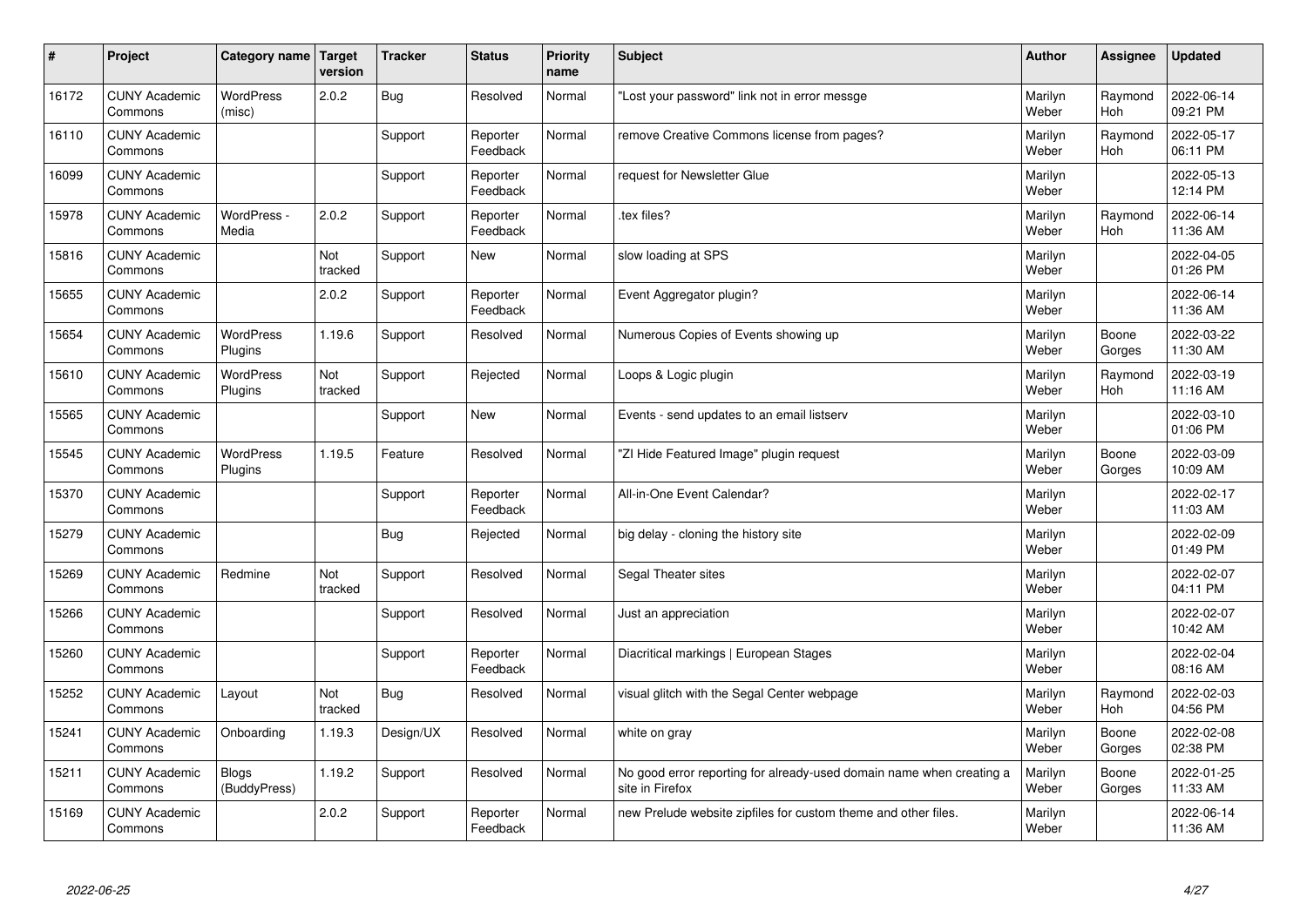| #     | Project                         | Category name   Target            | version        | <b>Tracker</b> | <b>Status</b>        | <b>Priority</b><br>name | <b>Subject</b>                                                  | <b>Author</b>    | Assignee              | <b>Updated</b>         |
|-------|---------------------------------|-----------------------------------|----------------|----------------|----------------------|-------------------------|-----------------------------------------------------------------|------------------|-----------------------|------------------------|
| 15120 | <b>CUNY Academic</b><br>Commons |                                   |                | Support        | Resolved             | Normal                  | embed Zoom recordings in a post?                                | Marilyn<br>Weber |                       | 2021-12-29<br>08:15 AM |
| 15045 | <b>CUNY Academic</b><br>Commons |                                   |                | Support        | <b>New</b>           | Normal                  | no result for KCeL in the search box on the commons             | Marilyn<br>Weber |                       | 2021-12-10<br>11:29 AM |
| 15025 | <b>CUNY Academic</b><br>Commons |                                   |                | Support        | Duplicate            | Normal                  | emails for all the papers on the commons that have been changed | Marilyn<br>Weber |                       | 2021-12-02<br>11:57 AM |
| 14973 | <b>CUNY Academic</b><br>Commons |                                   |                | Support        | Resolved             | Normal                  | <b>Mail Poet</b>                                                | Marilyn<br>Weber |                       | 2021-12-06<br>10:20 AM |
| 14972 | <b>CUNY Academic</b><br>Commons |                                   |                | Support        | Rejected             | Normal                  | Mailchimp plugin                                                | Marilyn<br>Weber |                       | 2021-11-17<br>02:13 PM |
| 14911 | <b>CUNY Academic</b><br>Commons | <b>WordPress</b><br><b>Themes</b> | Not<br>tracked | Support        | <b>New</b>           | Normal                  | Twentytwentyone theme                                           | Marilyn<br>Weber |                       | 2021-10-28<br>10:37 AM |
| 14900 | <b>CUNY Academic</b><br>Commons |                                   | Not<br>tracked | Support        | Reporter<br>Feedback | Normal                  | previous theme?                                                 | Marilyn<br>Weber |                       | 2021-10-25<br>10:31 AM |
| 14891 | <b>CUNY Academic</b><br>Commons |                                   | Not<br>tracked | Support        | Resolved             | Normal                  | changing site template after creation?                          | Marilyn<br>Weber |                       | 2022-04-27<br>04:58 PM |
| 14889 | <b>CUNY Academic</b><br>Commons | Events                            | 1.19.0         | Support        | Resolved             | Normal                  | events in group - can they be edited by all admins?             | Marilyn<br>Weber | Raymond<br>Hoh        | 2021-12-13<br>03:31 PM |
| 14885 | <b>CUNY Academic</b><br>Commons | <b>WordPress</b><br>Plugins       | 1.18.22        | Bug            | Resolved             | Normal                  | Long Loading Times -- Wordpress Admin Site                      | Marilyn<br>Weber | Raymond<br><b>Hoh</b> | 2021-10-26<br>12:28 PM |
| 14850 | <b>CUNY Academic</b><br>Commons |                                   |                | Support        | Abandoned            | Normal                  | brooklyn waterfront site "connection not secure"                | Marilyn<br>Weber |                       | 2022-04-27<br>04:56 PM |
| 14813 | <b>CUNY Academic</b><br>Commons |                                   | Not<br>tracked | Support        | Resolved             | Normal                  | raise the file size limit                                       | Marilyn<br>Weber |                       | 2021-09-30<br>12:02 PM |
| 14812 | <b>CUNY Academic</b><br>Commons |                                   | Not<br>tracked | Support        | Resolved             | Normal                  | Custom Sidebars and Wordpress 5.6                               | Marilyn<br>Weber |                       | 2021-09-30<br>10:43 AM |
| 14784 | <b>CUNY Academic</b><br>Commons |                                   |                | Support        | Reporter<br>Feedback | Normal                  | User report of logo problem when using Customizer theme         | Marilyn<br>Weber |                       | 2021-09-17<br>10:25 AM |
| 14734 | <b>CUNY Academic</b><br>Commons | <b>WordPress</b><br><b>Themes</b> | 1.18.18        | Support        | Resolved             | Normal                  | missing section of Sujatha Fernandes' site                      | Marilyn<br>Weber | Raymond<br>Hoh        | 2021-09-06<br>04:15 PM |
| 14718 | <b>CUNY Academic</b><br>Commons |                                   | Not<br>tracked | Support        | Resolved             | Normal                  | User wants to recover deleted account                           | Marilyn<br>Weber |                       | 2021-08-30<br>02:46 PM |
| 14711 | <b>CUNY Academic</b><br>Commons |                                   |                | Support        | Rejected             | Normal                  | Custom Facebook Feed plugin problem                             | Marilyn<br>Weber |                       | 2022-04-27<br>04:29 PM |
| 14625 | <b>CUNY Academic</b><br>Commons |                                   | Not<br>tracked | Support        | Rejected             | Normal                  | image won't appear in slideshow.                                | Marilyn<br>Weber |                       | 2021-07-27<br>10:33 AM |
| 14606 | <b>CUNY Academic</b><br>Commons | <b>WordPress</b><br>(misc)        | Not<br>tracked | Support        | Rejected             | Normal                  | calendar wrong month                                            | Marilyn<br>Weber |                       | 2021-07-23<br>12:11 PM |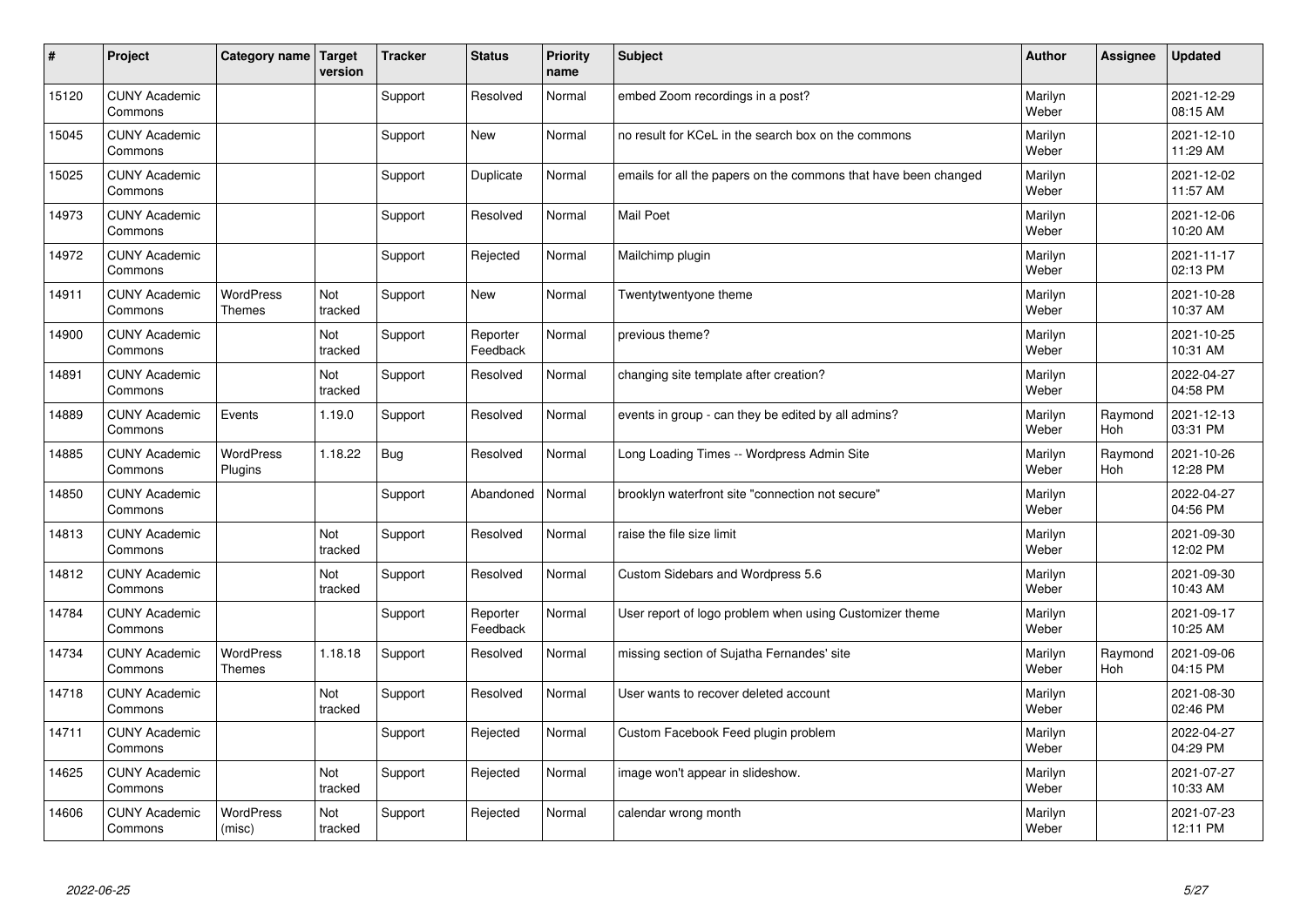| $\sharp$ | Project                         | Category name   Target            | version        | <b>Tracker</b> | <b>Status</b>        | <b>Priority</b><br>name | <b>Subject</b>                                                              | <b>Author</b>    | Assignee        | <b>Updated</b>         |
|----------|---------------------------------|-----------------------------------|----------------|----------------|----------------------|-------------------------|-----------------------------------------------------------------------------|------------------|-----------------|------------------------|
| 14594    | <b>CUNY Academic</b><br>Commons |                                   | Not<br>tracked | Support        | Resolved             | Normal                  | Administration email verification?                                          | Marilyn<br>Weber |                 | 2021-07-12<br>11:40 AM |
| 14534    | <b>CUNY Academic</b><br>Commons | <b>WordPress</b><br>Plugins       | 1.18.12        | Support        | Resolved             | Normal                  | Share This Image plugin?                                                    | Marilyn<br>Weber |                 | 2021-06-08<br>11:50 AM |
| 14509    | <b>CUNY Academic</b><br>Commons | <b>WordPress</b><br>Plugins       | 1.18.12        | Bug            | Resolved             | Normal                  | Elementor Editor problem                                                    | Marilyn<br>Weber |                 | 2021-06-08<br>09:55 AM |
| 14448    | <b>CUNY Academic</b><br>Commons | Password<br>Reset                 | Not<br>tracked | <b>Bug</b>     | Rejected             | Normal                  | password reset weirdness                                                    | Marilyn<br>Weber | Raymond<br>Hoh  | 2021-05-12<br>01:34 PM |
| 14411    | <b>CUNY Academic</b><br>Commons | <b>WordPress</b><br><b>Themes</b> | 1.18.10        | Bug            | Resolved             | Normal                  | logo problems                                                               | Marilyn<br>Weber |                 | 2021-05-03<br>04:37 PM |
| 14410    | <b>CUNY Academic</b><br>Commons |                                   | 1.18.10        | Bug            | Resolved             | Normal                  | events calendar problem?                                                    | Marilyn<br>Weber |                 | 2021-05-10<br>04:45 PM |
| 14404    | <b>CUNY Academic</b><br>Commons |                                   | Not<br>tracked | Support        | Resolved             | Normal                  | blocked IP of user?                                                         | Marilyn<br>Weber |                 | 2021-05-10<br>01:00 PM |
| 14398    | <b>CUNY Academic</b><br>Commons |                                   | Not<br>tracked | Support        | Reporter<br>Feedback | Normal                  | Events plug-in notification problem                                         | Marilyn<br>Weber |                 | 2021-05-11<br>11:21 AM |
| 14389    | <b>CUNY Academic</b><br>Commons |                                   |                | Support        | Abandoned            | Normal                  | WebflowIO?                                                                  | Marilyn<br>Weber |                 | 2021-09-14<br>10:45 AM |
| 14378    | <b>CUNY Academic</b><br>Commons |                                   | Not<br>tracked | Support        | Resolved             | Normal                  | PPTX files unfetchable                                                      | Marilyn<br>Weber |                 | 2021-05-11<br>11:25 AM |
| 14369    | <b>CUNY Academic</b><br>Commons | WordPress -<br>Media              | Not<br>tracked | Support        | Resolved             | Normal                  | renewed problem with ppsx files                                             | Marilyn<br>Weber |                 | 2021-04-27<br>12:44 PM |
| 14360    | <b>CUNY Academic</b><br>Commons |                                   |                | Support        | Rejected             | Normal                  | danielgerouldarchives.org?                                                  | Marilyn<br>Weber |                 | 2021-04-27<br>10:42 AM |
| 14344    | <b>CUNY Academic</b><br>Commons | Domain<br>Mapping                 | Not<br>tracked | Support        | Resolved             | Normal                  | arabstages.org site down                                                    | Marilyn<br>Weber | Raymond<br>Hoh  | 2021-04-19<br>01:42 PM |
| 14304    | <b>CUNY Academic</b><br>Commons | Group Library                     | 1.18.8         | Bug            | Resolved             | Normal                  | Library items change folders when adding subsequent items in new<br>folders | Marilyn<br>Weber | Boone<br>Gorges | 2021-04-13<br>11:21 AM |
| 14270    | <b>CUNY Academic</b><br>Commons | WordPress<br><b>Themes</b>        | 1.18.8         | Support        | Resolved             | Normal                  | grid theme?                                                                 | Marilyn<br>Weber |                 | 2021-04-13<br>11:20 AM |
| 14265    | <b>CUNY Academic</b><br>Commons | <b>WordPress</b><br>Plugins       | 1.18.10        | Support        | Resolved             | Normal                  | separate the tag cloud in the blog sidebar                                  | Marilyn<br>Weber | Boone<br>Gorges | 2021-05-12<br>05:19 PM |
| 14246    | <b>CUNY Academic</b><br>Commons |                                   | 1.18.8         | Support        | Resolved             | Normal                  | 'Weekly jQuery Migrate Status Update"                                       | Marilyn<br>Weber |                 | 2021-04-13<br>11:08 AM |
| 14242    | <b>CUNY Academic</b><br>Commons |                                   |                | Support        | Resolved             | Normal                  | LAILAC site missing content                                                 | Marilyn<br>Weber |                 | 2021-03-27<br>08:40 AM |
| 14148    | <b>CUNY Academic</b><br>Commons |                                   |                | Support        | Abandoned            | Normal                  | post notification problem                                                   | Marilyn<br>Weber |                 | 2021-09-14<br>10:43 AM |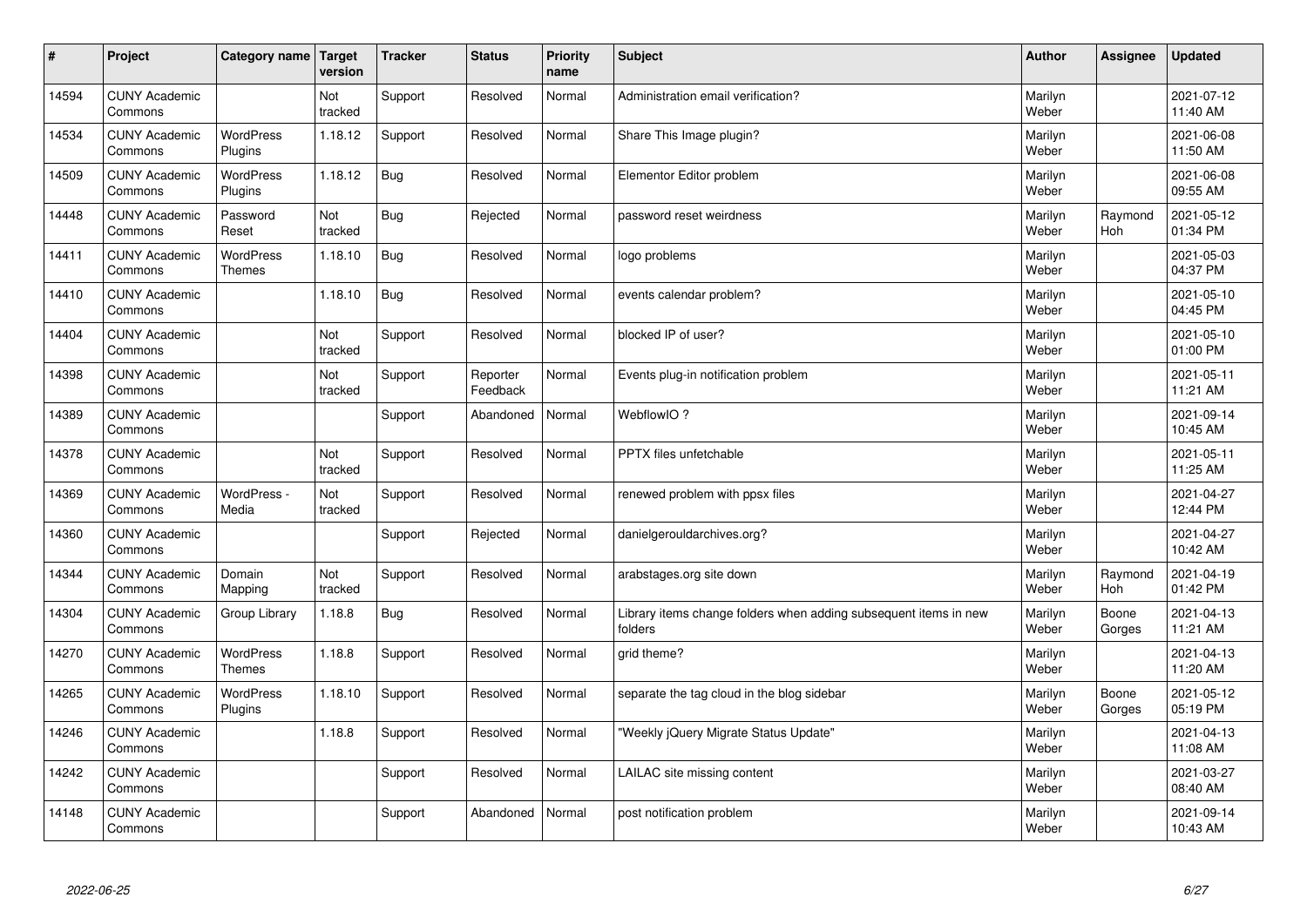| #     | Project                         | Category name               | <b>Target</b><br>version | <b>Tracker</b> | <b>Status</b>        | <b>Priority</b><br>name | <b>Subject</b>                               | <b>Author</b>    | Assignee        | <b>Updated</b>         |
|-------|---------------------------------|-----------------------------|--------------------------|----------------|----------------------|-------------------------|----------------------------------------------|------------------|-----------------|------------------------|
| 14129 | <b>CUNY Academic</b><br>Commons | Onboarding                  | 1.18.6                   | Support        | Resolved             | Normal                  | can only see some invites sent               | Marilyn<br>Weber | Raymond<br>Hoh  | 2021-04-09<br>09:00 AM |
| 14077 | <b>CUNY Academic</b><br>Commons | <b>WordPress</b><br>Plugins | 1.18.7                   | Support        | Resolved             | Normal                  | Elementor Pro plugin for the slider          | Marilyn<br>Weber | Raymond<br>Hoh  | 2021-03-23<br>11:43 AM |
| 14075 | <b>CUNY Academic</b><br>Commons | <b>WordPress</b><br>Plugins | Not<br>tracked           | Bug            | Resolved             | Normal                  | sludigitalportfolios.commons.gc.cuny.edu     | Marilyn<br>Weber | Boone<br>Gorges | 2021-03-01<br>10:46 AM |
| 14074 | <b>CUNY Academic</b><br>Commons | <b>WordPress</b><br>(misc)  | Not<br>tracked           | Support        | Reporter<br>Feedback | Normal                  | page password protection problem             | Marilyn<br>Weber |                 | 2021-03-02<br>11:03 AM |
| 14019 | <b>CUNY Academic</b><br>Commons | <b>WordPress</b><br>Plugins | 1.18.5                   | Bug            | Resolved             | Normal                  | smorales.commons.gc.cuny.edu                 | Marilyn<br>Weber | Boone<br>Gorges | 2021-02-23<br>11:06 AM |
| 14016 | <b>CUNY Academic</b><br>Commons |                             |                          | Support        | Rejected             | Normal                  | PDFs not downloading                         | Marilyn<br>Weber |                 | 2021-02-22<br>11:00 AM |
| 14012 | <b>CUNY Academic</b><br>Commons | <b>WordPress</b><br>Plugins | 1.18.5                   | Support        | Resolved             | Normal                  | Open External Links in a New Window plugin?  | Marilyn<br>Weber | Boone<br>Gorges | 2021-03-02<br>02:07 PM |
| 13975 | <b>CUNY Academic</b><br>Commons | Social Paper                | Not<br>tracked           | Support        | Reporter<br>Feedback | Normal                  | can't approve comments on Social Paper paper | Marilyn<br>Weber |                 | 2021-02-12<br>09:33 AM |
| 13958 | <b>CUNY Academic</b><br>Commons |                             | 1.18.4                   | Support        | Resolved             | Normal                  | calendar widget problem                      | Marilyn<br>Weber |                 | 2021-02-09<br>11:05 AM |
| 13947 | <b>CUNY Academic</b><br>Commons | WordPress<br>Plugins        | 1.18.4                   | Bug            | Resolved             | Normal                  | Elementor plugin problem                     | Marilyn<br>Weber | Raymond<br>Hoh  | 2021-02-08<br>09:34 PM |
| 13944 | <b>CUNY Academic</b><br>Commons | WordPress<br>Plugins        | 1.18.4                   | Support        | Resolved             | Normal                  | 3D FlipBook request                          | Marilyn<br>Weber |                 | 2021-02-09<br>11:05 AM |
| 13929 | <b>CUNY Academic</b><br>Commons |                             | 1.18.4                   | Support        | Resolved             | Normal                  | update error message                         | Marilyn<br>Weber | Boone<br>Gorges | 2021-02-09<br>11:05 AM |
| 13918 | <b>CUNY Academic</b><br>Commons |                             | Not<br>tracked           | Support        | Rejected             | Normal                  | MailPoet Newsletters Premium plugin          | Marilyn<br>Weber |                 | 2021-02-09<br>11:01 AM |
| 13916 | <b>CUNY Academic</b><br>Commons |                             |                          | Support        | Rejected             | Normal                  | <b>Custom Sidebars</b>                       | Marilyn<br>Weber |                 | 2021-02-23<br>10:45 AM |
| 13846 | <b>CUNY Academic</b><br>Commons | <b>WordPress</b><br>Plugins | 1.18.3                   | Support        | Resolved             | Normal                  | Yoast SEO plugin problem                     | Marilyn<br>Weber |                 | 2021-01-19<br>05:34 PM |
| 13841 | <b>CUNY Academic</b><br>Commons | <b>WordPress</b><br>Plugins | 1.18.3                   | Support        | Resolved             | Normal                  | Folders plugin request                       | Marilyn<br>Weber | Boone<br>Gorges | 2021-01-26<br>04:43 PM |
| 13827 | <b>CUNY Academic</b><br>Commons | Group Forums                | 1.18.3                   | Bug            | Resolved             | Normal                  | more forum post problems                     | Marilyn<br>Weber | Raymond<br>Hoh  | 2021-01-22<br>08:19 PM |
| 13826 | <b>CUNY Academic</b><br>Commons |                             |                          | Support        | Resolved             | Normal                  | January 14th                                 | Marilyn<br>Weber |                 | 2021-01-26<br>04:26 PM |
| 13783 | <b>CUNY Academic</b><br>Commons |                             | 1.18.2                   | Support        | Resolved             | Normal                  | new CUNY OneSearch url                       | Marilyn<br>Weber |                 | 2021-01-14<br>04:53 PM |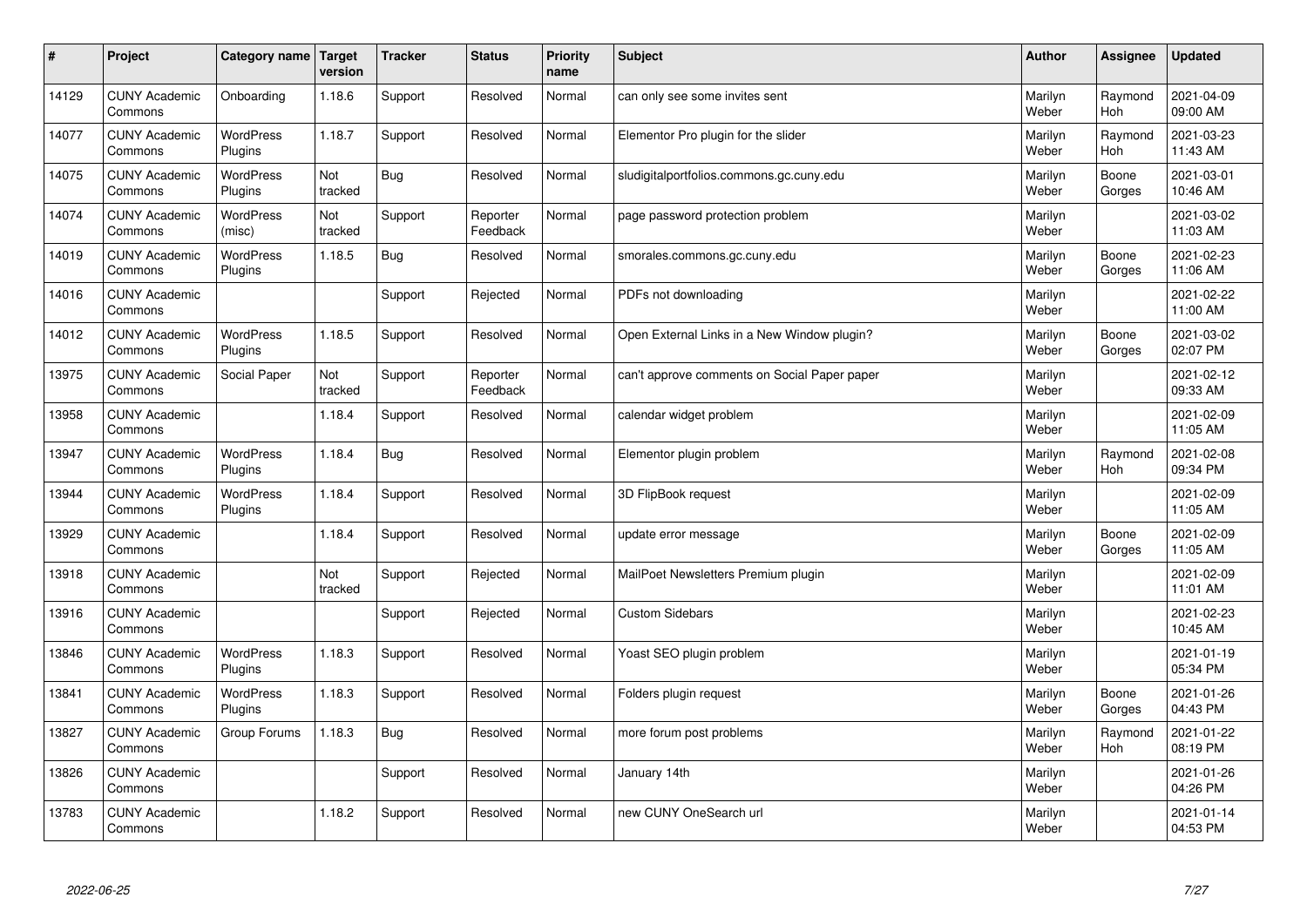| $\pmb{\#}$ | Project                         | Category name                     | Target<br>version | <b>Tracker</b> | <b>Status</b>        | <b>Priority</b><br>name | <b>Subject</b>                            | <b>Author</b>    | Assignee        | <b>Updated</b>         |
|------------|---------------------------------|-----------------------------------|-------------------|----------------|----------------------|-------------------------|-------------------------------------------|------------------|-----------------|------------------------|
| 13768      | <b>CUNY Academic</b><br>Commons | Domain<br>Mapping                 | Not<br>tracked    | <b>Bug</b>     | Resolved             | Normal                  | patricksweeney.commons.gc.cuny.edu down   | Marilyn<br>Weber | Raymond<br>Hoh  | 2021-01-12<br>10:47 AM |
| 13741      | <b>CUNY Academic</b><br>Commons | <b>WordPress</b><br>Plugins       | 1.18.3            | Support        | Resolved             | Normal                  | Ensemble Video Plugin                     | Marilyn<br>Weber |                 | 2021-01-26<br>04:43 PM |
| 13738      | <b>CUNY Academic</b><br>Commons |                                   | 1.18.1            | Support        | Resolved             | Normal                  | theme requests from a non-CUY person      | Marilyn<br>Weber |                 | 2020-12-23<br>11:34 AM |
| 13710      | <b>CUNY Academic</b><br>Commons |                                   | Not<br>tracked    | Support        | Resolved             | Normal                  | small change to Hosting Partner Handbook  | Marilyn<br>Weber |                 | 2020-12-16<br>04:29 PM |
| 13699      | <b>CUNY Academic</b><br>Commons |                                   | Not<br>tracked    | Support        | Resolved             | Normal                  | Martin Segal Center site down             | Marilyn<br>Weber | Raymond<br>Hoh  | 2020-12-22<br>03:03 PM |
| 13641      | <b>CUNY Academic</b><br>Commons |                                   | 1.18.2            | Support        | Resolved             | Normal                  | follow up to migration request            | Marilyn<br>Weber | Boone<br>Gorges | 2021-01-12<br>10:59 AM |
| 13637      | <b>CUNY Academic</b><br>Commons |                                   |                   | Support        | Abandoned            | Normal                  | All-in-One Migration plugin request       | Marilyn<br>Weber |                 | 2020-12-08<br>10:46 AM |
| 13596      | <b>CUNY Academic</b><br>Commons |                                   |                   | Support        | Abandoned            | Normal                  | invited as Author but show as Contributor | Marilyn<br>Weber |                 | 2021-09-14<br>10:41 AM |
| 13584      | <b>CUNY Academic</b><br>Commons |                                   |                   | Support        | Abandoned            | Normal                  | Graphy theme question                     | Marilyn<br>Weber |                 | 2021-09-14<br>10:41 AM |
| 13541      | <b>CUNY Academic</b><br>Commons |                                   | Not<br>tracked    | Support        | Resolved             | Normal                  | add a page template to OER site.          | Marilyn<br>Weber |                 | 2020-11-11<br>11:12 AM |
| 13521      | <b>CUNY Academic</b><br>Commons | Onboarding                        | 1.17.7            | Support        | Resolved             | Normal                  | sent invitations page                     | Marilyn<br>Weber | Raymond<br>Hoh  | 2020-11-10<br>10:31 AM |
| 13512      | <b>CUNY Academic</b><br>Commons | <b>WordPress</b><br><b>Themes</b> | 1.17.7            | Support        | Resolved             | Normal                  | theme update                              | Marilyn<br>Weber |                 | 2020-11-16<br>04:46 PM |
| 13441      | <b>CUNY Academic</b><br>Commons |                                   | 1.17.5            | Support        | Resolved             | Normal                  | ongoing user problems with daily digests  | Marilyn<br>Weber |                 | 2020-10-13<br>10:02 AM |
| 13378      | <b>CUNY Academic</b><br>Commons |                                   | 1.17.5            | <b>Bug</b>     | Resolved             | Normal                  | problem on one of my sites                | Marilyn<br>Weber |                 | 2020-09-24<br>05:27 PM |
| 13341      | <b>CUNY Academic</b><br>Commons | Group Forums                      | 1.17.4            | Bug            | Resolved             | Normal                  | Forum reply problems                      | Marilyn<br>Weber | Raymond<br>Hoh  | 2020-09-22<br>12:08 PM |
| 13328      | <b>CUNY Academic</b><br>Commons | Group Forums                      | Not<br>tracked    | <b>Bug</b>     | Reporter<br>Feedback | Normal                  | cross-posting in two related groups       | Marilyn<br>Weber | Raymond<br>Hoh  | 2020-09-15<br>10:39 PM |
| 13295      | <b>CUNY Academic</b><br>Commons |                                   | Not<br>tracked    | Support        | Resolved             | Normal                  | can't find new user                       | Marilyn<br>Weber |                 | 2020-09-08<br>10:18 AM |
| 13288      | <b>CUNY Academic</b><br>Commons |                                   |                   | Support        | Abandoned            | Normal                  | log in problems on iPhone 6               | Marilyn<br>Weber |                 | 2020-10-27<br>10:26 AM |
| 13286      | <b>CUNY Academic</b><br>Commons |                                   | Not<br>tracked    | Support        | <b>New</b>           | Normal                  | problem connecting with WordPress app     | Marilyn<br>Weber | Raymond<br>Hoh  | 2020-09-08<br>11:16 AM |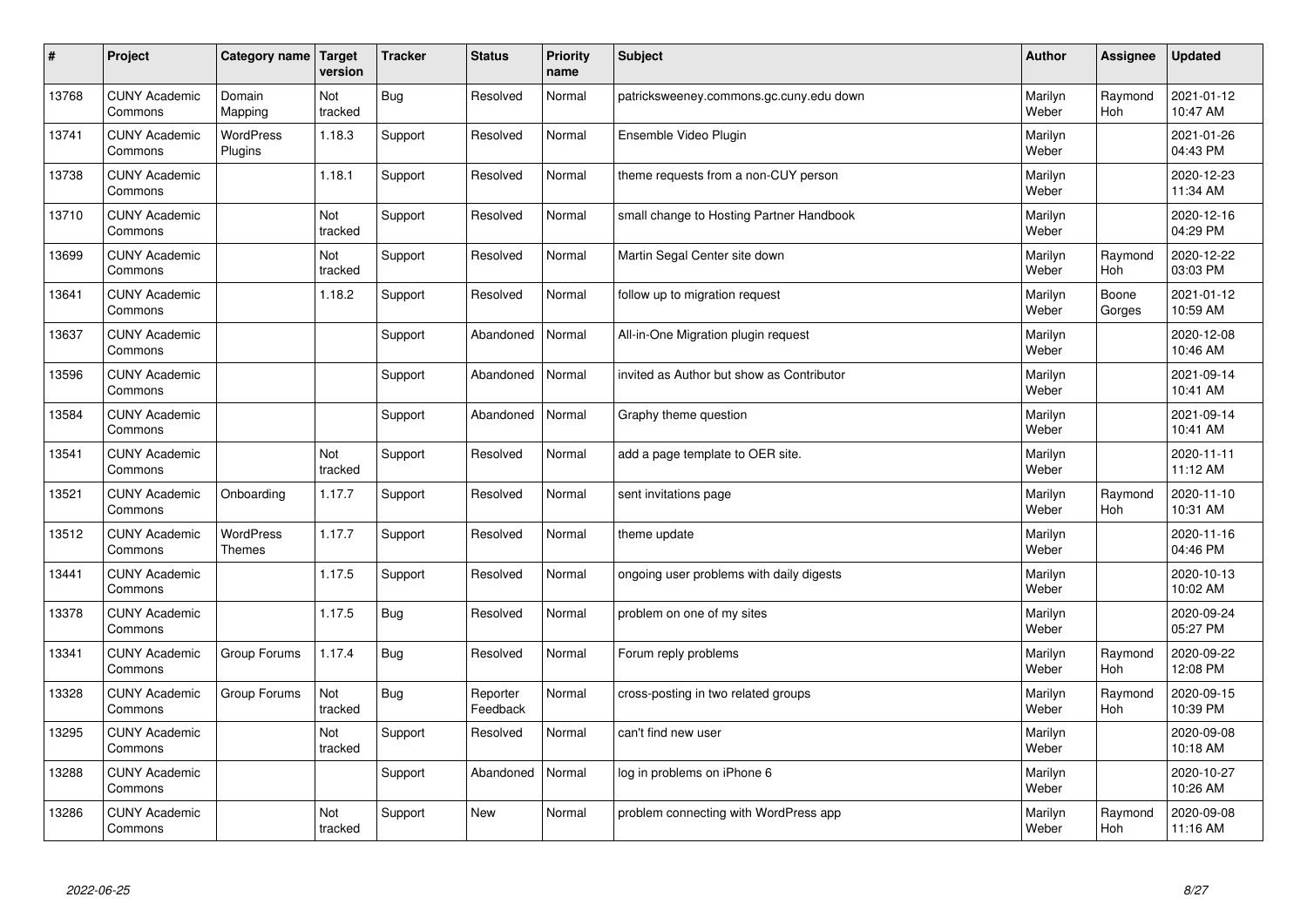| #     | Project                         | Category name   Target            | version        | <b>Tracker</b> | <b>Status</b>        | <b>Priority</b><br>name | <b>Subject</b>                                                                 | <b>Author</b>    | Assignee              | <b>Updated</b>         |
|-------|---------------------------------|-----------------------------------|----------------|----------------|----------------------|-------------------------|--------------------------------------------------------------------------------|------------------|-----------------------|------------------------|
| 13255 | <b>CUNY Academic</b><br>Commons |                                   | Not<br>tracked | Support        | Reporter<br>Feedback | Normal                  | Accessibility problems                                                         | Marilyn<br>Weber |                       | 2020-09-01<br>05:48 PM |
| 13238 | <b>CUNY Academic</b><br>Commons | WordPress -<br>Media              | 1.17.3         | Support        | Resolved             | Normal                  | allow ppsx file?                                                               | Marilyn<br>Weber | Raymond<br><b>Hoh</b> | 2020-09-10<br>11:46 AM |
| 13217 | <b>CUNY Academic</b><br>Commons |                                   |                | Support        | Rejected             | Normal                  | upload recordings of our past webinars?                                        | Marilyn<br>Weber |                       | 2020-08-25<br>07:56 AM |
| 13185 | <b>CUNY Academic</b><br>Commons | <b>WordPress</b><br><b>Themes</b> | 1.17.2         | Support        | Resolved             | Normal                  | Less theme?                                                                    | Marilyn<br>Weber |                       | 2020-08-25<br>11:26 AM |
| 13184 | <b>CUNY Academic</b><br>Commons | <b>WordPress</b><br>Plugins       | 1.17.2         | Support        | Resolved             | Normal                  | google translate plugin                                                        | Marilyn<br>Weber |                       | 2020-08-25<br>11:36 AM |
| 13169 | <b>CUNY Academic</b><br>Commons |                                   | 1.17.4         | Support        | Rejected             | Normal                  | footer logo image has no alt-text                                              | Marilyn<br>Weber |                       | 2020-09-22<br>10:18 AM |
| 13160 | <b>CUNY Academic</b><br>Commons |                                   |                | Support        | Rejected             | Normal                  | site not working on iphone                                                     | Marilyn<br>Weber |                       | 2020-08-25<br>10:58 AM |
| 13159 | <b>CUNY Academic</b><br>Commons | Group Library                     | Not<br>tracked | Support        | Resolved             | Normal                  | changing folder names?                                                         | Marilyn<br>Weber | Boone<br>Gorges       | 2020-08-27<br>08:59 AM |
| 13138 | <b>CUNY Academic</b><br>Commons | Group Library                     | Not<br>tracked | Support        | Resolved             | Normal                  | moving Library contents for Steve Brier                                        | Marilyn<br>Weber |                       | 2020-08-03<br>04:00 PM |
| 13134 | <b>CUNY Academic</b><br>Commons | Site cloning                      | 1.17.1         | Support        | Resolved             | Normal                  | New site (a clone) point to old dashboard                                      | Marilyn<br>Weber |                       | 2020-08-12<br>03:22 PM |
| 13121 | <b>CUNY Academic</b><br>Commons |                                   |                | Support        | Rejected             | Normal                  | embed a DropBox Paper file                                                     | Marilyn<br>Weber |                       | 2020-08-25<br>10:56 AM |
| 13116 | <b>CUNY Academic</b><br>Commons | ZenDesk                           | 1.17.1         | Support        | Resolved             | Normal                  | support/send us a message link obscured                                        | Marilyn<br>Weber | Raymond<br>Hoh        | 2020-07-29<br>09:33 PM |
| 13091 | <b>CUNY Academic</b><br>Commons |                                   | 1.17.0         | Support        | Resolved             | Normal                  | problem with latex (math equations)                                            | Marilyn<br>Weber |                       | 2020-07-28<br>11:09 AM |
| 13085 | <b>CUNY Academic</b><br>Commons | Domain<br>Mapping                 | Not<br>tracked | Support        | Resolved             | Normal                  | domain mapping request                                                         | Marilyn<br>Weber | Matt Gold             | 2020-07-28<br>03:33 PM |
| 13065 | <b>CUNY Academic</b><br>Commons |                                   | Not<br>tracked | Support        | Resolved             | Normal                  | can't invite new user to group                                                 | Marilyn<br>Weber |                       | 2020-07-22<br>04:24 PM |
| 13034 | <b>CUNY Academic</b><br>Commons |                                   | Not<br>tracked | Support        | Reporter<br>Feedback | Normal                  | a site is asking people to join the Commons to get a download                  | Marilyn<br>Weber |                       | 2020-07-12<br>07:23 AM |
| 13016 | <b>CUNY Academic</b><br>Commons | Shortcodes and<br>embeds          | 1.16.15        | Support        | Resolved             | Normal                  | possible to run code examples, like in Jupyter Notebooks?                      | Marilyn<br>Weber |                       | 2020-07-16<br>11:52 AM |
| 13013 | <b>CUNY Academic</b><br>Commons |                                   | Not<br>tracked | <b>Bug</b>     | Resolved             | Normal                  | an invite to Group Admins from Brian Foote?!                                   | Marilyn<br>Weber |                       | 2020-07-07<br>02:36 PM |
| 13012 | <b>CUNY Academic</b><br>Commons | <b>WordPress</b><br>(misc)        |                | Support        | Rejected             | Normal                  | icon image associated with the teaching template's Creative Commons<br>License | Marilyn<br>Weber | Raymond<br>Hoh        | 2020-08-25<br>10:56 AM |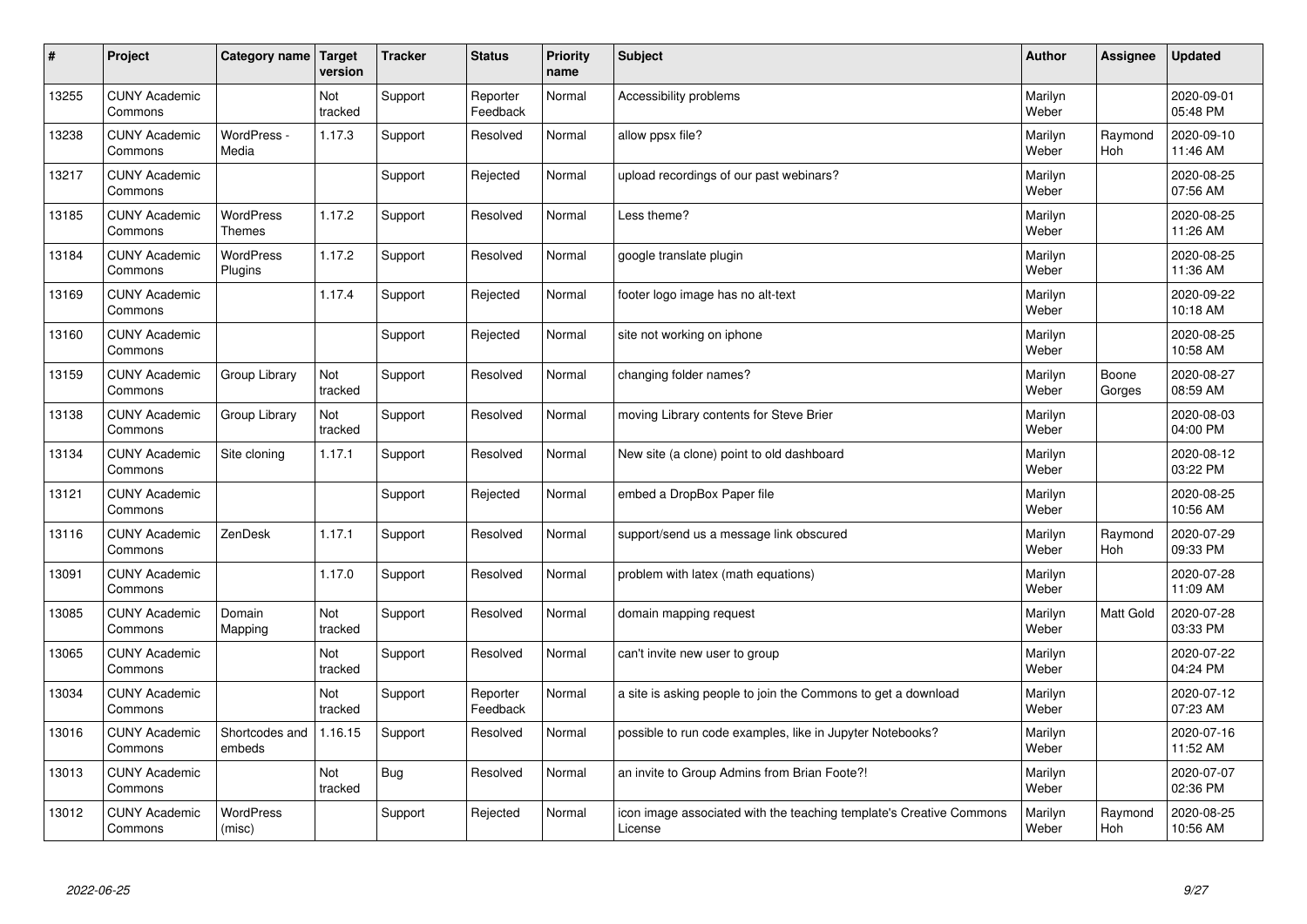| #     | Project                         | Category name                     | Target<br>version | <b>Tracker</b> | <b>Status</b>        | <b>Priority</b><br>name | <b>Subject</b>                                                                             | <b>Author</b>    | Assignee              | Updated                |
|-------|---------------------------------|-----------------------------------|-------------------|----------------|----------------------|-------------------------|--------------------------------------------------------------------------------------------|------------------|-----------------------|------------------------|
| 12999 | <b>CUNY Academic</b><br>Commons |                                   | 1.18.1            | Support        | Resolved             | Normal                  | request for Dentist theme                                                                  | Marilyn<br>Weber | Boone<br>Gorges       | 2020-12-22<br>03:31 PM |
| 12986 | <b>CUNY Academic</b><br>Commons |                                   |                   | Support        | Rejected             | Normal                  | Someone is trying to create accounts using random CUNY entity emails                       | Marilyn<br>Weber |                       | 2020-07-02<br>09:47 PM |
| 12960 | <b>CUNY Academic</b><br>Commons |                                   | 1.16.14           | Support        | Resolved             | Normal                  | mutiple plugin in requests                                                                 | Marilyn<br>Weber | Boone<br>Gorges       | 2020-06-23<br>10:53 AM |
| 12905 | <b>CUNY Academic</b><br>Commons |                                   | 1.16.14           | Support        | Resolved             | Normal                  | trouble embedding a flipbook from Flipsnack                                                | Marilyn<br>Weber | Boone<br>Gorges       | 2020-06-23<br>10:53 AM |
| 12861 | <b>CUNY Academic</b><br>Commons |                                   |                   | Support        | Resolved             | Normal                  | trouble with YouTube                                                                       | Marilyn<br>Weber | Raymond<br>Hoh        | 2020-06-09<br>11:16 AM |
| 12777 | <b>CUNY Academic</b><br>Commons |                                   | 1.16.14           | Support        | Resolved             | Normal                  | request to include custom javascript into a Commons-hosted site                            | Marilyn<br>Weber |                       | 2020-06-16<br>04:03 PM |
| 12741 | <b>CUNY Academic</b><br>Commons | <b>WordPress</b><br>Plugins       | Not<br>tracked    | Support        | Reporter<br>Feedback | Normal                  | <b>Tableau Public Viz Block</b>                                                            | Marilyn<br>Weber | Raymond<br><b>Hoh</b> | 2020-05-12<br>11:00 AM |
| 12676 | <b>CUNY Academic</b><br>Commons | WordPress<br>Plugins              | 1.16.10           | Support        | Resolved             | Normal                  | request for Require Post Category plug-in                                                  | Marilyn<br>Weber |                       | 2020-04-28<br>11:03 AM |
| 12543 | <b>CUNY Academic</b><br>Commons | <b>Public Portfolio</b>           | Not<br>tracked    | Support        | Resolved             | Normal                  | User cannot find profile edit button                                                       | Marilyn<br>Weber | scott voth            | 2020-03-22<br>02:49 PM |
| 12515 | <b>CUNY Academic</b><br>Commons | cuny.is                           | 1.16.7            | Support        | Resolved             | Normal                  | AJAX actions on cuny is admin page are failing                                             | Marilyn<br>Weber |                       | 2020-03-10<br>11:57 AM |
| 12487 | <b>CUNY Academic</b><br>Commons | Group Forums                      | 1.16.7            | Bug            | Resolved             | Normal                  | group posting problems?                                                                    | Marilyn<br>Weber | Raymond<br>Hoh        | 2020-03-10<br>11:40 AM |
| 12427 | <b>CUNY Academic</b><br>Commons |                                   | Not<br>tracked    | Support        | Resolved             | Normal                  | organizing PDF on a site?                                                                  | Marilyn<br>Weber | scott voth            | 2020-03-10<br>11:11 AM |
| 12395 | <b>CUNY Academic</b><br>Commons | Spam/Spam<br>Prevention           | Not<br>tracked    | Support        | Resolved             | Normal                  | comments again being blocked                                                               | Marilyn<br>Weber | Raymond<br>Hoh        | 2020-03-10<br>11:13 AM |
| 12382 | <b>CUNY Academic</b><br>Commons | Membership                        | Not<br>tracked    | Support        | <b>New</b>           | Normal                  | Email request change                                                                       | Marilyn<br>Weber | Marilyn<br>Weber      | 2020-02-06<br>12:56 PM |
| 12360 | <b>CUNY Academic</b><br>Commons | <b>WordPress</b><br><b>Themes</b> | Not<br>tracked    | Bug            | Reporter<br>Feedback | Normal                  | site just says "DANTE We are currently in maintenance mode, please<br>check back shortly." | Marilyn<br>Weber |                       | 2020-02-04<br>12:13 PM |
| 12352 | <b>CUNY Academic</b><br>Commons |                                   | Not<br>tracked    | Support        | New                  | Normal                  | 'posts list" page builder block option                                                     | Marilyn<br>Weber |                       | 2020-02-03<br>01:29 PM |
| 12350 | <b>CUNY Academic</b><br>Commons | <b>Blogs</b><br>(BuddyPress)      | Not<br>tracked    | Support        | Reporter<br>Feedback | Normal                  | URL creation problem                                                                       | Marilyn<br>Weber |                       | 2020-02-03<br>11:27 AM |
| 12346 | <b>CUNY Academic</b><br>Commons | Redmine                           |                   | Support        | Resolved             | Normal                  | another Redmine request                                                                    | Marilyn<br>Weber | <b>Matt Gold</b>      | 2020-01-30<br>08:20 PM |
| 12334 | <b>CUNY Academic</b><br>Commons |                                   |                   | Support        | Resolved             | Normal                  | request for a Redmine account                                                              | Marilyn<br>Weber | <b>Matt Gold</b>      | 2020-01-30<br>12:01 PM |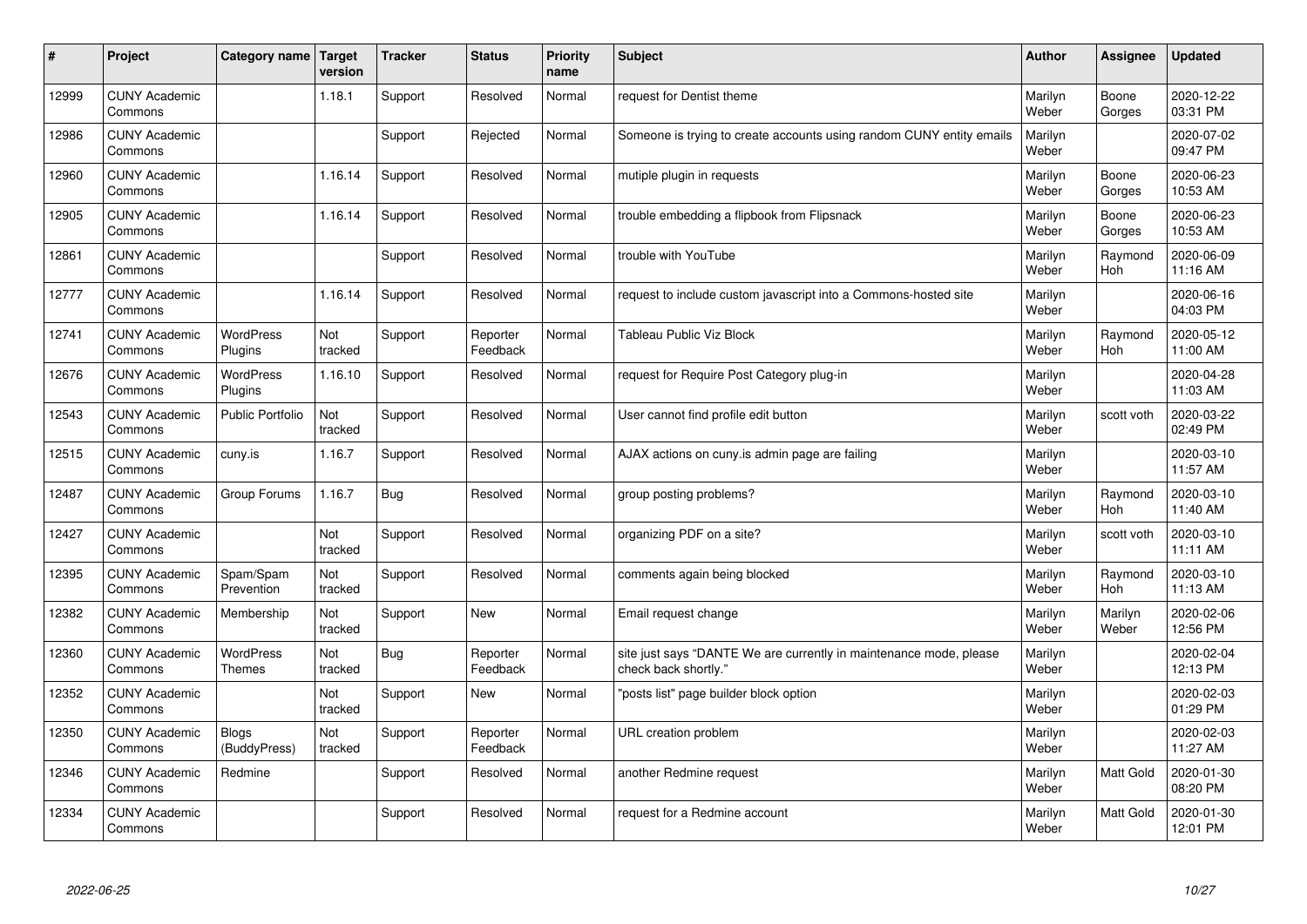| $\pmb{\#}$ | Project                         | Category name                     | <b>Target</b><br>version | <b>Tracker</b> | <b>Status</b> | <b>Priority</b><br>name | <b>Subject</b>                                                                       | <b>Author</b>    | Assignee        | <b>Updated</b>         |
|------------|---------------------------------|-----------------------------------|--------------------------|----------------|---------------|-------------------------|--------------------------------------------------------------------------------------|------------------|-----------------|------------------------|
| 12302      | <b>CUNY Academic</b><br>Commons | <b>WordPress</b><br>Themes        | 1.16.4                   | Support        | Resolved      | Normal                  | Pictorio theme request                                                               | Marilyn<br>Weber | Raymond<br>Hoh  | 2020-01-28<br>11:44 AM |
| 12205      | <b>CUNY Academic</b><br>Commons |                                   |                          | Support        | Rejected      | Normal                  | possible update to the 2019 theme?                                                   | Marilyn<br>Weber |                 | 2020-01-14<br>12:08 PM |
| 12190      | <b>CUNY Academic</b><br>Commons | <b>Blogs</b><br>(BuddyPress)      | Not<br>tracked           | Support        | Resolved      | Normal                  | Site avatar in directory is not what user expects                                    | Marilyn<br>Weber |                 | 2019-12-12<br>08:51 PM |
| 12176      | <b>CUNY Academic</b><br>Commons |                                   | Not<br>tracked           | Support        | Resolved      | Normal                  | Mp4s?                                                                                | Marilyn<br>Weber |                 | 2019-12-05<br>11:04 AM |
| 12165      | <b>CUNY Academic</b><br>Commons | <b>BuddyPress</b><br>(misc)       | Not<br>tracked           | Support        | Resolved      | Normal                  | two reports of Profile problems                                                      | Marilyn<br>Weber | Boone<br>Gorges | 2019-12-04<br>05:06 PM |
| 12156      | <b>CUNY Academic</b><br>Commons | <b>Blogs</b><br>(BuddyPress)      | Not<br>tracked           | Support        | Resolved      | Normal                  | My Sites list (Commons Profile or Sites directory) doesn't match toolbar<br>dropdown | Marilyn<br>Weber |                 | 2019-12-11<br>10:20 AM |
| 12137      | <b>CUNY Academic</b><br>Commons | <b>WordPress</b><br><b>Themes</b> | Not<br>tracked           | Support        | Resolved      | Normal                  | media player problem                                                                 | Marilyn<br>Weber |                 | 2019-12-12<br>08:52 PM |
| 12038      | <b>CUNY Academic</b><br>Commons |                                   | 1.15.13                  | Bug            | Resolved      | Normal                  | admin visibility problem at careerplan.commons.gc.cuny.edu                           | Marilyn<br>Weber |                 | 2019-11-12<br>10:20 AM |
| 11977      | <b>CUNY Academic</b><br>Commons |                                   | Not<br>tracked           | Support        | Resolved      | Normal                  | please remove me from many sites                                                     | Marilyn<br>Weber |                 | 2019-11-21<br>01:05 PM |
| 11976      | <b>CUNY Academic</b><br>Commons | WordPress<br><b>Themes</b>        | Not<br>tracked           | Support        | Resolved      | Normal                  | ColorMag request                                                                     | Marilyn<br>Weber |                 | 2021-02-01<br>10:25 AM |
| 11964      | <b>CUNY Academic</b><br>Commons | Layout                            | 1.15.12                  | Bug            | Resolved      | Normal                  | https://commons.gc.cuny.edu/create/ not displaying correctly in Edge                 | Marilyn<br>Weber | Raymond<br>Hoh  | 2019-10-22<br>11:54 AM |
| 11961      | <b>CUNY Academic</b><br>Commons | Membership                        | Not<br>tracked           | Support        | Resolved      | Normal                  | switch email for student user                                                        | Marilyn<br>Weber |                 | 2019-10-09<br>01:56 PM |
| 11922      | <b>CUNY Academic</b><br>Commons | Membership                        | Not<br>tracked           | Support        | Resolved      | Normal                  | https://commons.gc.cuny.edu/members/cunyhealthequity/                                | Marilyn<br>Weber |                 | 2019-10-02<br>04:05 PM |
| 11915      | <b>CUNY Academic</b><br>Commons |                                   | Not<br>tracked           | Support        | Resolved      | Normal                  | User not in list                                                                     | Marilyn<br>Weber |                 | 2019-10-28<br>10:13 AM |
| 11912      | <b>CUNY Academic</b><br>Commons |                                   |                          | Support        | Resolved      | Normal                  | influence search results?                                                            | Marilyn<br>Weber |                 | 2020-02-11<br>10:51 AM |
| 11908      | <b>CUNY Academic</b><br>Commons | Spam/Spam<br>Prevention           | 1.17.7                   | Support        | Resolved      | Normal                  | overeager spam filter                                                                | Marilyn<br>Weber | Raymond<br>Hoh  | 2020-11-05<br>04:36 PM |
| 11907      | <b>CUNY Academic</b><br>Commons | <b>Public Portfolio</b>           | 1.15.13                  | Support        | Resolved      | Normal                  | more publications problems (in profile)                                              | Marilyn<br>Weber |                 | 2019-11-04<br>11:16 AM |
| 11896      | <b>CUNY Academic</b><br>Commons |                                   | Not<br>tracked           | Support        | Resolved      | Normal                  | https://thenurseswritingproject.commons.gc.cuny.edu                                  | Marilyn<br>Weber |                 | 2019-09-24<br>08:09 AM |
| 11866      | <b>CUNY Academic</b><br>Commons | <b>WordPress</b><br><b>Themes</b> | 1.15.10                  | Support        | Resolved      | Normal                  | problem with project widget and the 'skills' to generate tags                        | Marilyn<br>Weber | Raymond<br>Hoh  | 2019-09-19<br>03:20 PM |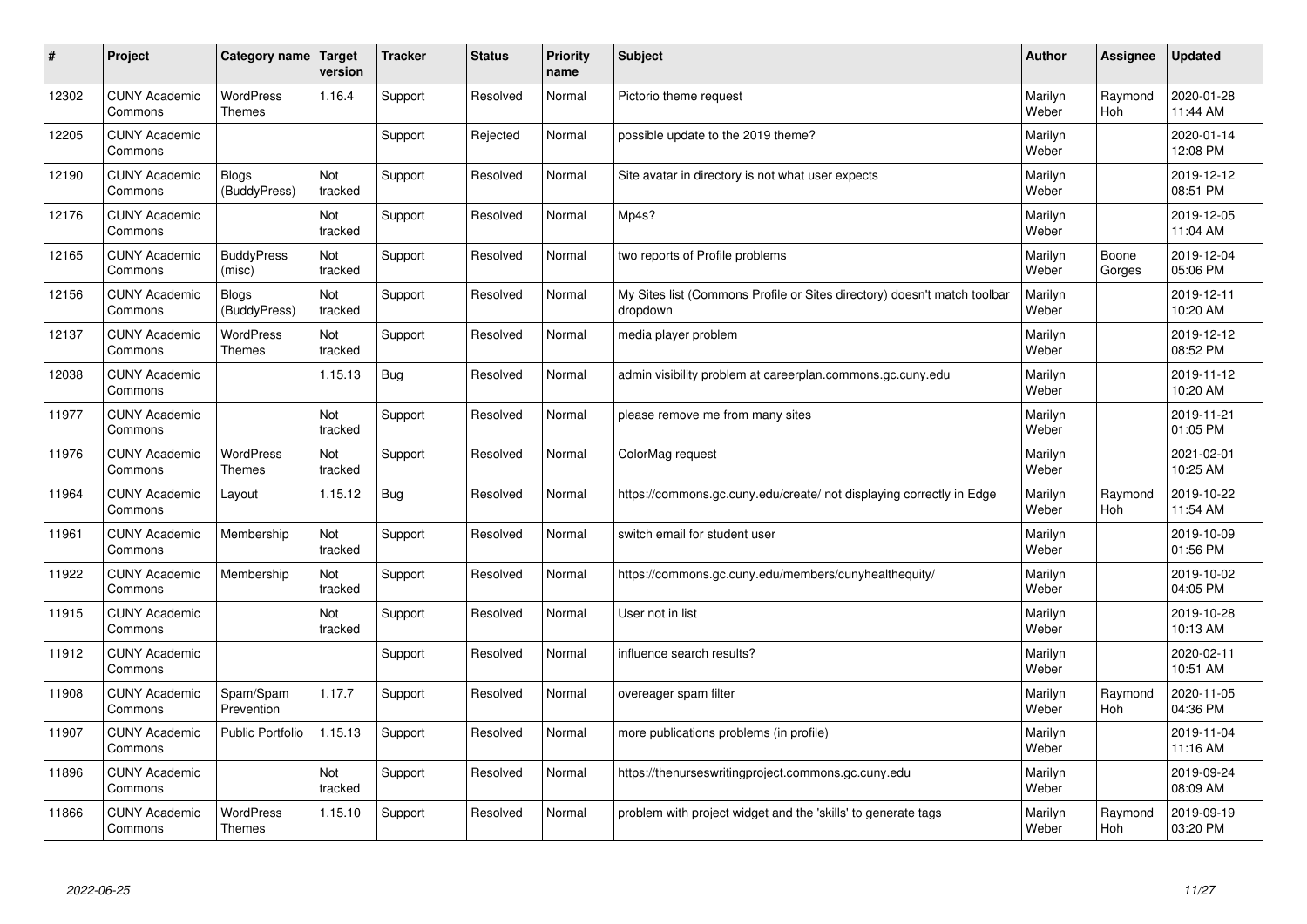| #     | Project                         | Category name               | Target<br>version | <b>Tracker</b> | <b>Status</b>        | <b>Priority</b><br>name | <b>Subject</b>                                                                                         | <b>Author</b>    | Assignee        | <b>Updated</b>         |
|-------|---------------------------------|-----------------------------|-------------------|----------------|----------------------|-------------------------|--------------------------------------------------------------------------------------------------------|------------------|-----------------|------------------------|
| 11865 | <b>CUNY Academic</b><br>Commons | Onboarding                  | 1.15.10           | Bug            | Resolved             | Normal                  | Site name not appearing in "Membership" lists of Invitation modal                                      | Marilyn<br>Weber | Boone<br>Gorges | 2019-09-24<br>11:09 AM |
| 11848 | <b>CUNY Academic</b><br>Commons |                             | Not<br>tracked    | Support        | Hold                 | Normal                  | a Dean of Faculty wants to share a large file                                                          | Marilyn<br>Weber |                 | 2019-09-24<br>08:44 AM |
| 11832 | <b>CUNY Academic</b><br>Commons | <b>WordPress</b><br>Plugins | 1.15.11           | Support        | Resolved             | Normal                  | Yoast SEO premium for sexgenlab.org                                                                    | Marilyn<br>Weber |                 | 2019-10-08<br>11:22 AM |
| 11813 | <b>CUNY Academic</b><br>Commons | <b>WordPress</b><br>Plugins | 1.15.9            | Support        | Resolved             | Normal                  | 'Change Password Protected Message" plugin requests                                                    | Marilyn<br>Weber |                 | 2019-09-10<br>05:57 PM |
| 11811 | <b>CUNY Academic</b><br>Commons |                             | Not<br>tracked    | Support        | Duplicate            | Normal                  | Content of Publications widget on profile page being erased on save                                    | Marilyn<br>Weber |                 | 2019-10-08<br>11:16 AM |
| 11787 | <b>CUNY Academic</b><br>Commons |                             | Not<br>tracked    | Support        | Reporter<br>Feedback | Normal                  | automated comments notifications on ZenDesk                                                            | Marilyn<br>Weber |                 | 2019-08-26<br>06:18 PM |
| 11771 | <b>CUNY Academic</b><br>Commons |                             | Not<br>tracked    | Support        | Reporter<br>Feedback | Normal                  | post displays in sections                                                                              | Marilyn<br>Weber |                 | 2019-08-20<br>10:34 AM |
| 11650 | <b>CUNY Academic</b><br>Commons |                             | Not<br>tracked    | Support        | Resolved             | Normal                  | https://commons.gc.cuny.edu/groups/introduction-to-literary-studies-engl<br>ish-252-at-hunter-college/ | Marilyn<br>Weber |                 | 2019-07-18<br>02:28 PM |
| 11647 | <b>CUNY Academic</b><br>Commons |                             | 1.15.6            | Support        | Resolved             | Normal                  | <b>Tribulant Newsletters update</b>                                                                    | Marilyn<br>Weber |                 | 2019-07-18<br>02:27 PM |
| 11634 | <b>CUNY Academic</b><br>Commons | <b>WordPress</b><br>(misc)  | Not<br>tracked    | <b>Bug</b>     | Rejected             | Normal                  | 'Insert Read More Tag" working oddly                                                                   | Marilyn<br>Weber | Raymond<br>Hoh  | 2019-07-15<br>11:48 PM |
| 11609 | <b>CUNY Academic</b><br>Commons |                             | 1.15.5            | Support        | Resolved             | Normal                  | <b>Mixed Content flag</b>                                                                              | Marilyn<br>Weber |                 | 2019-06-27<br>06:54 PM |
| 11567 | <b>CUNY Academic</b><br>Commons | Group Files                 | 1.15.4            | <b>Bug</b>     | Resolved             | Normal                  | Group files pagination doesn't work properly in folders                                                | Marilyn<br>Weber | Boone<br>Gorges | 2019-06-25<br>04:22 PM |
| 11519 | <b>CUNY Academic</b><br>Commons |                             | Not<br>tracked    | Support        | Assigned             | Normal                  | comment option not appearing                                                                           | Marilyn<br>Weber |                 | 2019-09-24<br>10:28 AM |
| 11516 | <b>CUNY Academic</b><br>Commons | Membership                  | Not<br>tracked    | Support        | Resolved             | Normal                  | request for email change                                                                               | Marilyn<br>Weber |                 | 2019-06-04<br>01:48 PM |
| 11509 | <b>CUNY Academic</b><br>Commons |                             | Not<br>tracked    | Support        | Reporter<br>Feedback | Normal                  | deleted Page causing a Menu problem?                                                                   | Marilyn<br>Weber |                 | 2019-06-04<br>09:54 AM |
| 11483 | <b>CUNY Academic</b><br>Commons |                             | 1.15.2            | <b>Bug</b>     | Resolved             | Normal                  | "Add New user" not working                                                                             | Marilyn<br>Weber |                 | 2019-05-21<br>02:26 PM |
| 11453 | <b>CUNY Academic</b><br>Commons | WordPress<br>(misc)         | 1.15.2            | <b>Bug</b>     | Resolved             | Normal                  | 403 error on Firefox                                                                                   | Marilyn<br>Weber | Raymond<br>Hoh  | 2019-05-28<br>11:46 AM |
| 11448 | <b>CUNY Academic</b><br>Commons | <b>BuddyPress</b><br>(misc) | 1.15.1            | Support        | Resolved             | Normal                  | sole administrator listed on sites is not an admin at all?                                             | Marilyn<br>Weber | Raymond<br>Hoh  | 2019-05-14<br>11:15 AM |
| 11294 | <b>CUNY Academic</b><br>Commons | Account<br>settings         | Not<br>tracked    | Support        | Resolved             | Normal                  | student emgail change                                                                                  | Marilyn<br>Weber | Matt Gold       | 2019-04-07<br>09:11 PM |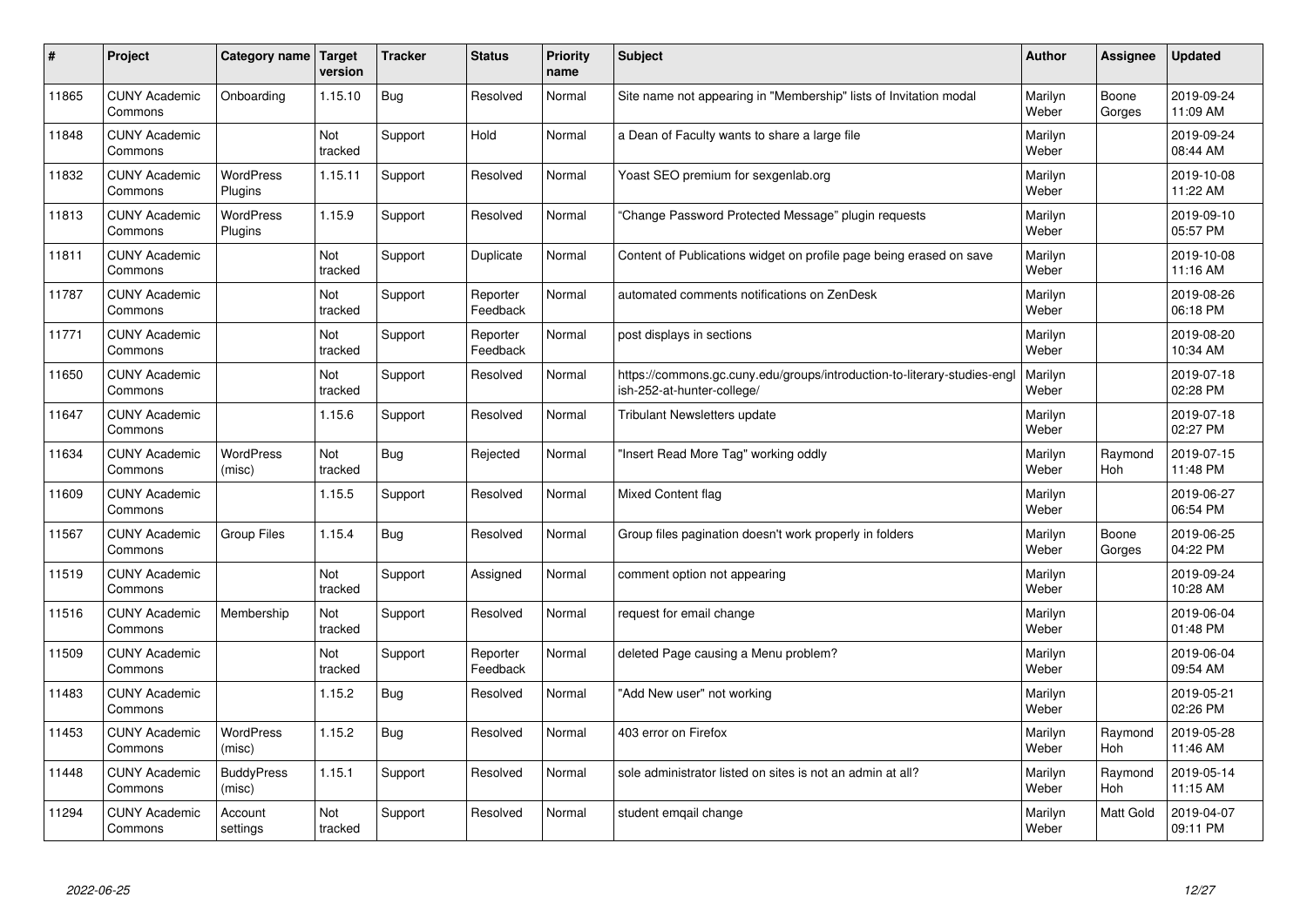| $\sharp$ | Project                         | Category name   Target            | version        | <b>Tracker</b> | <b>Status</b>        | <b>Priority</b><br>name | <b>Subject</b>                                               | <b>Author</b>    | Assignee       | <b>Updated</b>         |
|----------|---------------------------------|-----------------------------------|----------------|----------------|----------------------|-------------------------|--------------------------------------------------------------|------------------|----------------|------------------------|
| 11267    | <b>CUNY Academic</b><br>Commons |                                   |                | Support        | Rejected             | Normal                  | signing up with a nonCUNY signup code from the Register page | Marilyn<br>Weber |                | 2019-03-26<br>03:00 PM |
| 11233    | <b>CUNY Academic</b><br>Commons |                                   | 1.14.9         | Support        | Resolved             | Normal                  | Hotiar?                                                      | Marilyn<br>Weber |                | 2019-03-26<br>12:10 PM |
| 11225    | <b>CUNY Academic</b><br>Commons |                                   | Not<br>tracked | Support        | Resolved             | Normal                  | bulk upload?                                                 | Marilyn<br>Weber |                | 2019-09-18<br>10:31 AM |
| 11217    | <b>CUNY Academic</b><br>Commons | Membership                        | Not<br>tracked | Support        | Resolved             | Normal                  | Another email update                                         | Marilyn<br>Weber |                | 2019-03-12<br>03:37 PM |
| 11211    | <b>CUNY Academic</b><br>Commons | <b>WordPress</b><br><b>Themes</b> | 1.14.8         | Support        | Resolved             | Normal                  | user needs to edit the HTML coding                           | Marilyn<br>Weber |                | 2019-03-12<br>11:20 AM |
| 11210    | <b>CUNY Academic</b><br>Commons | Membership                        | Not<br>tracked | Support        | Resolved             | Normal                  | Please change the email                                      | Marilyn<br>Weber |                | 2019-03-11<br>04:16 PM |
| 11205    | <b>CUNY Academic</b><br>Commons | <b>WordPress</b><br>Plugins       | Not<br>tracked | Support        | Resolved             | Normal                  | problems with Google calendar                                | Marilyn<br>Weber | Raymond<br>Hoh | 2019-03-11<br>02:17 PM |
| 11198    | <b>CUNY Academic</b><br>Commons |                                   | Not<br>tracked | Support        | Resolved             | Normal                  | former CUNY employee                                         | Marilyn<br>Weber |                | 2019-03-07<br>02:21 PM |
| 11149    | <b>CUNY Academic</b><br>Commons |                                   | Not<br>tracked | Support        | Reporter<br>Feedback | Normal                  | comments getting blocked                                     | Marilyn<br>Weber | Raymond<br>Hoh | 2019-03-26<br>11:40 AM |
| 11147    | <b>CUNY Academic</b><br>Commons | Membership                        | Not<br>tracked | Support        | Resolved             | Normal                  | employee email change                                        | Marilyn<br>Weber |                | 2019-03-12<br>03:58 PM |
| 11127    | <b>CUNY Academic</b><br>Commons | Membership                        | Not<br>tracked | Support        | Resolved             | Normal                  | user with new campus affiliation                             | Marilyn<br>Weber |                | 2019-02-19<br>02:09 PM |
| 11091    | <b>CUNY Academic</b><br>Commons | <b>BuddyPress</b><br><b>Docs</b>  | 1.14.7         | Support        | Resolved             | Normal                  | word limit for comments on a group doc?                      | Marilyn<br>Weber |                | 2019-02-26<br>02:04 PM |
| 11088    | <b>CUNY Academic</b><br>Commons | Group Blogs                       | Not<br>tracked | Bug            | Resolved             | Normal                  | no notification for comments                                 | Marilyn<br>Weber |                | 2019-02-15<br>03:30 PM |
| 11031    | <b>CUNY Academic</b><br>Commons |                                   | Not<br>tracked | Support        | Resolved             | Normal                  | new group with seemingly old topics                          | Marilyn<br>Weber |                | 2019-02-11<br>12:17 PM |
| 11029    | <b>CUNY Academic</b><br>Commons | Authentication                    | 1.14.9         | Support        | Resolved             | Normal                  | Sujatha Fernandes cannot edit her site                       | Marilyn<br>Weber | Raymond<br>Hoh | 2019-03-26<br>12:10 PM |
| 11017    | <b>CUNY Academic</b><br>Commons |                                   | Not<br>tracked | Support        | Resolved             | Normal                  | site didn't save?                                            | Marilyn<br>Weber |                | 2019-01-25<br>03:47 PM |
| 11006    | <b>CUNY Academic</b><br>Commons | Groups (misc)                     | 1.14.6         | Support        | Resolved             | Normal                  | removing members from a group isn't working                  | Marilyn<br>Weber |                | 2019-01-24<br>03:18 PM |
| 11003    | <b>CUNY Academic</b><br>Commons |                                   | Not<br>tracked | Support        | Resolved             | Normal                  | user email change                                            | Marilyn<br>Weber |                | 2019-01-24<br>02:50 PM |
| 11002    | <b>CUNY Academic</b><br>Commons |                                   | Not<br>tracked | Support        | Resolved             | Normal                  | open link in a new tab not working                           | Marilyn<br>Weber |                | 2019-06-03<br>07:57 PM |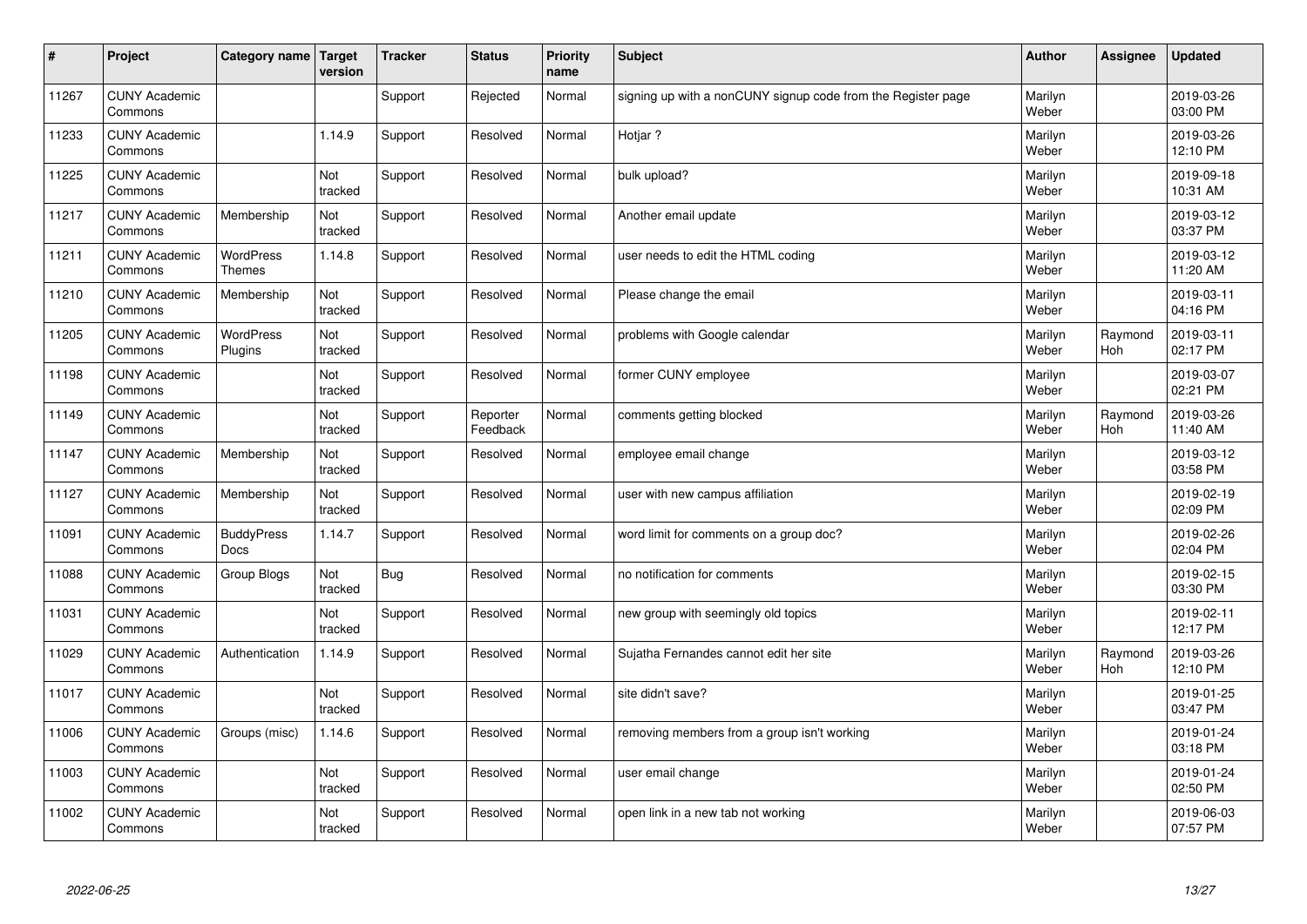| #     | Project                         | Category name   Target | version        | <b>Tracker</b> | <b>Status</b>        | <b>Priority</b><br>name | <b>Subject</b>                                  | <b>Author</b>    | Assignee        | <b>Updated</b>         |
|-------|---------------------------------|------------------------|----------------|----------------|----------------------|-------------------------|-------------------------------------------------|------------------|-----------------|------------------------|
| 10986 | <b>CUNY Academic</b><br>Commons |                        | Not<br>tracked | Support        | Resolved             | Normal                  | PDF embedder provoking error                    | Marilyn<br>Weber |                 | 2019-03-29<br>04:28 PM |
| 10941 | <b>CUNY Academic</b><br>Commons | Membership             | Not<br>tracked | Support        | Resolved             | Normal                  | update user email                               | Marilyn<br>Weber |                 | 2019-02-13<br>02:24 PM |
| 10932 | <b>CUNY Academic</b><br>Commons |                        |                | Support        | Resolved             | Normal                  | add me as admin to meenaalexander.com           | Marilyn<br>Weber | Matt Gold       | 2019-01-09<br>02:12 PM |
| 10910 | <b>CUNY Academic</b><br>Commons | Membership             | Not<br>tracked | Support        | Resolved             | Normal                  | request to be an admin to a prof's site         | Marilyn<br>Weber |                 | 2019-01-04<br>10:45 AM |
| 10850 | <b>CUNY Academic</b><br>Commons |                        |                | Support        | Rejected             | Normal                  | Gravity form being resent                       | Marilyn<br>Weber |                 | 2018-12-20<br>10:18 PM |
| 10838 | <b>CUNY Academic</b><br>Commons |                        | 1.15.3         | Support        | Rejected             | Normal                  | two plugin/theme requests from a digital fellow | Marilyn<br>Weber |                 | 2019-06-11<br>10:31 AM |
| 10820 | <b>CUNY Academic</b><br>Commons |                        | Not<br>tracked | Support        | Resolved             | Normal                  | retrieve deleted pages/posts                    | Marilyn<br>Weber |                 | 2018-12-13<br>06:33 PM |
| 10810 | <b>CUNY Academic</b><br>Commons | WordPress<br>(misc)    | 1.14.2         | <b>Bug</b>     | Resolved             | Normal                  | Sites set as public are becoming private        | Marilyn<br>Weber |                 | 2018-12-11<br>10:15 AM |
| 10772 | <b>CUNY Academic</b><br>Commons | Groups (misc)          | 1.14.2         | <b>Bug</b>     | Resolved             | Normal                  | can't create groups                             | Marilyn<br>Weber |                 | 2018-12-04<br>10:42 AM |
| 10657 | <b>CUNY Academic</b><br>Commons |                        | Not<br>tracked | Support        | Reporter<br>Feedback | Normal                  | child theme problems                            | Marilyn<br>Weber |                 | 2018-11-08<br>01:19 PM |
| 10606 | <b>CUNY Academic</b><br>Commons | cdev.gc.cuny.ed<br>П   | Not<br>tracked | Support        | Resolved             | Normal                  | problems with testing environment               | Marilyn<br>Weber |                 | 2018-11-02<br>10:27 AM |
| 10571 | <b>CUNY Academic</b><br>Commons |                        | Not<br>tracked | Support        | Abandoned            | Normal                  | newsletter queue problem                        | Marilyn<br>Weber |                 | 2018-12-10<br>03:58 PM |
| 10562 | <b>CUNY Academic</b><br>Commons |                        |                | Bug            | Rejected             | Normal                  | Commons is down                                 | Marilyn<br>Weber |                 | 2018-10-23<br>10:49 AM |
| 10537 | <b>CUNY Academic</b><br>Commons |                        | Not<br>tracked | <b>Bug</b>     | Resolved             | Normal                  | jpegs not showing                               | Marilyn<br>Weber |                 | 2018-10-23<br>10:51 AM |
| 10440 | <b>CUNY Academic</b><br>Commons |                        | Not<br>tracked | Support        | Resolved             | Normal                  | Acert post problem                              | Marilyn<br>Weber |                 | 2018-12-10<br>03:57 PM |
| 10407 | <b>CUNY Academic</b><br>Commons |                        | Not<br>tracked | Support        | Resolved             | Normal                  | toolbar problem                                 | Marilyn<br>Weber | Boone<br>Gorges | 2018-10-23<br>10:52 AM |
| 10387 | <b>CUNY Academic</b><br>Commons | Membership             | Not<br>tracked | Support        | Resolved             | Normal                  | remove user page                                | Marilyn<br>Weber |                 | 2018-09-28<br>02:26 PM |
| 10361 | <b>CUNY Academic</b><br>Commons | Group Forums           | 1.13.10        | <b>Bug</b>     | Resolved             | Normal                  | forum post pending oddity                       | Marilyn<br>Weber |                 | 2018-09-25<br>10:45 AM |
| 10298 | <b>CUNY Academic</b><br>Commons |                        | Not<br>tracked | Support        | Resolved             | Normal                  | RSS feed to itunes problem                      | Marilyn<br>Weber |                 | 2018-12-10<br>03:57 PM |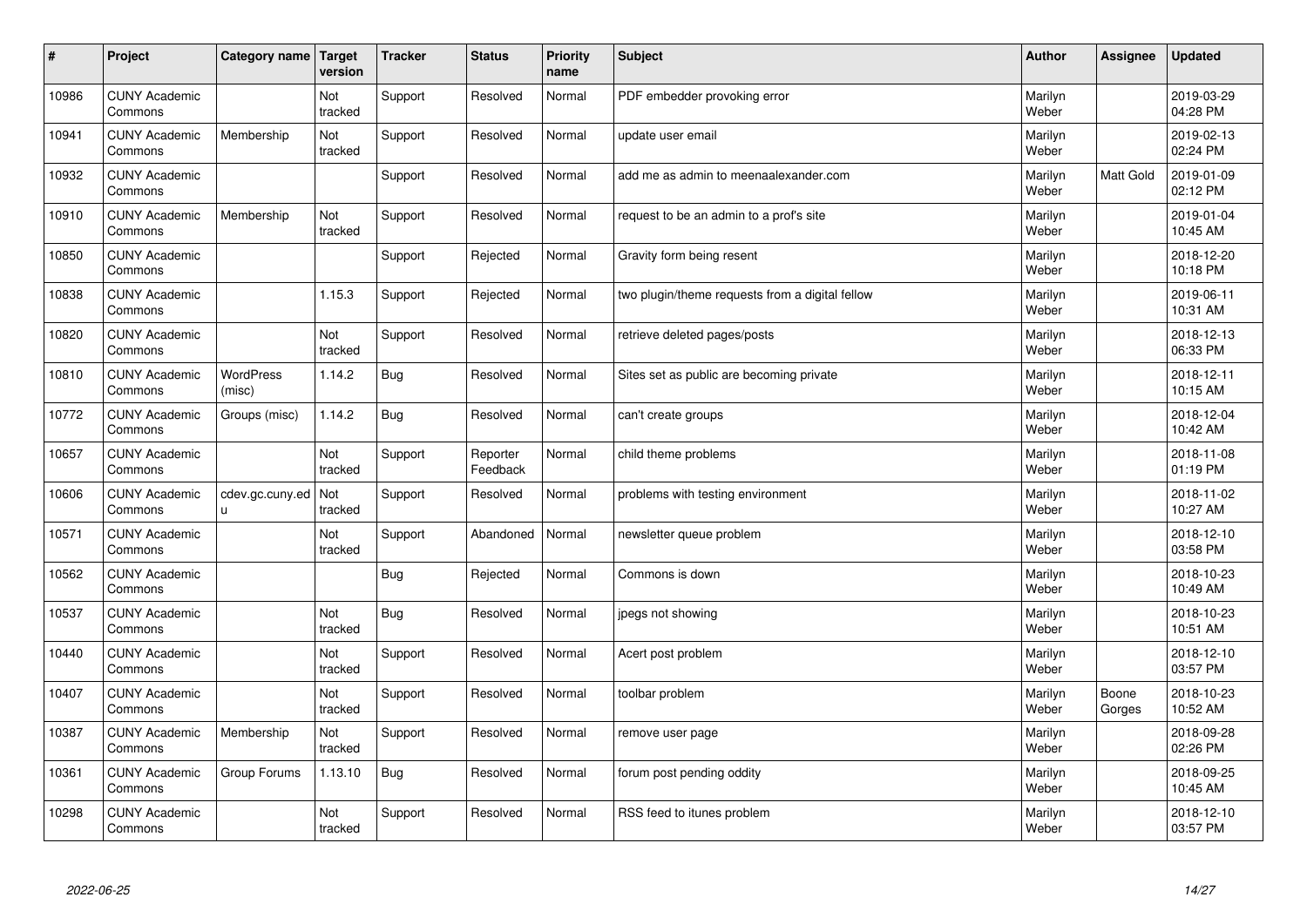| #     | Project                         | Category name   Target      | version        | <b>Tracker</b> | <b>Status</b>        | <b>Priority</b><br>name | <b>Subject</b>                                          | <b>Author</b>    | Assignee         | Updated                |
|-------|---------------------------------|-----------------------------|----------------|----------------|----------------------|-------------------------|---------------------------------------------------------|------------------|------------------|------------------------|
| 10273 | <b>CUNY Academic</b><br>Commons | Registration                | Not<br>tracked | Support        | Reporter<br>Feedback | Normal                  | users combining CF and campus address                   | Marilyn<br>Weber |                  | 2019-09-18<br>10:58 AM |
| 10266 | <b>CUNY Academic</b><br>Commons |                             |                | Support        | Resolved             | Normal                  | GC email change requested                               | Marilyn<br>Weber | <b>Matt Gold</b> | 2018-08-30<br>03:07 PM |
| 10260 | <b>CUNY Academic</b><br>Commons |                             |                | Bug            | Rejected             | Normal                  | bad activation email                                    | Marilyn<br>Weber |                  | 2018-08-30<br>01:25 PM |
| 10257 | <b>CUNY Academic</b><br>Commons | Membership                  | Not<br>tracked | Support        | Resolved             | Normal                  | change the email from @login.cuny.edu to campu email    | Marilyn<br>Weber |                  | 2018-12-10<br>03:55 PM |
| 10256 | <b>CUNY Academic</b><br>Commons |                             |                | Support        | Resolved             | Normal                  | email change requested                                  | Marilyn<br>Weber | Matt Gold        | 2018-08-29<br>02:52 PM |
| 10240 | <b>CUNY Academic</b><br>Commons | <b>WordPress</b><br>Plugins | 1.13.8         | Support        | Resolved             | Normal                  | require-featured-image plug-in request                  | Marilyn<br>Weber |                  | 2018-08-29<br>05:15 PM |
| 10239 | <b>CUNY Academic</b><br>Commons |                             | Not<br>tracked | Support        | Resolved             | Normal                  | musicroombooking.commons.gc.cuny.edu                    | Marilyn<br>Weber |                  | 2018-08-29<br>03:06 PM |
| 10227 | <b>CUNY Academic</b><br>Commons |                             |                | Support        | Resolved             | Normal                  | user incorrectly entered her email address              | Marilyn<br>Weber | Matt Gold        | 2018-08-26<br>08:55 PM |
| 10176 | <b>CUNY Academic</b><br>Commons | Documentation               | Not<br>tracked | Bug            | Resolved             | Normal                  | domain mapping requests                                 | Marilyn<br>Weber | scott voth       | 2018-08-29<br>05:30 PM |
| 10133 | <b>CUNY Academic</b><br>Commons | WordPress<br>(misc)         | Not<br>tracked | Support        | Resolved             | Normal                  | two Commons sites to be migrated elsewhere              | Marilyn<br>Weber |                  | 2018-12-10<br>03:54 PM |
| 10101 | <b>CUNY Academic</b><br>Commons |                             | 1.13.7         | <b>Bug</b>     | Resolved             | Normal                  | URL changes within Manage section of groups             | Marilyn<br>Weber |                  | 2018-08-03<br>01:54 PM |
| 10066 | <b>CUNY Academic</b><br>Commons | Membership                  | Not<br>tracked | Support        | Resolved             | Normal                  | add me as an admin to https://pkms.commons.gc.cuny.edu/ | Marilyn<br>Weber |                  | 2018-07-26<br>11:54 AM |
| 10059 | <b>CUNY Academic</b><br>Commons | WordPress<br><b>Themes</b>  | Not<br>tracked | Support        | Resolved             | Normal                  | Magazine Premium theme for new site                     | Marilyn<br>Weber |                  | 2020-02-17<br>03:39 PM |
| 10035 | <b>CUNY Academic</b><br>Commons |                             | Not<br>tracked | <b>Bug</b>     | Resolved             | Normal                  | Reconnecting user to site                               | Marilyn<br>Weber |                  | 2018-07-23<br>11:55 AM |
| 10006 | <b>CUNY Academic</b><br>Commons | Membership                  | Not<br>tracked | Support        | Resolved             | Normal                  | another email change request                            | Marilyn<br>Weber |                  | 2018-07-13<br>12:36 PM |
| 9996  | <b>CUNY Academic</b><br>Commons | Membership                  | Not<br>tracked | Support        | Rejected             | Normal                  | user email change request                               | Marilyn<br>Weber |                  | 2018-07-16<br>10:49 AM |
| 9992  | <b>CUNY Academic</b><br>Commons |                             | 1.13.6         | Bug            | Resolved             | Normal                  | ACERT website down again                                | Marilyn<br>Weber |                  | 2018-07-10<br>12:15 PM |
| 9965  | <b>CUNY Academic</b><br>Commons | WordPress<br>Plugins        | 1.13.4         | Support        | Resolved             | Normal                  | plug-in request for OneTone Companion                   | Marilyn<br>Weber | Raymond<br>Hoh   | 2018-06-26<br>12:00 PM |
| 9955  | <b>CUNY Academic</b><br>Commons | <b>WordPress</b><br>Plugins | 1.13.4         | Support        | Rejected             | Normal                  | docx converter plugin?                                  | Marilyn<br>Weber |                  | 2018-06-26<br>11:39 AM |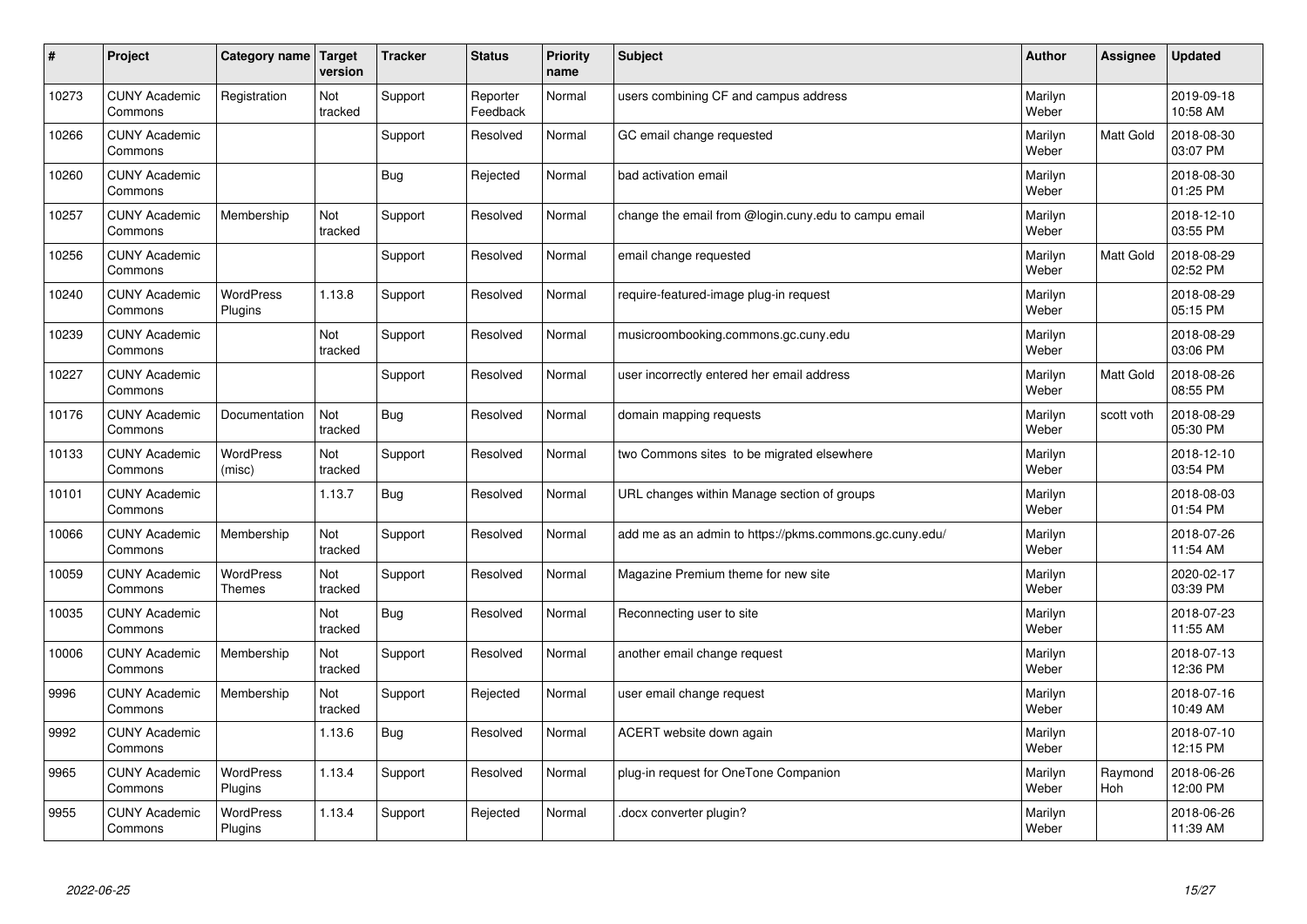| $\sharp$ | Project                         | Category name   Target      | version           | <b>Tracker</b> | <b>Status</b> | <b>Priority</b><br>name | <b>Subject</b>                                     | <b>Author</b>    | Assignee         | <b>Updated</b>         |
|----------|---------------------------------|-----------------------------|-------------------|----------------|---------------|-------------------------|----------------------------------------------------|------------------|------------------|------------------------|
| 9949     | <b>CUNY Academic</b><br>Commons |                             | 1.13.4            | Support        | Resolved      | Normal                  | raise storage space limit?                         | Marilyn<br>Weber | Boone<br>Gorges  | 2018-06-26<br>12:00 PM |
| 9928     | <b>CUNY Academic</b><br>Commons | Account<br>settings         |                   | Support        | Resolved      | Normal                  | email change request from former student           | Marilyn<br>Weber | <b>Matt Gold</b> | 2018-06-14<br>10:20 AM |
| 9927     | <b>CUNY Academic</b><br>Commons | Membership                  | Not<br>tracked    | Support        | Resolved      | Normal                  | wrong email used                                   | Marilyn<br>Weber | Matt Gold        | 2018-06-14<br>10:21 AM |
| 9919     | <b>CUNY Academic</b><br>Commons |                             | Not<br>tracked    | Bug            | Resolved      | Normal                  | admin of https://sphcurriculum.commons.gc.cuny.edu | Marilyn<br>Weber |                  | 2018-06-12<br>09:37 PM |
| 9889     | <b>CUNY Academic</b><br>Commons |                             | Not<br>tracked    | Support        | Resolved      | Normal                  | remove comments from activity feed?                | Marilyn<br>Weber |                  | 2018-12-10<br>03:53 PM |
| 9888     | <b>CUNY Academic</b><br>Commons | <b>WordPress</b><br>Plugins | 1.13.3            | Support        | Resolved      | Normal                  | Business directory Plug-in request                 | Marilyn<br>Weber |                  | 2018-06-12<br>11:52 AM |
| 9886     | <b>CUNY Academic</b><br>Commons | cuny.is                     | Not<br>tracked    | Support        | Resolved      | Normal                  | cuny.is SSL                                        | Marilyn<br>Weber |                  | 2018-10-26<br>02:07 PM |
| 9885     | <b>CUNY Academic</b><br>Commons |                             |                   | Support        | Rejected      | Normal                  | Publications field problem                         | Marilyn<br>Weber |                  | 2018-06-06<br>01:18 PM |
| 9835     | <b>CUNY Academic</b><br>Commons | Group Forums                | Future<br>release | <b>Bug</b>     | Assigned      | Normal                  | add a "like" function?                             | Marilyn<br>Weber | Erik<br>Trainer  | 2018-06-05<br>01:49 PM |
| 9834     | <b>CUNY Academic</b><br>Commons |                             |                   | Support        | Duplicate     | Normal                  | add a "like" function                              | Marilyn<br>Weber |                  | 2018-05-25<br>10:38 AM |
| 9823     | <b>CUNY Academic</b><br>Commons | Account<br>settings         | Not<br>tracked    | Support        | Resolved      | Normal                  | email change                                       | Marilyn<br>Weber | Matt Gold        | 2018-05-23<br>01:58 PM |
| 9787     | <b>CUNY Academic</b><br>Commons | Registration                |                   | Support        | Resolved      | Normal                  | email change request                               | Marilyn<br>Weber | Matt Gold        | 2018-05-16<br>09:55 PM |
| 9780     | <b>CUNY Academic</b><br>Commons |                             | Not<br>tracked    | Support        | Resolved      | Normal                  | remove the phone number on this profile?           | Marilyn<br>Weber |                  | 2018-05-15<br>10:35 AM |
| 9779     | <b>CUNY Academic</b><br>Commons | Membership                  | Not<br>tracked    | Support        | Resolved      | Normal                  | user not sure if she is registered.                | Marilyn<br>Weber |                  | 2018-12-10<br>03:53 PM |
| 9767     | <b>CUNY Academic</b><br>Commons | Registration                | Not<br>tracked    | Support        | Resolved      | Normal                  | user deleted account but now needs one             | Marilyn<br>Weber |                  | 2018-05-11<br>02:39 PM |
| 9726     | <b>CUNY Academic</b><br>Commons | WordPress<br>Plugins        | Not<br>tracked    | Support        | Abandoned     | Normal                  | technical error on Contact page                    | Marilyn<br>Weber |                  | 2018-12-10<br>03:53 PM |
| 9725     | <b>CUNY Academic</b><br>Commons |                             | Not<br>tracked    | Support        | Resolved      | Normal                  | problems with deleting a site                      | Marilyn<br>Weber |                  | 2018-05-07<br>10:24 PM |
| 9684     | <b>CUNY Academic</b><br>Commons |                             |                   | Support        | Rejected      | Normal                  | SEO cleanup for newlaborforum.cuny.edu             | Marilyn<br>Weber |                  | 2018-04-30<br>10:29 AM |
| 9659     | <b>CUNY Academic</b><br>Commons | Account<br>settings         |                   | Support        | Resolved      | Normal                  | user email change                                  | Marilyn<br>Weber | <b>Matt Gold</b> | 2018-04-24<br>12:08 PM |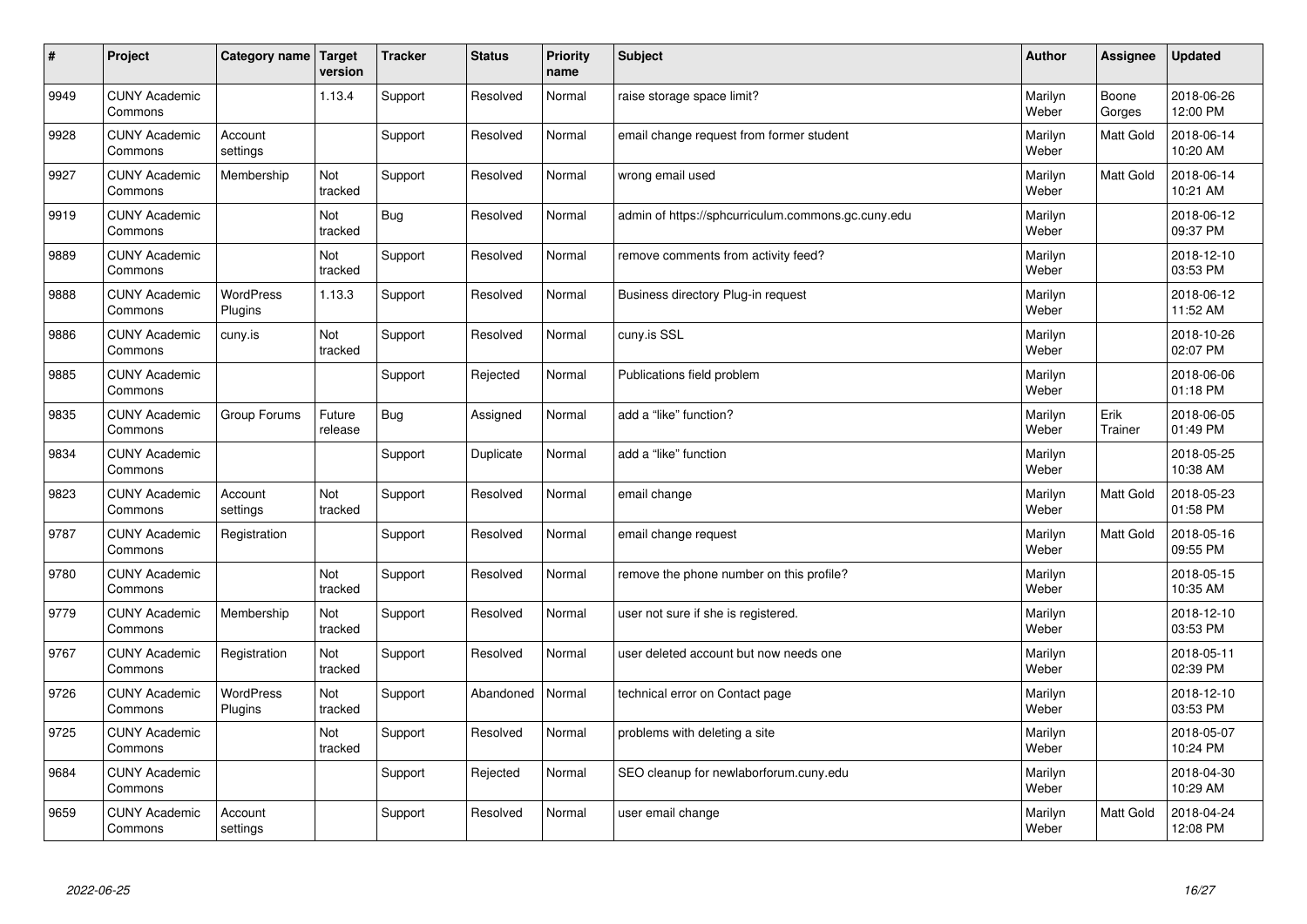| $\sharp$ | Project                         | Category name                     | Target<br>version | <b>Tracker</b> | <b>Status</b>        | <b>Priority</b><br>name | <b>Subject</b>                                      | <b>Author</b>    | Assignee        | Updated                |
|----------|---------------------------------|-----------------------------------|-------------------|----------------|----------------------|-------------------------|-----------------------------------------------------|------------------|-----------------|------------------------|
| 9604     | <b>CUNY Academic</b><br>Commons |                                   | Not<br>tracked    | Support        | Resolved             | Normal                  | I (Marilyn) can only log into cdev as teststudent   | Marilyn<br>Weber |                 | 2018-04-21<br>10:20 AM |
| 9587     | <b>CUNY Academic</b><br>Commons |                                   |                   | Support        | Rejected             | Normal                  | possible request for the "PDF Poster" plugin        | Marilyn<br>Weber |                 | 2018-04-24<br>10:52 AM |
| 9541     | <b>CUNY Academic</b><br>Commons | <b>WordPress</b><br>(misc)        | Not<br>tracked    | Support        | Resolved             | Normal                  | repeating header banner                             | Marilyn<br>Weber | Raymond<br>Hoh  | 2018-04-06<br>12:33 PM |
| 9535     | <b>CUNY Academic</b><br>Commons |                                   | Not<br>tracked    | Support        | Resolved             | Normal                  | admin for https://video.commons.gc.cuny.edu/?       | Marilyn<br>Weber | Matt Gold       | 2018-04-13<br>05:06 PM |
| 9518     | <b>CUNY Academic</b><br>Commons |                                   | Not<br>tracked    | Support        | Rejected             | Normal                  | problems with site on Internet Explorer             | Marilyn<br>Weber | Raymond<br>Hoh  | 2019-03-11<br>11:18 PM |
| 9500     | <b>CUNY Academic</b><br>Commons | <b>WordPress</b><br>Plugins       | 1.12.12           | Support        | Resolved             | Normal                  | PowerPoint in the media library?                    | Marilyn<br>Weber | Raymond<br>Hoh  | 2018-04-12<br>02:28 PM |
| 9499     | <b>CUNY Academic</b><br>Commons | WordPress<br>(misc)               | Not<br>tracked    | Support        | Resolved             | Normal                  | tiny question - preventing dates on posts?          | Marilyn<br>Weber | Raymond<br>Hoh  | 2018-04-04<br>03:55 PM |
| 9477     | <b>CUNY Academic</b><br>Commons | Account<br>settings               |                   | Support        | Resolved             | Normal                  | email change request                                | Marilyn<br>Weber | Matt Gold       | 2018-03-24<br>08:53 AM |
| 9470     | <b>CUNY Academic</b><br>Commons |                                   |                   | Bug            | Resolved             | Normal                  | Users not appearing via "Add New"                   | Marilyn<br>Weber |                 | 2018-03-22<br>07:44 PM |
| 9355     | <b>CUNY Academic</b><br>Commons |                                   | Not<br>tracked    | Support        | Resolved             | Normal                  | 14gb of video?                                      | Marilyn<br>Weber |                 | 2018-03-13<br>11:56 AM |
| 9340     | <b>CUNY Academic</b><br>Commons | <b>WordPress</b><br>Plugins       | 1.12.10           | <b>Bug</b>     | Resolved             | Normal                  | change the web preview?                             | Marilyn<br>Weber | Raymond<br>Hoh  | 2018-03-13<br>11:50 AM |
| 9335     | <b>CUNY Academic</b><br>Commons | <b>WordPress</b><br><b>Themes</b> | 1.12.10           | <b>Bug</b>     | Resolved             | Normal                  | clone http://digitalscholarship.ccny.cuny.edu site? | Marilyn<br>Weber | Boone<br>Gorges | 2018-03-14<br>12:43 PM |
| 9330     | <b>CUNY Academic</b><br>Commons | <b>WordPress</b><br>Plugins       | 1.12.10           | <b>Bug</b>     | Resolved             | Normal                  | part 2 of problems with the Leaflet plug -in        | Marilyn<br>Weber |                 | 2018-03-04<br>05:58 PM |
| 9282     | <b>CUNY Academic</b><br>Commons | Group Forums                      | 1.12.9            | Bug            | Resolved             | Normal                  | 'Forum ID is missing" error?                        | Marilyn<br>Weber |                 | 2018-02-27<br>10:32 AM |
| 9275     | <b>CUNY Academic</b><br>Commons |                                   |                   | Support        | Rejected             | Normal                  | soft chalk page?                                    | Marilyn<br>Weber | Boone<br>Gorges | 2018-04-09<br>10:37 AM |
| 9224     | <b>CUNY Academic</b><br>Commons | <b>Group Files</b>                | 1.13              | Feature        | Resolved             | Normal                  | attachments to forum posts clutter up Files area    | Marilyn<br>Weber | Boone<br>Gorges | 2018-03-22<br>03:34 PM |
| 9223     | <b>CUNY Academic</b><br>Commons |                                   | Not<br>tracked    | Support        | Resolved             | Normal                  | moving wordpress sites                              | Marilyn<br>Weber |                 | 2018-02-18<br>08:44 PM |
| 9207     | <b>CUNY Academic</b><br>Commons |                                   | Future<br>release | Support        | Reporter<br>Feedback | Normal                  | display dashboards made in Tableau?                 | Marilyn<br>Weber | Boone<br>Gorges | 2018-04-10<br>10:42 AM |
| 9192     | <b>CUNY Academic</b><br>Commons | <b>WordPress</b><br>Plugins       | 1.12.8            | Bug            | Resolved             | Normal                  | problems with the Leaflet plug -in                  | Marilyn<br>Weber | Boone<br>Gorges | 2018-02-13<br>11:07 AM |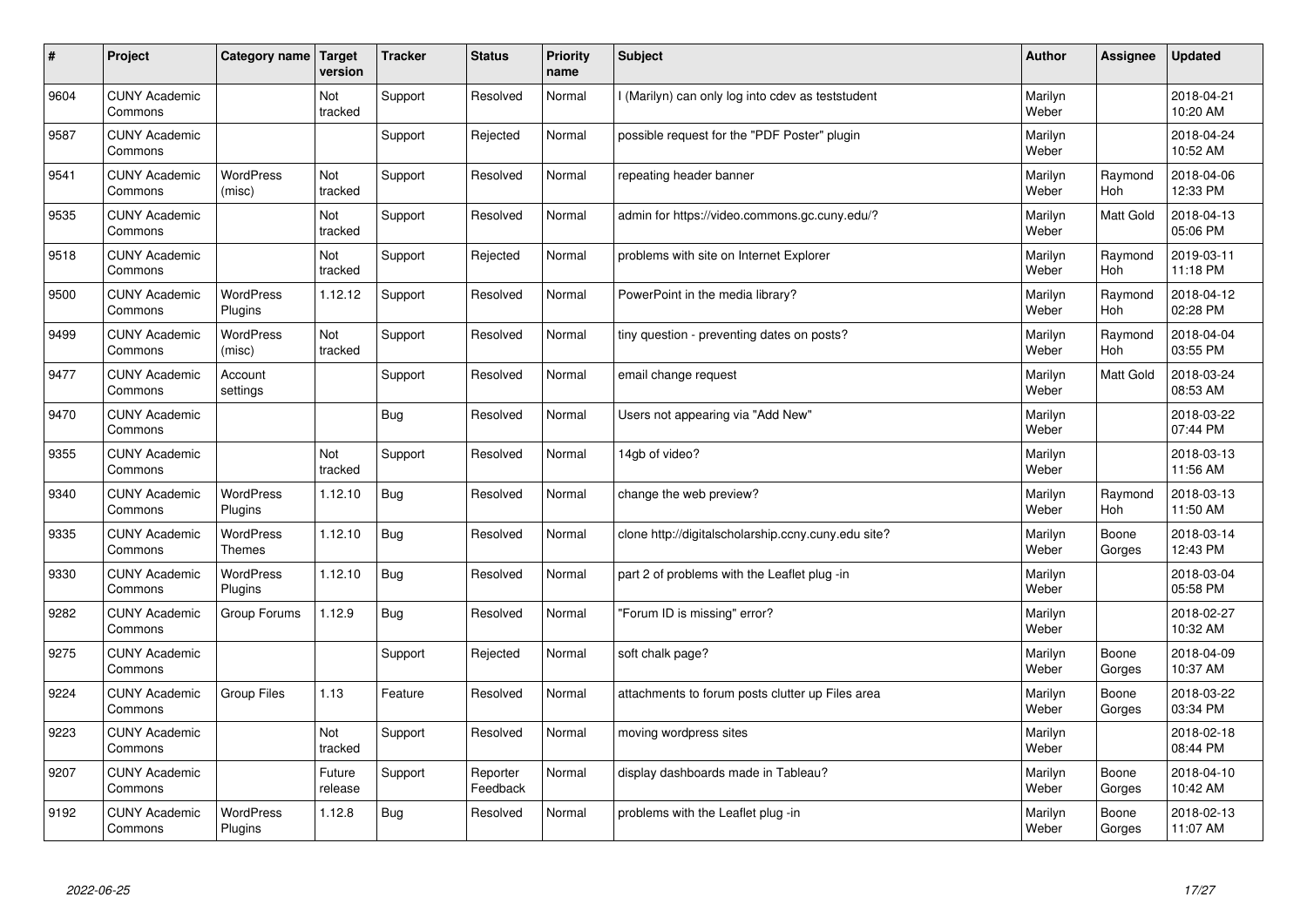| $\sharp$ | Project                         | Category name   Target            | version        | <b>Tracker</b> | <b>Status</b> | <b>Priority</b><br>name | <b>Subject</b>                                     | <b>Author</b>    | Assignee              | <b>Updated</b>         |
|----------|---------------------------------|-----------------------------------|----------------|----------------|---------------|-------------------------|----------------------------------------------------|------------------|-----------------------|------------------------|
| 9163     | <b>CUNY Academic</b><br>Commons | Layout                            | 1.12.8         | Support        | Resolved      | Normal                  | Mobile responsiveness issues                       | Marilyn<br>Weber | Raymond<br><b>Hoh</b> | 2018-02-13<br>10:49 AM |
| 9162     | <b>CUNY Academic</b><br>Commons | Registration                      | Not<br>tracked | Support        | Resolved      | Normal                  | email change due to user error                     | Marilyn<br>Weber | Matt Gold             | 2018-02-13<br>11:11 AM |
| 9154     | <b>CUNY Academic</b><br>Commons | Events                            | 1.12.8         | <b>Bug</b>     | Resolved      | Normal                  | problem with group calendar                        | Marilyn<br>Weber | Raymond<br>Hoh        | 2018-02-13<br>10:49 AM |
| 9134     | <b>CUNY Academic</b><br>Commons | Membership                        | Not<br>tracked | Support        | Abandoned     | Normal                  | former user                                        | Marilyn<br>Weber | <b>Matt Gold</b>      | 2019-09-18<br>10:26 AM |
| 9133     | <b>CUNY Academic</b><br>Commons |                                   |                | Support        | Duplicate     | Normal                  | webrecorder.io                                     | Marilyn<br>Weber |                       | 2018-01-29<br>10:34 AM |
| 9131     | <b>CUNY Academic</b><br>Commons |                                   |                | Support        | Resolved      | Normal                  | webrecorder.io via Firefox                         | Marilyn<br>Weber |                       | 2018-01-29<br>11:11 AM |
| 9130     | <b>CUNY Academic</b><br>Commons | Homepage<br>Slides                | Not<br>tracked | <b>Bug</b>     | Resolved      | Normal                  | too many redirects                                 | Marilyn<br>Weber |                       | 2018-01-29<br>10:27 AM |
| 9087     | <b>CUNY Academic</b><br>Commons | WordPress<br>Plugins              | 1.12.7         | Support        | Resolved      | Normal                  | request for WP Social Sharing                      | Marilyn<br>Weber |                       | 2018-01-23<br>11:17 AM |
| 9078     | <b>CUNY Academic</b><br>Commons | <b>WordPress</b><br>Plugins       | 1.12.7         | Support        | Resolved      | Normal                  | arcgis web maps?                                   | Marilyn<br>Weber | Raymond<br><b>Hoh</b> | 2018-01-23<br>11:11 AM |
| 9062     | <b>CUNY Academic</b><br>Commons |                                   | Not<br>tracked | <b>Bug</b>     | Resolved      | Normal                  | re-add me as admin of https://commons.gc.cuny.edu/ | Marilyn<br>Weber |                       | 2018-01-08<br>12:03 PM |
| 9033     | <b>CUNY Academic</b><br>Commons |                                   |                | Support        | Rejected      | Normal                  | Site search terms                                  | Marilyn<br>Weber |                       | 2017-12-22<br>01:10 PM |
| 9026     | <b>CUNY Academic</b><br>Commons | <b>WordPress</b><br>Plugins       | 1.12.6         | Support        | Resolved      | Normal                  | plugin request from Carlos Guevara                 | Marilyn<br>Weber |                       | 2018-01-03<br>09:33 AM |
| 9004     | <b>CUNY Academic</b><br>Commons | Membership                        | Not<br>tracked | Support        | Resolved      | Normal                  | email change request                               | Marilyn<br>Weber |                       | 2017-12-14<br>12:27 PM |
| 8978     | <b>CUNY Academic</b><br>Commons | Groups (misc)                     | Not<br>tracked | Support        | Resolved      | Normal                  | removing old groups                                | Marilyn<br>Weber |                       | 2018-12-10<br>03:52 PM |
| 8941     | <b>CUNY Academic</b><br>Commons | <b>WordPress</b><br><b>Themes</b> | 1.13.1         | Support        | Resolved      | Normal                  | Theme request: ColorNews                           | Marilyn<br>Weber |                       | 2018-05-08<br>10:42 AM |
| 8937     | <b>CUNY Academic</b><br>Commons |                                   | Not<br>tracked | <b>Bug</b>     | Resolved      | Normal                  | videos gone                                        | Marilyn<br>Weber |                       | 2017-12-01<br>11:27 AM |
| 8924     | <b>CUNY Academic</b><br>Commons | WordPress<br>Plugins              | 1.12.4         | Bug            | Resolved      | Normal                  | auto-remove feature on http://pcp.gc.cuny.edu      | Marilyn<br>Weber | Matt Gold             | 2017-12-04<br>10:18 AM |
| 8908     | <b>CUNY Academic</b><br>Commons | <b>WordPress</b><br>Plugins       | 1.12.2         | Support        | Resolved      | Normal                  | Plugin request from Steve Brier                    | Marilyn<br>Weber |                       | 2017-11-27<br>11:39 AM |
| 8906     | <b>CUNY Academic</b><br>Commons | Redmine                           | Not<br>tracked | Support        | Resolved      | Normal                  | Redmine access?                                    | Marilyn<br>Weber | <b>Matt Gold</b>      | 2017-11-13<br>06:02 PM |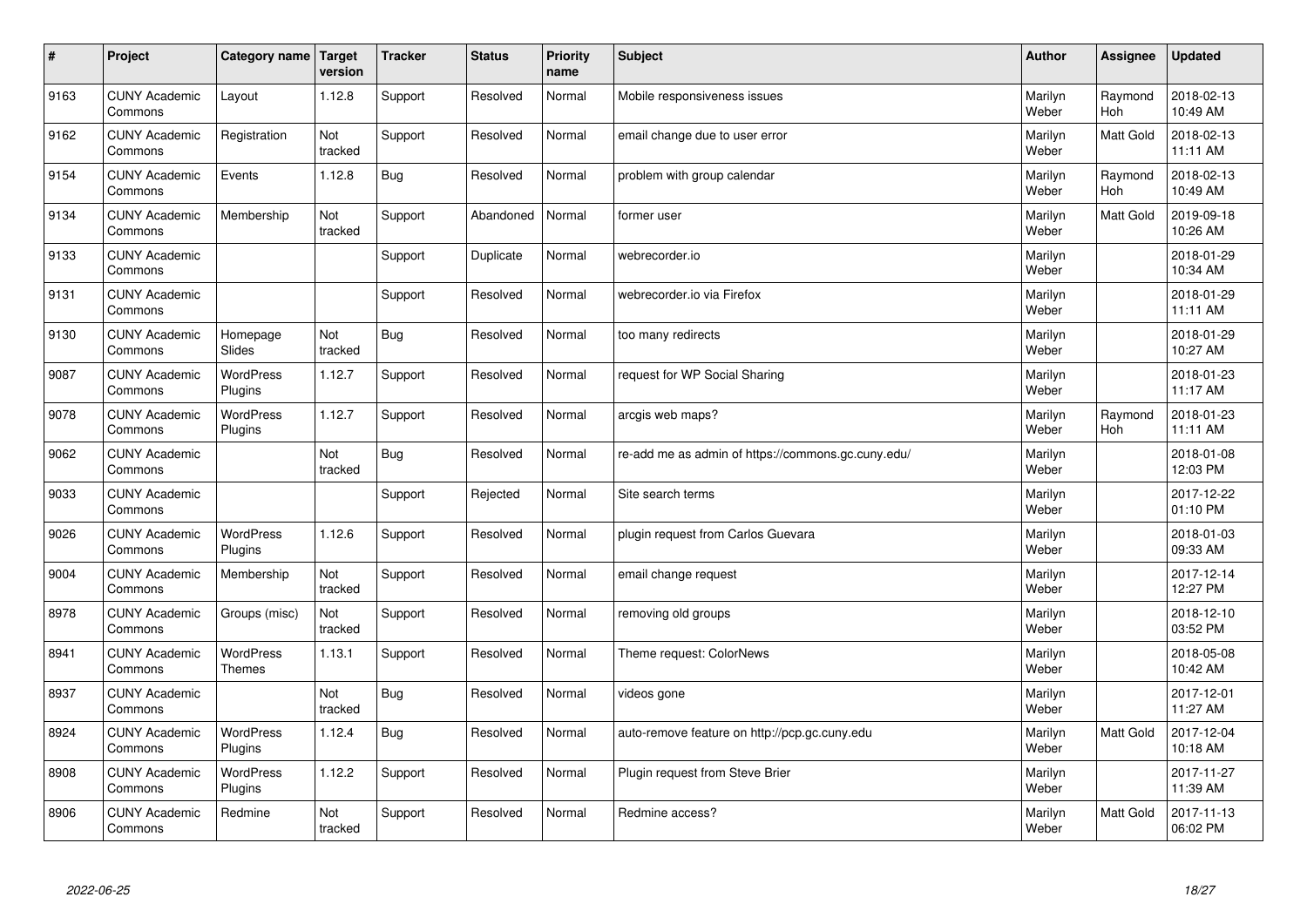| $\sharp$ | Project                         | Category name   Target      | version        | <b>Tracker</b> | <b>Status</b> | <b>Priority</b><br>name | <b>Subject</b>                                           | <b>Author</b>    | Assignee  | <b>Updated</b>         |
|----------|---------------------------------|-----------------------------|----------------|----------------|---------------|-------------------------|----------------------------------------------------------|------------------|-----------|------------------------|
| 8893     | <b>CUNY Academic</b><br>Commons | Social Paper                | 1.12.1         | Support        | Resolved      | Normal                  | Social paper won't connect to group?                     | Marilyn<br>Weber |           | 2017-12-11<br>01:16 PM |
| 8882     | <b>CUNY Academic</b><br>Commons |                             | Not<br>tracked | Support        | Resolved      | Normal                  | question about search engines                            | Marilyn<br>Weber |           | 2017-11-01<br>03:26 PM |
| 8873     | <b>CUNY Academic</b><br>Commons |                             | Not<br>tracked | Support        | Resolved      | Normal                  | maximum file upload size?                                | Marilyn<br>Weber |           | 2017-10-30<br>11:23 AM |
| 8855     | <b>CUNY Academic</b><br>Commons |                             | Not<br>tracked | Support        | Resolved      | Normal                  | another email change request                             | Marilyn<br>Weber |           | 2017-10-25<br>10:55 AM |
| 8848     | <b>CUNY Academic</b><br>Commons |                             | Not<br>tracked | Support        | Resolved      | Normal                  | email change request                                     | Marilyn<br>Weber |           | 2017-10-24<br>11:19 AM |
| 8768     | <b>CUNY Academic</b><br>Commons |                             | Not<br>tracked | Support        | Resolved      | Normal                  | unsafe redirect?                                         | Marilyn<br>Weber |           | 2017-10-06<br>12:14 PM |
| 8729     | <b>CUNY Academic</b><br>Commons |                             | Not<br>tracked | Support        | Resolved      | Normal                  | email change                                             | Marilyn<br>Weber |           | 2017-09-25<br>02:14 PM |
| 8726     | <b>CUNY Academic</b><br>Commons |                             |                | Support        | Resolved      | Normal                  | Redirect problem                                         | Marilyn<br>Weber |           | 2017-09-21<br>12:14 PM |
| 8721     | <b>CUNY Academic</b><br>Commons | <b>WordPress</b><br>Plugins | 1.11.13        | <b>Bug</b>     | Resolved      | Normal                  | more problems with Events calendar                       | Marilyn<br>Weber |           | 2017-09-21<br>10:35 AM |
| 8693     | <b>CUNY Academic</b><br>Commons | WordPress<br>Plugins        |                | Support        | Resolved      | Normal                  | Existing blog wants to replace Mailpoet with Newsletters | Marilyn<br>Weber |           | 2017-09-12<br>02:24 PM |
| 8661     | <b>CUNY Academic</b><br>Commons | Group Blogs                 | Not<br>tracked | <b>Bug</b>     | Resolved      | Normal                  | new group, old site, can't link?                         | Marilyn<br>Weber |           | 2017-11-15<br>01:26 PM |
| 8638     | <b>CUNY Academic</b><br>Commons | Group Blogs                 | 1.11.11        | Bug            | Resolved      | Normal                  | members not syncing from group to site                   | Marilyn<br>Weber |           | 2017-09-01<br>03:50 PM |
| 8630     | <b>CUNY Academic</b><br>Commons | Membership                  | Not<br>tracked | Support        | Resolved      | Normal                  | Change in email/campus                                   | Marilyn<br>Weber |           | 2017-08-30<br>03:48 PM |
| 8607     | <b>CUNY Academic</b><br>Commons |                             | Not<br>tracked | Support        | New           | Normal                  | Paypal?                                                  | Marilyn<br>Weber | Matt Gold | 2018-05-15<br>01:37 PM |
| 8577     | <b>CUNY Academic</b><br>Commons | Membership                  | Not<br>tracked | Support        | Resolved      | Normal                  | another user email change                                | Marilyn<br>Weber |           | 2017-08-25<br>10:23 AM |
| 8576     | <b>CUNY Academic</b><br>Commons | <b>WordPress</b><br>Plugins | 1.11.11        | Support        | Resolved      | Normal                  | Digital Measures plugin request                          | Marilyn<br>Weber |           | 2017-09-01<br>03:44 PM |
| 8566     | <b>CUNY Academic</b><br>Commons | Membership                  | Not<br>tracked | Support        | Resolved      | Normal                  | user email change                                        | Marilyn<br>Weber |           | 2017-11-15<br>01:27 PM |
| 8553     | <b>CUNY Academic</b><br>Commons |                             | Not<br>tracked | Support        | Resolved      | Normal                  | storage limits?                                          | Marilyn<br>Weber |           | 2017-08-18<br>04:36 PM |
| 8552     | <b>CUNY Academic</b><br>Commons | <b>WordPress</b><br>Plugins | 1.11.10        | Bug            | Resolved      | Normal                  | Events Calendar problem                                  | Marilyn<br>Weber |           | 2017-08-18<br>04:36 PM |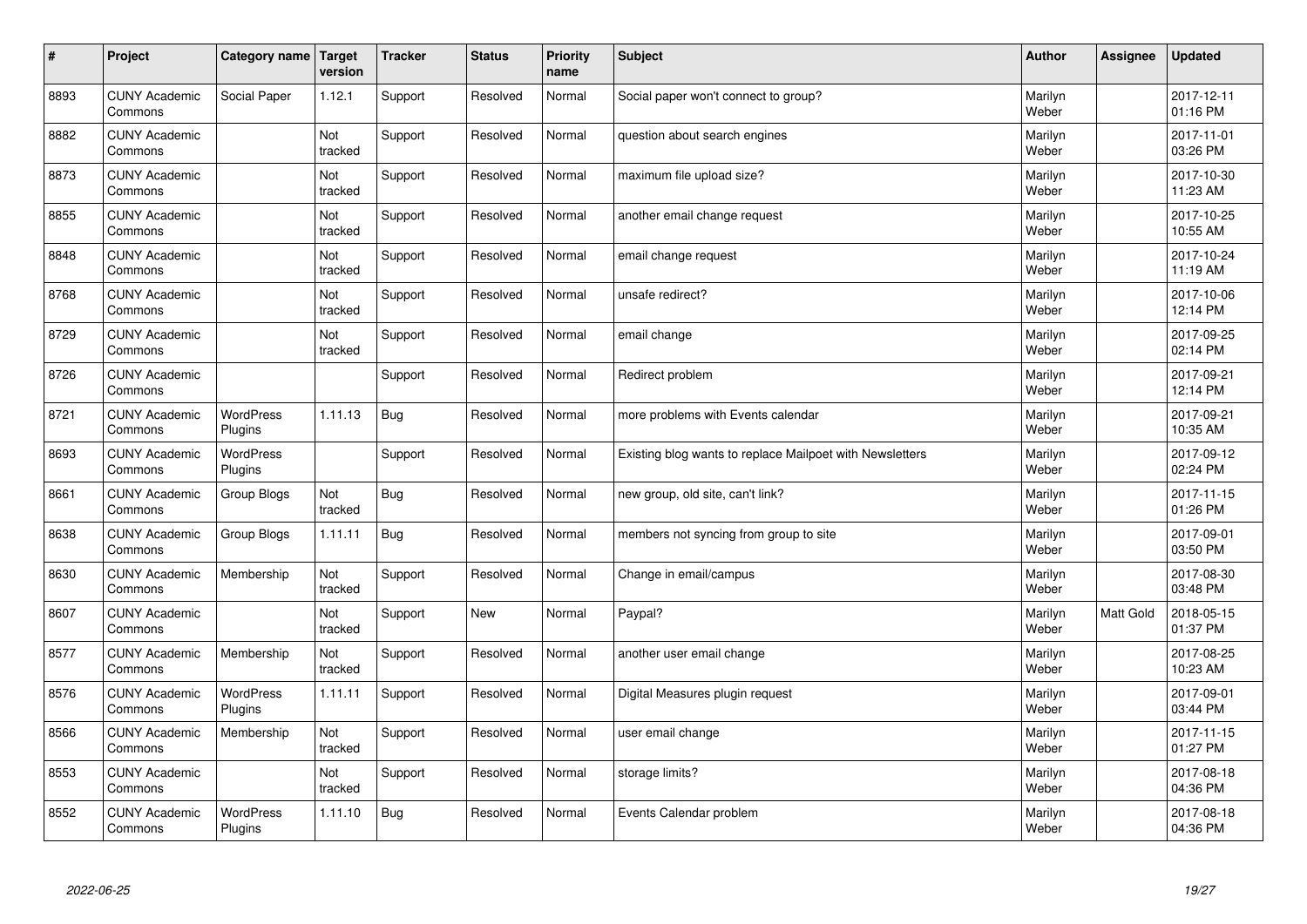| #    | Project                         | Category name               | Target<br>version | <b>Tracker</b>     | <b>Status</b> | <b>Priority</b><br>name | <b>Subject</b>                                              | <b>Author</b>    | Assignee        | <b>Updated</b>         |
|------|---------------------------------|-----------------------------|-------------------|--------------------|---------------|-------------------------|-------------------------------------------------------------|------------------|-----------------|------------------------|
| 8531 | <b>CUNY Academic</b><br>Commons | Membership                  | Not<br>tracked    | Support            | Resolved      | Normal                  | admin of https://admissions.commons.gc.cuny.edu             | Marilyn<br>Weber |                 | 2017-08-15<br>04:20 PM |
| 8529 | <b>CUNY Academic</b><br>Commons |                             | Not<br>tracked    | Support            | Resolved      | Normal                  | Iframe regiest?                                             | Marilyn<br>Weber |                 | 2017-08-16<br>04:40 PM |
| 8481 | <b>CUNY Academic</b><br>Commons | Membership                  | Not<br>tracked    | Support            | Resolved      | Normal                  | admin of http://swipanalytic.org/organizers/                | Marilyn<br>Weber |                 | 2019-02-19<br>01:58 PM |
| 8471 | <b>CUNY Academic</b><br>Commons |                             | Not<br>tracked    | Support            | Resolved      | Normal                  | admin at https://commons.gc.cuny.edu/                       | Marilyn<br>Weber |                 | 2017-09-06<br>01:50 PM |
| 8464 | <b>CUNY Academic</b><br>Commons |                             | Not<br>tracked    | Support            | Resolved      | Normal                  | WP UI                                                       | Marilyn<br>Weber |                 | 2017-10-11<br>11:23 AM |
| 8459 | <b>CUNY Academic</b><br>Commons |                             | Not<br>tracked    | Documentatio<br>n. | Resolved      | Normal                  | comprehensive list of plugins?                              | Marilyn<br>Weber |                 | 2017-10-11<br>11:24 AM |
| 8446 | <b>CUNY Academic</b><br>Commons | <b>WordPress</b><br>Plugins | 1.11.14           | Support            | Resolved      | Normal                  | request for multiple accordion menu plugins                 | Marilyn<br>Weber |                 | 2018-05-07<br>09:57 PM |
| 8429 | <b>CUNY Academic</b><br>Commons | Membership                  | Not<br>tracked    | Support            | Resolved      | Normal                  | Please make me an admin of https://arc.commons.gc.cuny.edu  | Marilyn<br>Weber | Boone<br>Gorges | 2017-07-24<br>03:33 PM |
| 8401 | <b>CUNY Academic</b><br>Commons | Membership                  | Not<br>tracked    | Support            | Resolved      | Normal                  | add me as an admin                                          | Marilyn<br>Weber | Boone<br>Gorges | 2017-07-11<br>11:40 AM |
| 8379 | <b>CUNY Academic</b><br>Commons |                             | Not<br>tracked    | Support            | Resolved      | Normal                  | request for site build help                                 | Marilyn<br>Weber |                 | 2017-07-01<br>10:48 AM |
| 8308 | <b>CUNY Academic</b><br>Commons | <b>WordPress</b><br>Plugins | Not<br>tracked    | Support            | Resolved      | Normal                  | WP Migration plugin                                         | Marilyn<br>Weber |                 | 2017-11-15<br>01:27 PM |
| 8289 | <b>CUNY Academic</b><br>Commons |                             | Not<br>tracked    | Support            | Resolved      | Normal                  | removing my access to sites                                 | Marilyn<br>Weber | Luke<br>Waltzer | 2017-06-19<br>12:40 PM |
| 8259 | <b>CUNY Academic</b><br>Commons |                             | Not<br>tracked    | <b>Bug</b>         | Resolved      | Normal                  | missing dashboard                                           | Marilyn<br>Weber |                 | 2017-11-15<br>01:28 PM |
| 8222 | <b>CUNY Academic</b><br>Commons | Membership                  | Not<br>tracked    | Support            | Resolved      | Normal                  | Admin for iletc.commons.gc.cuny.edu                         | Marilyn<br>Weber | Boone<br>Gorges | 2017-06-08<br>10:06 AM |
| 8200 | <b>CUNY Academic</b><br>Commons | Groups (misc)               | Not<br>tracked    | Bug                | Resolved      | Normal                  | Announcements has disappeared                               | Marilyn<br>Weber | Boone<br>Gorges | 2017-05-26<br>04:04 PM |
| 8195 | <b>CUNY Academic</b><br>Commons |                             |                   | Support            | Rejected      | Normal                  | possible to make the Profile pic semi-hidden?               | Marilyn<br>Weber |                 | 2017-05-24<br>11:00 PM |
| 8131 | <b>CUNY Academic</b><br>Commons | WordPress<br>Plugins        | 1.11              | Bug                | Resolved      | Normal                  | Newsletters plug-in                                         | Marilyn<br>Weber | Boone<br>Gorges | 2017-05-11<br>09:42 PM |
| 8120 | <b>CUNY Academic</b><br>Commons | Membership                  | Not<br>tracked    | Support            | Resolved      | Normal                  | add me as an admin to https://nyslavery.commons.gc.cuny.edu | Marilyn<br>Weber |                 | 2017-05-10<br>02:19 PM |
| 8098 | <b>CUNY Academic</b><br>Commons | Public Portfolio            | Not<br>tracked    | Bug                | Abandoned     | Normal                  | Widget in profile not working                               | Marilyn<br>Weber |                 | 2017-11-15<br>01:28 PM |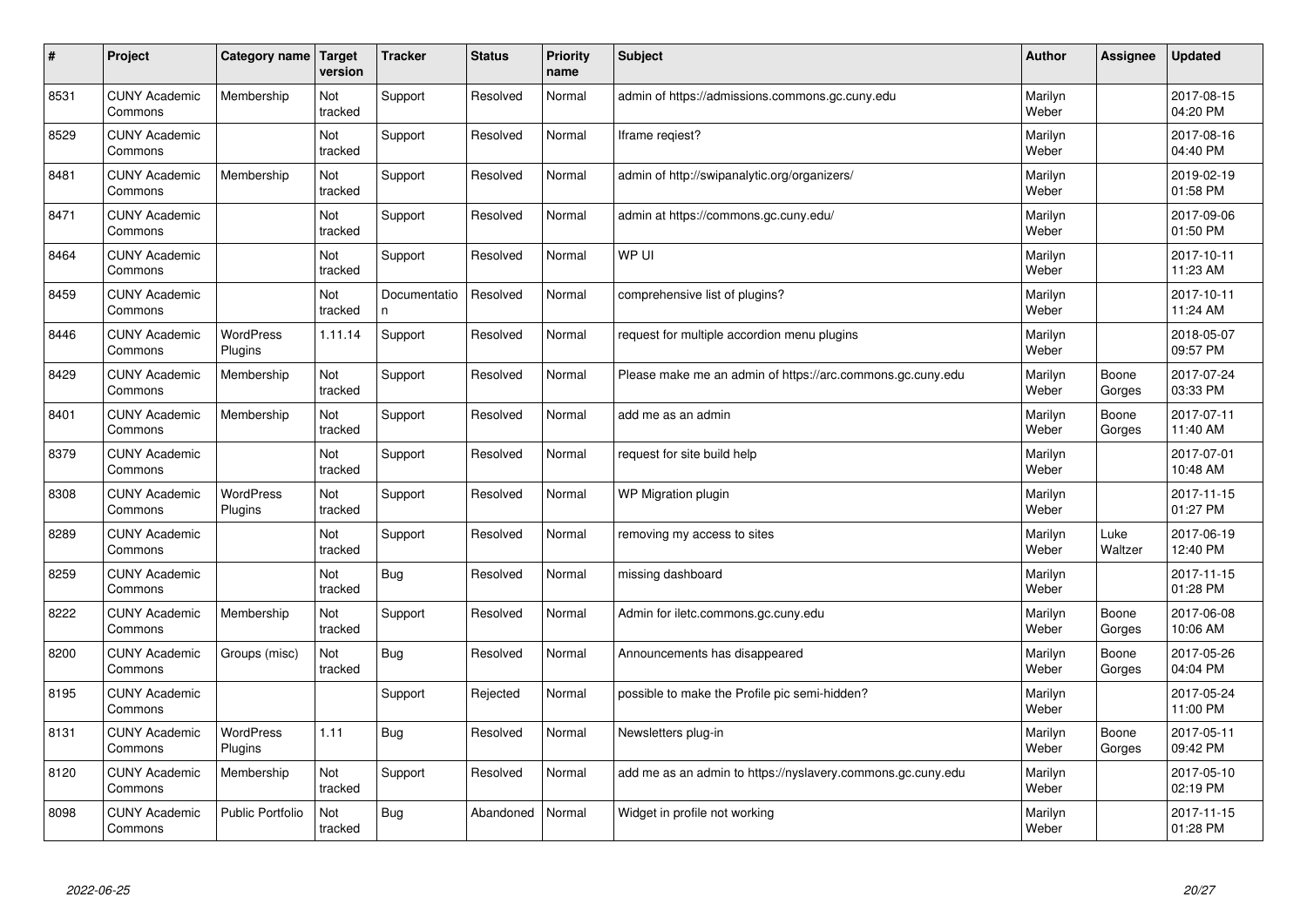| $\vert$ # | Project                         | Category name Target        | version        | <b>Tracker</b> | <b>Status</b> | <b>Priority</b><br>name | <b>Subject</b>                               | <b>Author</b>    | Assignee         | <b>Updated</b>         |
|-----------|---------------------------------|-----------------------------|----------------|----------------|---------------|-------------------------|----------------------------------------------|------------------|------------------|------------------------|
| 8071      | <b>CUNY Academic</b><br>Commons | <b>WordPress</b><br>Plugins | Not<br>tracked | Support        | Rejected      | Normal                  | Anthologize                                  | Marilyn<br>Weber |                  | 2017-05-10<br>10:15 AM |
| 7972      | <b>CUNY Academic</b><br>Commons |                             | Not<br>tracked | Support        | Resolved      | Normal                  | expand the memory limit for videos?          | Marilyn<br>Weber |                  | 2017-04-20<br>10:07 AM |
| 7922      | <b>CUNY Academic</b><br>Commons | Membership                  | Not<br>tracked | Support        | Resolved      | Normal                  | add me as an admin to the MALs alumni site?  | Marilyn<br>Weber |                  | 2017-04-06<br>05:19 PM |
| 7836      | <b>CUNY Academic</b><br>Commons | Social Paper                | Not<br>tracked | Support        | Resolved      | Normal                  | missing Social Paper                         | Marilyn<br>Weber |                  | 2017-11-15<br>01:31 PM |
| 7803      | <b>CUNY Academic</b><br>Commons |                             |                | <b>Bug</b>     | Resolved      | Normal                  | user email change                            | Marilyn<br>Weber |                  | 2017-03-16<br>11:58 AM |
| 7785      | <b>CUNY Academic</b><br>Commons |                             | Not<br>tracked | Support        | Resolved      | Normal                  | ftp access or files?                         | Marilyn<br>Weber | Boone<br>Gorges  | 2017-03-13<br>02:34 PM |
| 7775      | <b>CUNY Academic</b><br>Commons | Membership                  | Not<br>tracked | Support        | Resolved      | Normal                  | Email change                                 | Marilyn<br>Weber |                  | 2017-03-08<br>10:09 PM |
| 7771      | <b>CUNY Academic</b><br>Commons | Membership                  | Not<br>tracked | Support        | Resolved      | Normal                  | User would like to be uncoupled from sites   | Marilyn<br>Weber | Boone<br>Gorges  | 2017-03-09<br>12:38 PM |
| 7770      | <b>CUNY Academic</b><br>Commons | WordPress<br>Plugins        | Not<br>tracked | <b>Bug</b>     | Abandoned     | Normal                  | Timeline.js problem                          | Marilyn<br>Weber |                  | 2017-11-15<br>01:43 PM |
| 7767      | <b>CUNY Academic</b><br>Commons |                             | Not<br>tracked | <b>Bug</b>     | Resolved      | Normal                  | Site loading problems                        | Marilyn<br>Weber |                  | 2017-03-21<br>09:57 PM |
| 7745      | <b>CUNY Academic</b><br>Commons | WordPress<br>Plugins        | 1.10.13        | Support        | Resolved      | Normal                  | Featured Video Plus plugin requested         | Marilyn<br>Weber |                  | 2017-03-03<br>01:51 PM |
| 7724      | <b>CUNY Academic</b><br>Commons |                             | Not<br>tracked | Support        | Abandoned     | Normal                  | User name confusion                          | Marilyn<br>Weber | Boone<br>Gorges  | 2017-11-15<br>11:12 AM |
| 7700      | <b>CUNY Academic</b><br>Commons |                             | Not<br>tracked | Support        | Abandoned     | Normal                  | slow loading Page on site                    | Marilyn<br>Weber | Boone<br>Gorges  | 2017-11-15<br>11:02 AM |
| 7685      | <b>CUNY Academic</b><br>Commons | Password<br>Reset           | Not<br>tracked | Support        | Resolved      | Normal                  | temporary password                           | Marilyn<br>Weber | Boone<br>Gorges  | 2017-02-15<br>07:36 PM |
| 7678      | <b>CUNY Academic</b><br>Commons | Groups (misc)               | Not<br>tracked | Support        | Resolved      | Normal                  | add admin to student group                   | Marilyn<br>Weber | Boone<br>Gorges  | 2017-02-15<br>11:58 AM |
| 7668      | <b>CUNY Academic</b><br>Commons | WordPress<br>Plugins        |                | Support        | Rejected      | Normal                  | Iframes question                             | Marilyn<br>Weber |                  | 2017-04-11<br>09:29 PM |
| 7619      | <b>CUNY Academic</b><br>Commons | Membership                  | Not<br>tracked | Support        | Resolved      | Normal                  | outside users for a site that isn't a class? | Marilyn<br>Weber | <b>Matt Gold</b> | 2017-11-15<br>06:18 PM |
| 7613      | <b>CUNY Academic</b><br>Commons | Registration                | Not<br>tracked | Support        | Resolved      | Normal                  | non-matriculated students                    | Marilyn<br>Weber | Boone<br>Gorges  | 2017-11-15<br>11:03 AM |
| 7608      | <b>CUNY Academic</b><br>Commons | Registration                | Not<br>tracked | Feature        | Resolved      | Normal                  | create an account                            | Marilyn<br>Weber |                  | 2017-02-15<br>10:45 PM |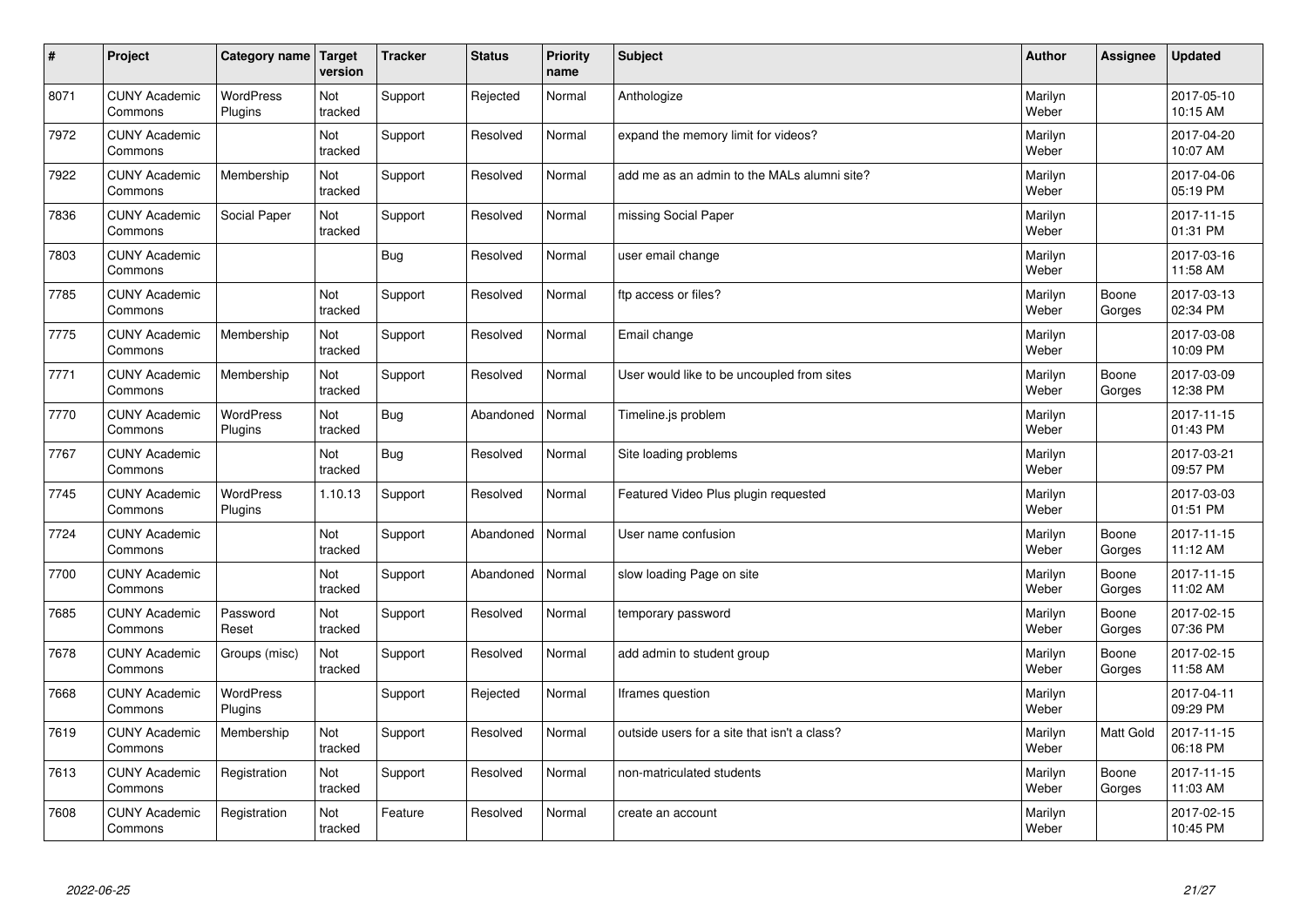| $\vert$ # | Project                         | Category name                 | <b>Target</b><br>version | <b>Tracker</b> | <b>Status</b> | <b>Priority</b><br>name | <b>Subject</b>                                                              | <b>Author</b>    | <b>Assignee</b>  | <b>Updated</b>         |
|-----------|---------------------------------|-------------------------------|--------------------------|----------------|---------------|-------------------------|-----------------------------------------------------------------------------|------------------|------------------|------------------------|
| 7607      | <b>CUNY Academic</b><br>Commons | <b>WordPress</b><br>(misc)    | Not<br>tracked           | Feature        | Resolved      | Normal                  | mp4 files                                                                   | Marilyn<br>Weber |                  | 2017-02-15<br>07:37 PM |
| 7486      | <b>CUNY Academic</b><br>Commons | Membership                    | Not<br>tracked           | Support        | Resolved      | Normal                  | changed email address                                                       | Marilyn<br>Weber |                  | 2017-01-24<br>10:00 PM |
| 7460      | <b>CUNY Academic</b><br>Commons | WordPress<br><b>Themes</b>    | 1.10.8                   | Support        | Resolved      | Normal                  | install Independent Publisher theme?                                        | Marilyn<br>Weber | Boone<br>Gorges  | 2017-01-21<br>09:34 PM |
| 7376      | <b>CUNY Academic</b><br>Commons | Email<br>Notifications        |                          | <b>Bug</b>     | Rejected      | Normal                  | automatic forwarding of blog posts not working                              | Marilyn<br>Weber | Boone<br>Gorges  | 2017-05-01<br>10:36 PM |
| 7349      | <b>CUNY Academic</b><br>Commons | Membership                    | Not<br>tracked           | <b>Bug</b>     | Resolved      | Normal                  | <b>LACUNY</b> Institute website                                             | Marilyn<br>Weber | Boone<br>Gorges  | 2017-01-11<br>04:26 PM |
| 7337      | <b>CUNY Academic</b><br>Commons | Membership                    | Not<br>tracked           | Bug            | Resolved      | Normal                  | User with new email                                                         | Marilyn<br>Weber |                  | 2017-01-06<br>11:05 AM |
| 7328      | <b>CUNY Academic</b><br>Commons | WordPress<br>Plugins          | Not<br>tracked           | <b>Bug</b>     | Resolved      | Normal                  | technical issue with the Events Manager plugin                              | Marilyn<br>Weber | Raymond<br>Hoh   | 2017-11-15<br>06:19 PM |
| 7310      | <b>CUNY Academic</b><br>Commons |                               | 1.10.7                   | <b>Bug</b>     | Resolved      | Normal                  | Friendship request mystery.                                                 | Marilyn<br>Weber | Boone<br>Gorges  | 2017-01-05<br>03:12 PM |
| 7226      | <b>CUNY Academic</b><br>Commons | Registration                  | Not<br>tracked           | Bug            | Abandoned     | Normal                  | Community college student cannot register?                                  | Marilyn<br>Weber |                  | 2017-11-15<br>01:55 PM |
| 7223      | <b>CUNY Academic</b><br>Commons | Membership                    | Not<br>tracked           | Bug            | Resolved      | Normal                  | User with two profiles would like to merge them                             | Marilyn<br>Weber | Boone<br>Gorges  | 2017-01-10<br>02:07 PM |
| 6899      | <b>CUNY Academic</b><br>Commons | Account<br>settings           | Not<br>tracked           | Support        | Resolved      | Normal                  | New user has misspelled her own name                                        | Marilyn<br>Weber | Boone<br>Gorges  | 2016-12-01<br>05:10 PM |
| 6893      | <b>CUNY Academic</b><br>Commons | Group Forums                  |                          | <b>Bug</b>     | Resolved      | Normal                  | Forum for CUNY Academic Commons Team is gone                                | Marilyn<br>Weber | Boone<br>Gorges  | 2016-12-01<br>08:08 AM |
| 6866      | <b>CUNY Academic</b><br>Commons |                               | Not<br>tracked           | Support        | Resolved      | Normal                  | User would like to have her account deleted                                 | Marilyn<br>Weber | Matt Gold        | 2017-11-15<br>05:49 PM |
| 6860      | <b>CUNY Academic</b><br>Commons | User<br>Onboarding            | 1.12                     | <b>Bug</b>     | Resolved      | Normal                  | Invitation to join a group is appearing as an invitiation to join the site! | Marilyn<br>Weber | Boone<br>Gorges  | 2017-10-30<br>10:03 AM |
| 6857      | <b>CUNY Academic</b><br>Commons | <b>Blogs</b><br>(BuddyPress)  | Not<br>tracked           | Support        | Resolved      | Normal                  | Committee on Religion website                                               | Marilyn<br>Weber | Boone<br>Gorges  | 2017-08-17<br>10:24 AM |
| 6851      | <b>CUNY Academic</b><br>Commons | Redmine                       | Not<br>tracked           | Support        | Resolved      | Normal                  | How do I help users join Redmine?                                           | Marilyn<br>Weber | <b>Matt Gold</b> | 2016-11-28<br>10:16 AM |
| 6818      | <b>CUNY Academic</b><br>Commons | Email<br><b>Notifications</b> | 1.10.3                   | Support        | Resolved      | Normal                  | No more email notifications?                                                | Marilyn<br>Weber |                  | 2016-11-22<br>02:51 PM |
| 6815      | <b>CUNY Academic</b><br>Commons | Password<br>Reset             | Not<br>tracked           | Support        | Resolved      | Normal                  | password reset requested                                                    | Marilyn<br>Weber | Matt Gold        | 2016-11-22<br>10:30 AM |
| 6812      | <b>CUNY Academic</b><br>Commons |                               | Not<br>tracked           | Support        | Resolved      | Normal                  | User cannot change email                                                    | Marilyn<br>Weber | <b>Matt Gold</b> | 2016-12-01<br>06:24 PM |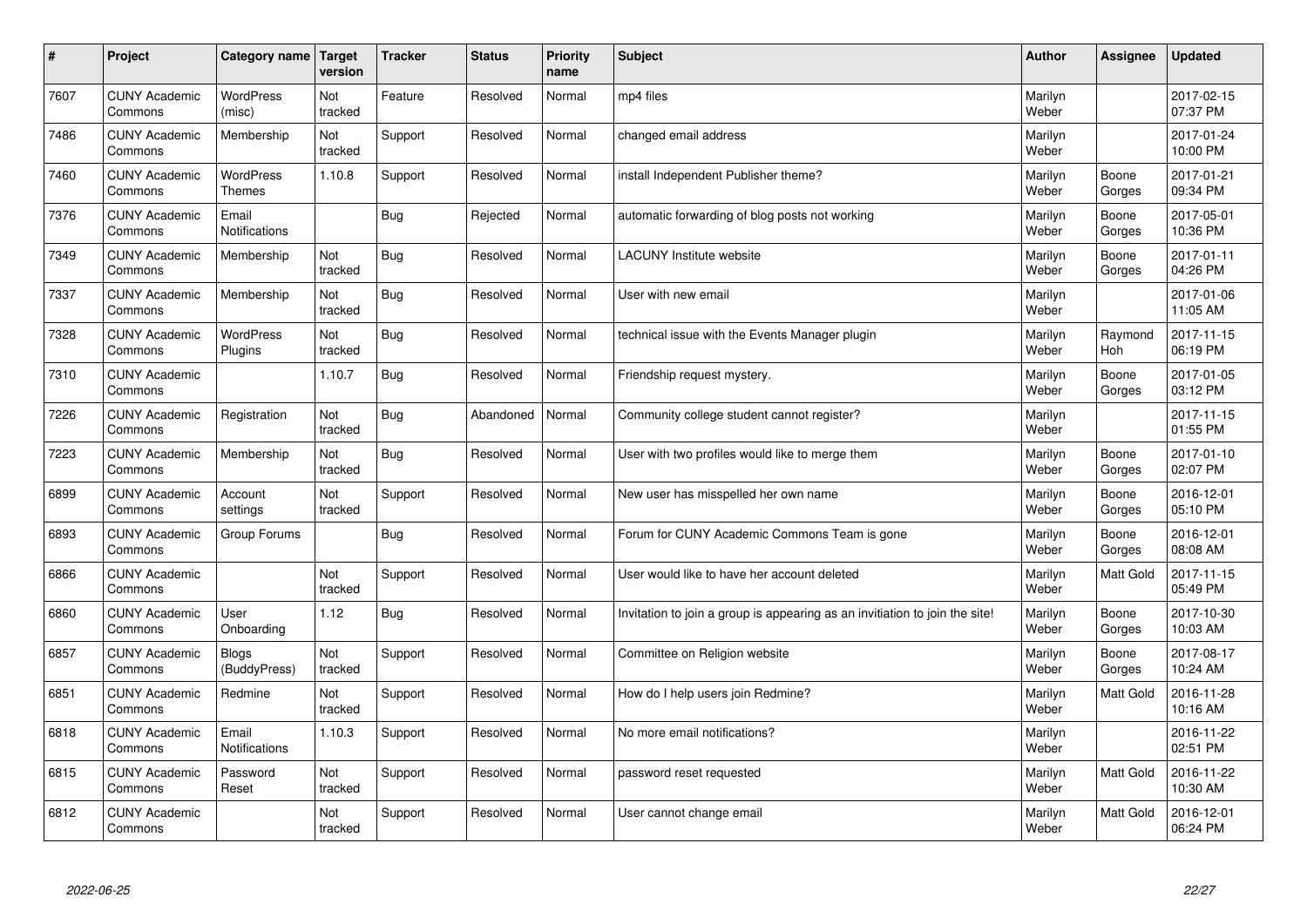| $\sharp$ | Project                         | Category name               | <b>Target</b><br>version | <b>Tracker</b> | <b>Status</b> | <b>Priority</b><br>name | <b>Subject</b>                                      | <b>Author</b>    | Assignee         | <b>Updated</b>         |
|----------|---------------------------------|-----------------------------|--------------------------|----------------|---------------|-------------------------|-----------------------------------------------------|------------------|------------------|------------------------|
| 6656     | <b>CUNY Academic</b><br>Commons | Support                     | Not<br>tracked           | Support        | Resolved      | Normal                  | Remove user profile                                 | Marilyn<br>Weber | <b>Matt Gold</b> | 2016-11-10<br>02:18 PM |
| 6626     | <b>CUNY Academic</b><br>Commons | <b>Group Files</b>          | 1.10.1                   | Bug            | Resolved      | Normal                  | Files from non-member showing up in private group   | Marilyn<br>Weber | Boone<br>Gorges  | 2016-11-07<br>03:54 PM |
| 6575     | <b>CUNY Academic</b><br>Commons | Groups (misc)               |                          | Bug            | Rejected      | Normal                  | No papers link for the group "social paper"         | Marilyn<br>Weber |                  | 2016-11-02<br>10:39 PM |
| 6338     | <b>CUNY Academic</b><br>Commons |                             |                          | Bug            | Rejected      | Normal                  | Multiple email notifications for each blog post     | Marilyn<br>Weber | Boone<br>Gorges  | 2016-10-18<br>08:45 PM |
| 6313     | <b>CUNY Academic</b><br>Commons | Groups (misc)               |                          | Bug            | Duplicate     | Normal                  | group member no longer in group, can't rejoin.      | Marilyn<br>Weber |                  | 2016-10-14<br>09:27 PM |
| 6175     | <b>CUNY Academic</b><br>Commons | Account<br>settings         |                          | Support        | Resolved      | Normal                  | Email address (user cannot access old)              | Marilyn<br>Weber | Matt Gold        | 2016-11-29<br>06:31 PM |
| 6118     | <b>CUNY Academic</b><br>Commons | cuny.is                     |                          | Feature        | Resolved      | Normal                  | Cuny.Is request from Javier Otero Peña              | Marilyn<br>Weber | Sarah<br>Morgano | 2016-10-04<br>07:02 PM |
| 6106     | <b>CUNY Academic</b><br>Commons | Server                      | Not<br>tracked           | Bug            | Resolved      | Normal                  | 504 error                                           | Marilyn<br>Weber |                  | 2017-11-15<br>01:55 PM |
| 6091     | <b>CUNY Academic</b><br>Commons | Group<br>Invitations        | Not<br>tracked           | Bug            | Resolved      | Normal                  | User cannot re-join a group                         | Marilyn<br>Weber | Boone<br>Gorges  | 2016-09-28<br>01:47 PM |
| 6025     | <b>CUNY Academic</b><br>Commons | Search                      | Not<br>tracked           | <b>Bug</b>     | Resolved      | Normal                  | Search function not working                         | Marilyn<br>Weber | Boone<br>Gorges  | 2016-10-12<br>09:41 AM |
| 5992     | <b>CUNY Academic</b><br>Commons | Email<br>Notifications      | Future<br>release        | Feature        | <b>New</b>    | Normal                  | Changing the From line of autogenerated blog emails | Marilyn<br>Weber |                  | 2018-09-27<br>05:19 PM |
| 5991     | <b>CUNY Academic</b><br>Commons | Email<br>Notifications      | Future<br>release        | Support        | Resolved      | Normal                  | change format of autogenerated blog emails          | Marilyn<br>Weber | Paige<br>Dupont  | 2018-01-12<br>02:55 PM |
| 5988     | <b>CUNY Academic</b><br>Commons | Support                     |                          | Support        | Rejected      | Normal                  | Forbidden error when trying to join                 | Marilyn<br>Weber | Boone<br>Gorges  | 2016-09-08<br>01:42 PM |
| 5985     | <b>CUNY Academic</b><br>Commons | Support                     | Not<br>tracked           | Support        | Resolved      | Normal                  | change user's email address (she cannot access old) | Marilyn<br>Weber | Boone<br>Gorges  | 2016-09-07<br>01:43 PM |
| 5969     | <b>CUNY Academic</b><br>Commons | Registration                | 1.9.27                   | Bug            | Resolved      | Normal                  | Queens students unable to join                      | Marilyn<br>Weber | Boone<br>Gorges  | 2016-09-04<br>09:41 PM |
| 5968     | <b>CUNY Academic</b><br>Commons | Membership                  | Not<br>tracked           | <b>Bug</b>     | Resolved      | Normal                  | Deleting account without knowing password           | Marilyn<br>Weber | <b>Matt Gold</b> | 2017-11-15<br>06:19 PM |
| 5875     | <b>CUNY Academic</b><br>Commons | <b>WordPress</b><br>Plugins | Not<br>tracked           | Bug            | Resolved      | Normal                  | Events Calendar garbled in IE                       | Marilyn<br>Weber | Marilyn<br>Weber | 2017-11-15<br>05:45 PM |
| 5844     | <b>CUNY Academic</b><br>Commons |                             | Not<br>tracked           | Support        | Resolved      | Normal                  | edit Host Files on Windows 10 problems              | Marilyn<br>Weber |                  | 2016-07-27<br>09:08 AM |
| 5834     | <b>CUNY Academic</b><br>Commons |                             |                          | Bug            | Resolved      | Normal                  | My access to cdev                                   | Marilyn<br>Weber | Boone<br>Gorges  | 2016-07-25<br>03:12 PM |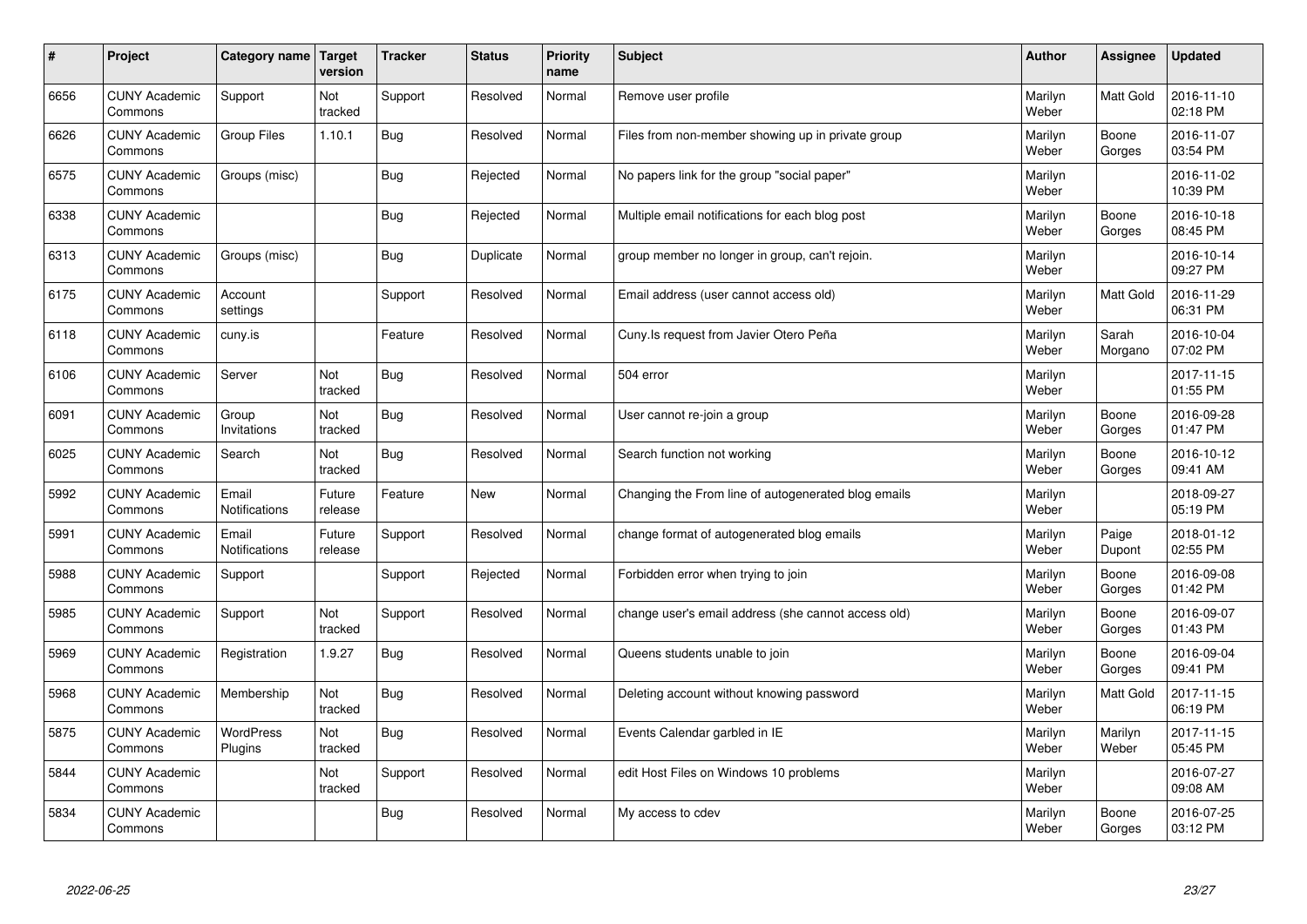| $\sharp$ | Project                         | Category name   Target            | version           | <b>Tracker</b> | <b>Status</b> | <b>Priority</b><br>name | <b>Subject</b>                                                  | <b>Author</b>    | Assignee              | <b>Updated</b>         |
|----------|---------------------------------|-----------------------------------|-------------------|----------------|---------------|-------------------------|-----------------------------------------------------------------|------------------|-----------------------|------------------------|
| 5799     | <b>CUNY Academic</b><br>Commons | <b>Blogs</b><br>(BuddyPress)      | Not<br>tracked    | Feature        | Resolved      | Normal                  | removing one's own access to sites?                             | Marilyn<br>Weber | Boone<br>Gorges       | 2016-07-26<br>01:55 PM |
| 5772     | <b>CUNY Academic</b><br>Commons | Membership                        | Not<br>tracked    | Support        | Resolved      | Normal                  | User email change and forgotten password                        | Marilyn<br>Weber | <b>Matt Gold</b>      | 2017-11-15<br>06:18 PM |
| 5753     | <b>CUNY Academic</b><br>Commons | <b>WordPress</b><br>(misc)        | Not<br>tracked    | Support        | Resolved      | Normal                  | merging blogs and groups                                        | Marilyn<br>Weber | Boone<br>Gorges       | 2016-08-29<br>03:09 PM |
| 5684     | <b>CUNY Academic</b><br>Commons | Group Files                       | Not<br>tracked    | Bug            | Resolved      | Normal                  | Making Group files appear as Blog entries                       | Marilyn<br>Weber | Boone<br>Gorges       | 2017-11-20<br>03:28 PM |
| 5667     | <b>CUNY Academic</b><br>Commons | <b>Public Portfolio</b>           | 1.9.18            | Bug            | Resolved      | Normal                  | publication section on my public portfolio won't update         | Marilyn<br>Weber | Boone<br>Gorges       | 2016-06-12<br>10:19 AM |
| 5657     | <b>CUNY Academic</b><br>Commons | WordPress<br>Plugins              | 1.9.18            | Feature        | Resolved      | Normal                  | Plugin Request - Instagram Feed WD                              | Marilyn<br>Weber | Boone<br>Gorges       | 2016-06-08<br>12:36 PM |
| 5630     | <b>CUNY Academic</b><br>Commons | <b>WordPress</b><br><b>Themes</b> | 1.9.17            | Feature        | Resolved      | Normal                  | Bavota magazine Pro theme                                       | Marilyn<br>Weber | Boone<br>Gorges       | 2016-06-02<br>12:09 AM |
| 5629     | <b>CUNY Academic</b><br>Commons | <b>Public Portfolio</b>           | 1.10.4            | Support        | Resolved      | Normal                  | Title field in profile can't be edited                          | Marilyn<br>Weber |                       | 2016-12-13<br>11:19 AM |
| 5621     | <b>CUNY Academic</b><br>Commons | <b>WordPress</b><br>Plugins       | 1.9.17            | Feature        | Resolved      | Normal                  | Taxonomy plugin request                                         | Marilyn<br>Weber | Boone<br>Gorges       | 2016-06-01<br>11:28 PM |
| 5522     | <b>CUNY Academic</b><br>Commons | WordPress<br>Plugins              | 1.9.15            | Feature        | Resolved      | Normal                  | plugin request                                                  | Marilyn<br>Weber | Boone<br>Gorges       | 2016-05-09<br>10:36 AM |
| 5448     | <b>CUNY Academic</b><br>Commons | Email<br>Notifications            | 1.10.2            | <b>Bug</b>     | Rejected      | Normal                  | garbled CAC activity digests                                    | Marilyn<br>Weber | Raymond<br>Hoh        | 2016-11-20<br>02:38 AM |
| 5436     | <b>CUNY Academic</b><br>Commons |                                   | Not<br>tracked    | <b>Bug</b>     | Resolved      | Normal                  | Trying to change email settings for                             | Marilyn<br>Weber | Boone<br>Gorges       | 2016-04-21<br>10:12 PM |
| 5397     | <b>CUNY Academic</b><br>Commons | Social Paper                      | Future<br>release | Feature        | New           | Normal                  | frustrating to have to enable/disable in SP                     | Marilyn<br>Weber | Samantha<br>Raddatz   | 2016-04-20<br>03:39 PM |
| 5346     | <b>CUNY Academic</b><br>Commons | Toolbar                           | 1.9.11            | Bug            | Resolved      | Normal                  | possible dynamic HTML code bug?                                 | Marilyn<br>Weber | Boone<br>Gorges       | 2016-03-22<br>10:53 AM |
| 5345     | <b>CUNY Academic</b><br>Commons | Social Paper                      | 1.9.17            | Feature        | Rejected      | Normal                  | Plus symbol problem in SP                                       | Marilyn<br>Weber | Christian<br>Wach     | 2016-05-27<br>04:26 AM |
| 5319     | <b>CUNY Academic</b><br>Commons |                                   | Not<br>tracked    | <b>Bug</b>     | Resolved      | Normal                  | <b>Broken URL</b>                                               | Marilyn<br>Weber | Marilyn<br>Weber      | 2017-11-15<br>05:46 PM |
| 5302     | <b>CUNY Academic</b><br>Commons | WordPress<br>Plugins              | 1.9.10            | Feature        | Resolved      | Normal                  | request for WP Gallery Custom Links plug-in                     | Marilyn<br>Weber | Boone<br>Gorges       | 2016-03-11<br>09:20 PM |
| 5282     | <b>CUNY Academic</b><br>Commons | Social Paper                      | Future<br>release | Bug            | New           | Normal                  | Replying via email directs to paper but not individual comment. | Marilyn<br>Weber | Raymond<br><b>Hoh</b> | 2016-03-02<br>01:48 PM |
| 5205     | <b>CUNY Academic</b><br>Commons | Social Paper                      | Future<br>release | Feature        | <b>New</b>    | Normal                  | Social Paper folders                                            | Marilyn<br>Weber |                       | 2016-02-11<br>10:24 PM |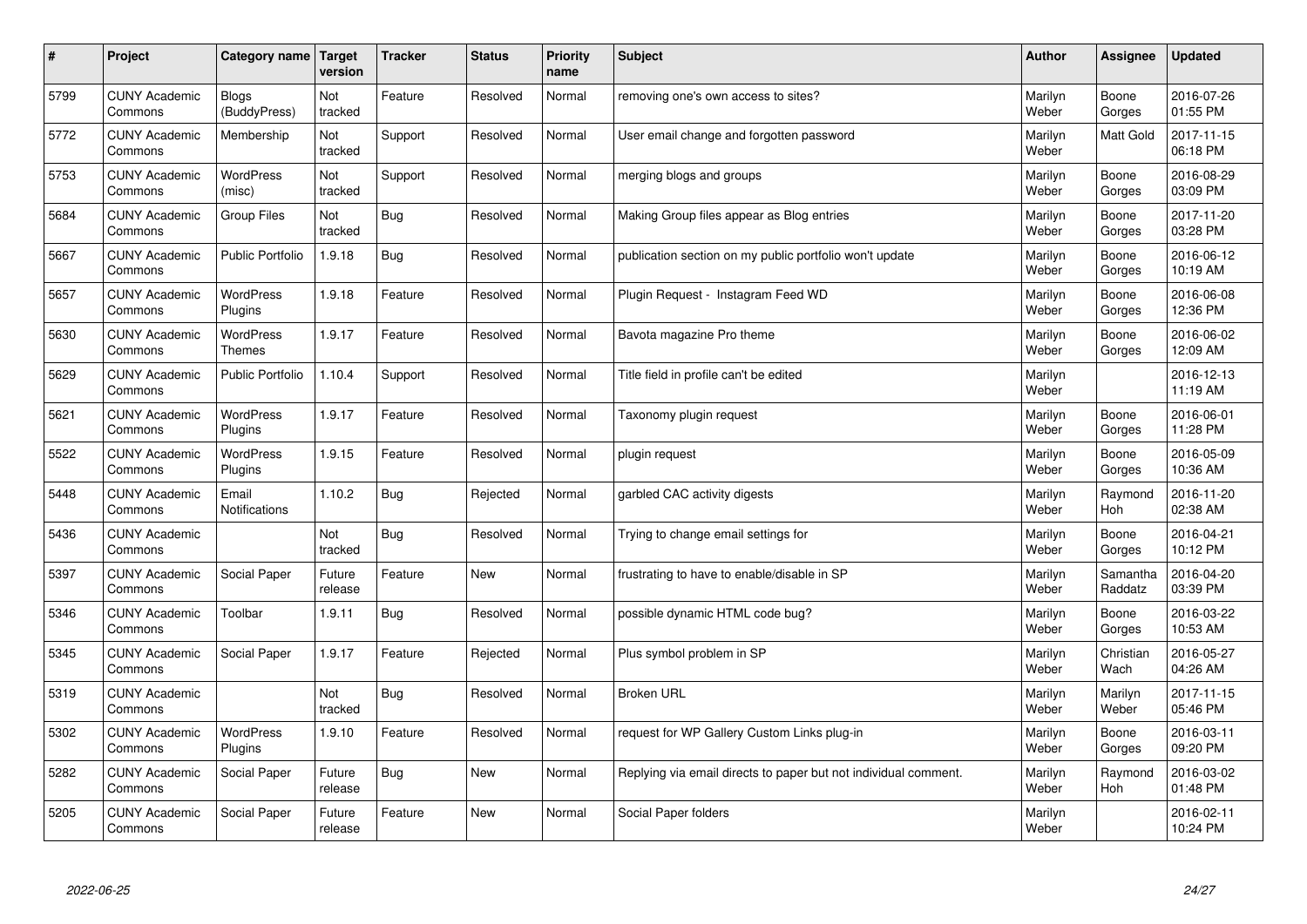| $\pmb{\#}$ | Project                         | Category name                     | Target<br>version | <b>Tracker</b> | <b>Status</b> | <b>Priority</b><br>name | <b>Subject</b>                                              | <b>Author</b>    | Assignee              | <b>Updated</b>         |
|------------|---------------------------------|-----------------------------------|-------------------|----------------|---------------|-------------------------|-------------------------------------------------------------|------------------|-----------------------|------------------------|
| 5199       | <b>CUNY Academic</b><br>Commons | Social Paper                      | Future<br>release | Feature        | <b>New</b>    | Normal                  | add tables to the SP editor                                 | Marilyn<br>Weber |                       | 2016-10-24<br>11:27 AM |
| 5184       | <b>CUNY Academic</b><br>Commons | Social Paper                      |                   | <b>Bug</b>     | Rejected      | Normal                  | Problem linking SP to a group                               | Marilyn<br>Weber | Boone<br>Gorges       | 2016-02-21<br>12:27 PM |
| 5177       | <b>CUNY Academic</b><br>Commons | Toolbar                           | 1.9.6             | <b>Bug</b>     | Resolved      | Normal                  | No "My Papers" tab                                          | Marilyn<br>Weber | Raymond<br><b>Hoh</b> | 2016-01-29<br>08:37 AM |
| 5176       | <b>CUNY Academic</b><br>Commons | <b>Public Portfolio</b>           | 1.9.6             | <b>Bug</b>     | Resolved      | Normal                  | Widgets in Profile not saving                               | Marilyn<br>Weber | Boone<br>Gorges       | 2016-02-01<br>11:07 AM |
| 5083       | <b>CUNY Academic</b><br>Commons | <b>WordPress</b><br>Plugins       | 1.9.5             | Support        | Rejected      | Normal                  | creating a shortcode for the iframe code of the google form | Marilyn<br>Weber | Marilyn<br>Weber      | 2016-01-12<br>04:25 PM |
| 5072       | <b>CUNY Academic</b><br>Commons |                                   |                   | Feature        | Duplicate     | Normal                  | redirect shortcode handler                                  | Marilyn<br>Weber | Boone<br>Gorges       | 2016-01-07<br>12:34 PM |
| 5059       | <b>CUNY Academic</b><br>Commons |                                   | Not<br>tracked    | <b>Bug</b>     | Resolved      | Normal                  | Instagram embed?                                            | Marilyn<br>Weber |                       | 2016-01-26<br>12:05 AM |
| 5037       | <b>CUNY Academic</b><br>Commons | Registration                      | Not<br>tracked    | Support        | Resolved      | Normal                  | Another Forgotten password for user with new email address  | Marilyn<br>Weber | Boone<br>Gorges       | 2015-12-22<br>05:24 PM |
| 5036       | <b>CUNY Academic</b><br>Commons | <b>WordPress</b><br>Plugins       | 1.9.1.1           | Feature        | Resolved      | Normal                  | Embeds request                                              | Marilyn<br>Weber | Boone<br>Gorges       | 2015-12-18<br>10:12 PM |
| 5019       | <b>CUNY Academic</b><br>Commons | Registration                      | Not<br>tracked    | Support        | Resolved      | Normal                  | Forgotten password for user with new email address          | Marilyn<br>Weber | Marilyn<br>Weber      | 2015-12-11<br>04:18 PM |
| 4997       | <b>CUNY Academic</b><br>Commons | WordPress<br>Plugins              | 1.9.4             | Feature        | Resolved      | Normal                  | ability to embed maps from StoryMapJS?                      | Marilyn<br>Weber | Boone<br>Gorges       | 2016-01-07<br>12:34 PM |
| 4965       | <b>CUNY Academic</b><br>Commons | <b>WordPress</b><br><b>Themes</b> | Not<br>tracked    | Feature        | Resolved      | Normal                  | Theme requested                                             | Marilyn<br>Weber | Boone<br>Gorges       | 2016-02-24<br>09:46 PM |
| 4881       | <b>CUNY Academic</b><br>Commons | ZenDesk                           | Not<br>tracked    | Bug            | Resolved      | Normal                  | ZenDesk emails not being sent                               | Marilyn<br>Weber |                       | 2015-12-07<br>01:34 AM |
| 4834       | <b>CUNY Academic</b><br>Commons | Blogs<br>(BuddyPress)             |                   | <b>Bug</b>     | Resolved      | Normal                  | Admin invite problem                                        | Marilyn<br>Weber | Boone<br>Gorges       | 2015-11-13<br>12:25 PM |
| 4831       | <b>CUNY Academic</b><br>Commons | <b>Public Portfolio</b>           | 1.9.4             | Bug            | Resolved      | Normal                  | User cannot update profile                                  | Marilyn<br>Weber | Boone<br>Gorges       | 2016-01-11<br>10:46 PM |
| 4577       | <b>CUNY Academic</b><br>Commons | Registration                      | Not<br>tracked    | <b>Bug</b>     | Resolved      | Normal                  | New users are not getting their email verification          | Marilyn<br>Weber | Boone<br>Gorges       | 2016-01-26<br>03:30 PM |
| 4542       | <b>CUNY Academic</b><br>Commons | WordPress<br>Plugins              | 1.8.10            | <b>Bug</b>     | Resolved      | Normal                  | Emailing group users problem                                | Marilyn<br>Weber | Boone<br>Gorges       | 2015-09-11<br>11:16 AM |
| 4496       | <b>CUNY Academic</b><br>Commons | cuny.is                           | 1.8.9             | Bug            | Resolved      | Normal                  | Quick links broken?                                         | Marilyn<br>Weber | Boone<br>Gorges       | 2015-08-28<br>10:39 AM |
| 4340       | <b>CUNY Academic</b><br>Commons | WordPress -<br>Media              | 1.8.14            | Feature        | Resolved      | Normal                  | embedding a video                                           | Marilyn<br>Weber | Daniel<br>Jones       | 2015-10-20<br>12:01 AM |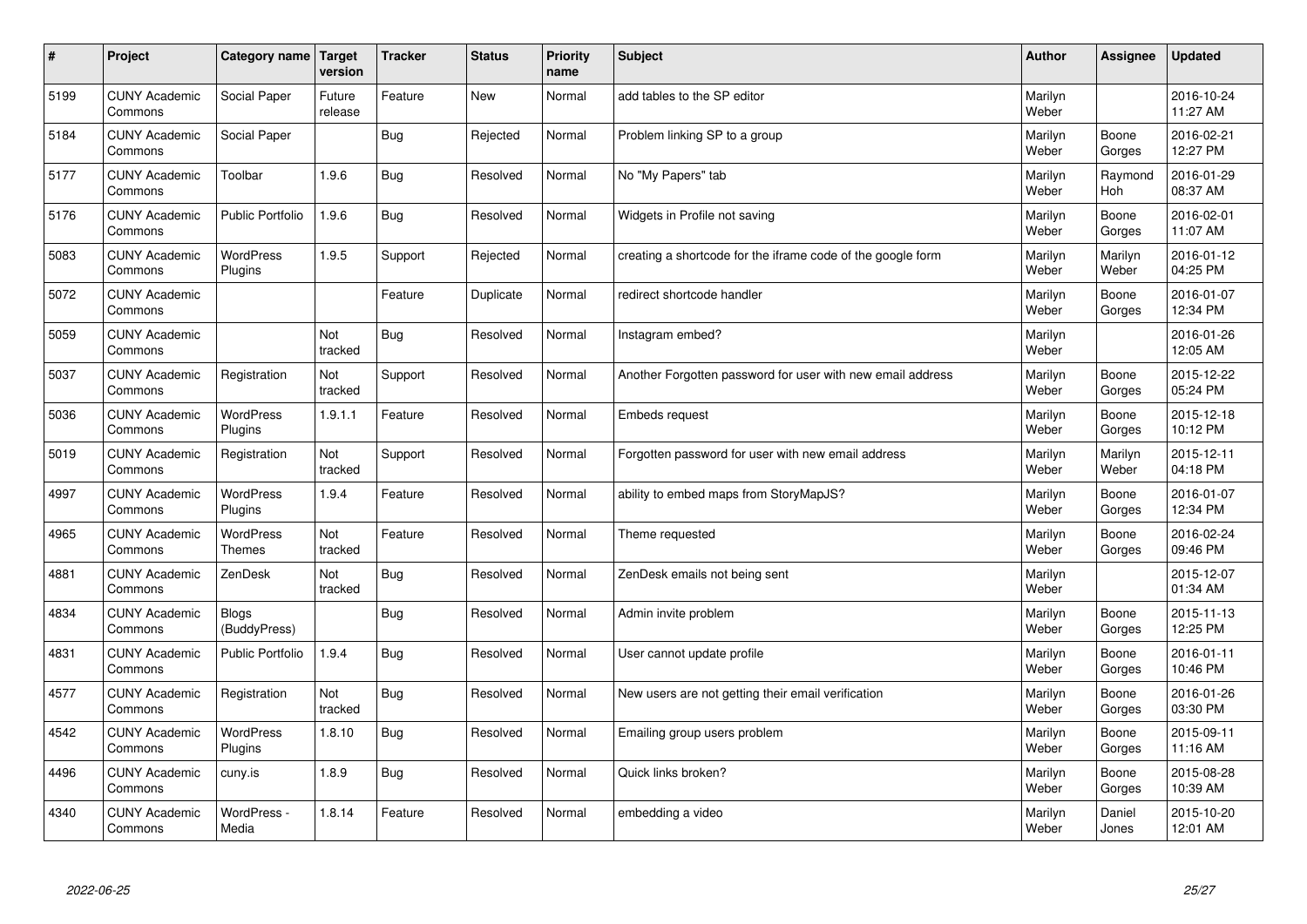| $\sharp$ | Project                         | Category name   Target            | version        | <b>Tracker</b> | <b>Status</b> | <b>Priority</b><br>name | <b>Subject</b>                                        | <b>Author</b>    | Assignee            | <b>Updated</b>         |
|----------|---------------------------------|-----------------------------------|----------------|----------------|---------------|-------------------------|-------------------------------------------------------|------------------|---------------------|------------------------|
| 4102     | <b>CUNY Academic</b><br>Commons | User<br>Experience                | 1.8.1          | Design/UX      | Resolved      | Normal                  | Username rules                                        | Marilyn<br>Weber | Samantha<br>Raddatz | 2015-06-01<br>01:23 PM |
| 4013     | <b>CUNY Academic</b><br>Commons |                                   |                | Bug            | Duplicate     | Normal                  | Math question?                                        | Marilyn<br>Weber |                     | 2015-04-22<br>04:05 PM |
| 4012     | <b>CUNY Academic</b><br>Commons |                                   | 1.7.20         | <b>Bug</b>     | Resolved      | Normal                  | Two users reporting same Forbidden 403 error message. | Marilyn<br>Weber |                     | 2015-05-01<br>08:13 PM |
| 3674     | <b>CUNY Academic</b><br>Commons |                                   |                | Bug            | Rejected      | Normal                  | CBox pagination issue with the Wiki                   | Marilyn<br>Weber |                     | 2014-11-20<br>05:03 PM |
| 3673     | <b>CUNY Academic</b><br>Commons |                                   |                | Bug            | Rejected      | Normal                  | CBox pagination issue with the Wiki                   | Marilyn<br>Weber |                     | 2014-11-20<br>04:08 PM |
| 3620     | <b>CUNY Academic</b><br>Commons | Groups (misc)                     | Not<br>tracked | Bug            | Resolved      | Normal                  | admins of The Group for Group Admins                  | Marilyn<br>Weber |                     | 2014-11-03<br>08:38 AM |
| 3592     | <b>CUNY Academic</b><br>Commons | <b>WordPress</b><br>(Permissions) | Not<br>tracked | Publicity      | Resolved      | Normal                  | Oops - Announcing 1.6!                                | Marilyn<br>Weber | Boone<br>Gorges     | 2014-10-22<br>03:03 PM |
| 3466     | <b>CUNY Academic</b><br>Commons | Membership                        | 1.6.16         | Feature        | Resolved      | Normal                  | restricting undergrad registration                    | Marilyn<br>Weber | Boone<br>Gorges     | 2014-09-18<br>12:02 AM |
| 3197     | <b>CUNY Academic</b><br>Commons | Groups (misc)                     | 1.6.4          | Bug            | Resolved      | Normal                  | trying to set up a hidden group blog with no RSS feed | Marilyn<br>Weber | Boone<br>Gorges     | 2014-05-21<br>09:39 PM |
| 3138     | <b>CUNY Academic</b><br>Commons | Documentation                     | Not<br>tracked | <b>Bug</b>     | Resolved      | Normal                  | Codex documentation                                   | Marilyn<br>Weber | scott voth          | 2016-03-04<br>08:49 AM |
| 3136     | <b>CUNY Academic</b><br>Commons | <b>WordPress</b><br>Plugins       |                | <b>Bug</b>     | Rejected      | Normal                  | The Easy Rotator                                      | Marilyn<br>Weber | Boone<br>Gorges     | 2014-04-01<br>10:26 PM |
| 3116     | <b>CUNY Academic</b><br>Commons | <b>WordPress</b><br>(Permissions) |                | <b>Bug</b>     | Resolved      | Normal                  | Updating the FAQ page                                 | Marilyn<br>Weber | Boone<br>Gorges     | 2014-04-01<br>10:12 PM |
| 3093     | <b>CUNY Academic</b><br>Commons | <b>WordPress</b><br>Plugins       |                | <b>Bug</b>     | Rejected      | Normal                  | Custom Google Maps                                    | Marilyn<br>Weber | Boone<br>Gorges     | 2014-05-02<br>10:52 AM |
| 3071     | <b>CUNY Academic</b><br>Commons | <b>WordPress</b><br><b>Themes</b> | 1.5.22         | Bug            | Resolved      | Normal                  | Twenty Fourteen theme differences                     | Marilyn<br>Weber | Boone<br>Gorges     | 2014-04-01<br>08:18 PM |
| 3041     | <b>CUNY Academic</b><br>Commons | Ground Control                    | Not<br>tracked | Publicity      | Resolved      | Normal                  | <b>Ground Control</b>                                 | Marilyn<br>Weber | Chris Stein         | 2016-01-26<br>04:52 PM |
| 3040     | <b>CUNY Academic</b><br>Commons | <b>Ground Control</b>             | Not<br>tracked | Publicity      | Resolved      | Normal                  | <b>Ground Control</b>                                 | Marilyn<br>Weber | Micki<br>Kaufman    | 2016-01-26<br>05:16 PM |
| 3039     | <b>CUNY Academic</b><br>Commons | <b>Ground Control</b>             | Not<br>tracked | Publicity      | Resolved      | Normal                  | <b>Ground Control</b>                                 | Marilyn<br>Weber | Sarah<br>Morgano    | 2016-01-26<br>05:19 PM |
| 3038     | <b>CUNY Academic</b><br>Commons | <b>Ground Control</b>             | Not<br>tracked | Publicity      | Resolved      | Normal                  | <b>Ground Control</b>                                 | Marilyn<br>Weber | Matt Gold           | 2016-01-26<br>05:10 PM |
| 3037     | <b>CUNY Academic</b><br>Commons | <b>Ground Control</b>             | Not<br>tracked | Publicity      | Resolved      | Normal                  | <b>Ground Control</b>                                 | Marilyn<br>Weber | scott voth          | 2016-01-26<br>05:23 PM |